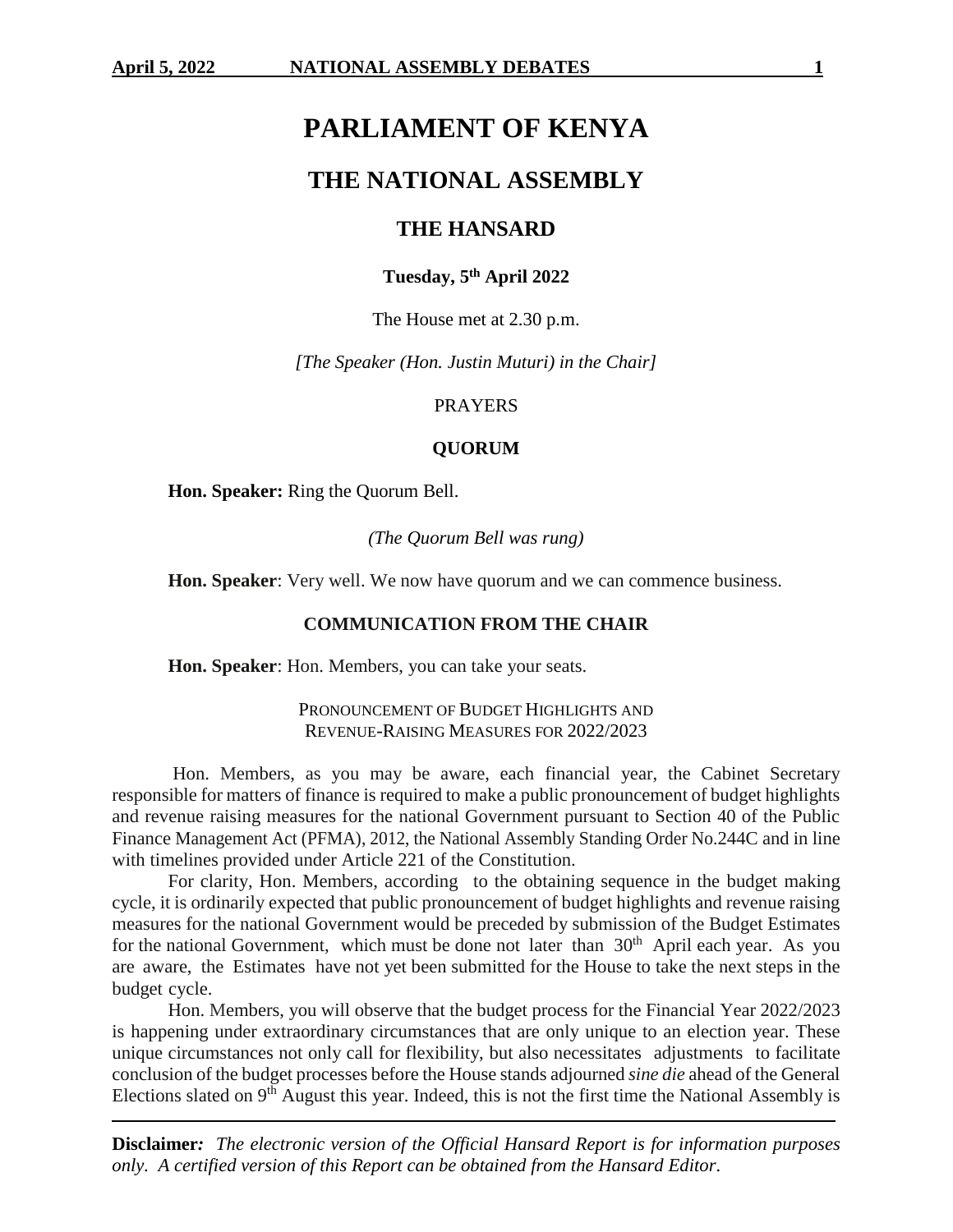called upon to adjust certain timelines in the budget-making cycle. Those who served in the 11<sup>th</sup> Parliament may recall that during the last session of that Parliament, the National Assembly adjusted its Calendar for the election year to allow certain steps in the budget cycle to be concluded before adjourning *sine die.*

It may be recalled that at that time, the House adjusted the timelines and permitted the Cabinet Secretary for the National Treasury and Planning to make public pronouncement of the budget highlights for the Financial Year  $2017/2018$  on  $30<sup>th</sup>$  March 2017. This was also intended to synchronise the 'Budget Speech' as it was previously known, days for the East African Community (EAC) Member States.

Hon. Members, you are aware that the country will hold the General Elections on 9<sup>th</sup> August 2022. That being the case, political parties have already scheduled their primaries from 9<sup>th</sup> April 2022 in line with statutory timelines *gazetted* by the Independent Electoral and Boundaries Commission (IEBC). Further, the House is due to proceed on a long recess from Friday, 15<sup>th</sup> April to Monday, 9<sup>th</sup> May 2022 and thereafter adjourn *sine die* on Thursday, 14<sup>th</sup> June 2022. These election-related circumstances are obviously disruptive to the budget timelines that would ordinarily have been observed in an ordinary year. It is instructive to note that as per the Calendar of the House, the date of  $30<sup>th</sup>$  April when the Cabinet Secretary is expected to submit the Estimates to this House falls within the recess period. In this regard, if no adjustment is made in order for the Estimates to be submitted before the House goes on recess next week, the House would have breached the practice.

Hon. Members, given the circumstances and noting that the Division of Revenue Bill has since been passed and is due for assent, it has become necessary to adjust the sequence of the budget process, particularly with respect to submission of the Estimates and public pronouncement of the budget highlights and proposed revenue raising measures for the Financial Year 2022/2023.

In this regard, I will allow the Cabinet Secretary for the National Treasury to make the public pronouncement of budget highlights and revenue-raising measures for the 2022/23 Financial Year this Thursday, 7<sup>th</sup> April 2022, in the National Assembly Chamber not later than 3.30 p.m. Thereafter, the Cabinet Secretary shall submit to the House the Estimates, the Finance Bill, 2022 and any other attendant regulations for consideration by the House.

I hasten to clarify that the foregoing adjustment does not in any case offend the provisions of the Constitution or the Public Finance Management (PFM) Act. In any case, the practice of requiring the Cabinet Secretary for the National Treasury to make public pronouncement of the budget highlights and revenue-raising measures to the House is a creation of this House through Standing Order No.244C, which was made in furtherance to Section 40 of the PFM Act, 2012. With respect to the remaining steps, it shall be the responsibility of the House to consider and pass the Estimates, the Appropriation Bill and the Finance Bill, well before adjourning *sine die* in June 2022.

To this end, I direct the Clerk of the National Assembly to make necessary arrangements in order to facilitate the Cabinet Secretary for the National Treasury and Planning to discharge his duties with respect to pronouncement of the budget highlights and revenue-raising measures for the 2022/2023 Financial Year in accordance with Section 40 of the Public Finance Management Act, 2012 and Standing Order No.224C.

The House is accordingly guided.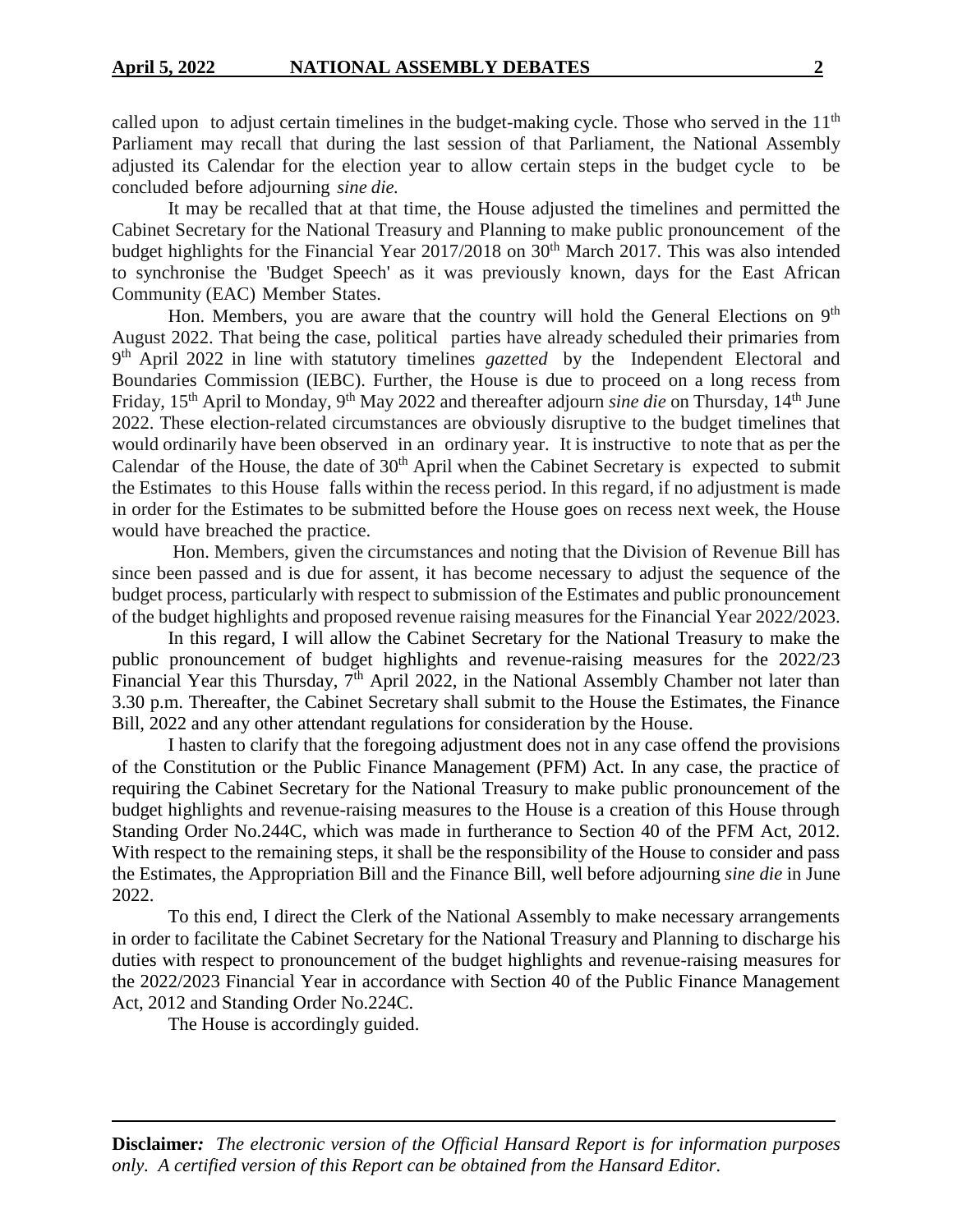### **MESSAGES**

Hon. Members, I have two Messages. Maybe you could take your seats.

*(Hon. Mohamed Abdikhaim stood along the gangways)*

Member for Fafi, please, take your seat.

### APPROVAL OF MEDIATED VERSION OF THE COUNTY GOVERNMENTS ADDITIONAL ALLOCATION BILL AND PASSAGE OF THE DIVISION OF REVENUE BILL

Hon. Members, as you are aware, Standing Order No.41(4) of the National Assembly Standing Orders requires the Speaker to report to the House any Message received from the Senate. In this regard, I wish to report that on  $1<sup>st</sup>$  April 2022, I received two Messages from the Senate regarding its passage of the mediated version of the County Governments Additional Allocation Bill (Senate Bill No.35 of 2021) and the Division of Revenue Bill (National Assembly Bill No.8 of 2022), respectively.

*(Hon. Khatib Mwashetani and Hon. Aden Duale exchanged hats)*

If the Member for Lungalunga and the Member for Garissa Township could stop exchanging their *kofias*.

The first Message reads in part, and I quote:

"...that the Senate by a resolution passed on  $31<sup>st</sup>$  March 2022, approved the mediated version of the County Governments Additional Allocation Bill (Senate Bill No.35 of 2021), formerly referred to as the "County Governments Grants Bill (Senate Bill No.35 of 2021)".

You will recall that the County Governments Grants Bill (Senate Bill No.35 of 2021) was referred to the National Assembly towards the end of the last Session having been passed by the Senate. The House passed the said Bill on 2<sup>nd</sup> December 2021 with further amendments and referred it back to the Senate for reconsideration. However, the Senate rejected the National Assembly's amendments. This in effect committed the Bill to a Mediation Committee in terms of Article 112(2)(b) of the Constitution.

Consequently, Hon. Members**,** the Mediation Committee developed a version of the mediated version of the said Bill which was passed by the Senate last week and is scheduled for passage by this House today. Indeed, it is listed as Order No.8 in today's Order Paper.

Hon. Members**,** the second Message from the Senate refers to the passage, by the same House, of the Division of Revenue Bill (National Assembly Bill No.8 of 2022). It will be recalled that the National Assembly passed the Bill on Thursday,  $3<sup>rd</sup>$  March 2022 without amendments. The message from the Senate reads in part, and I quote:

"…the Senate considered and passed the said Bill without amendments on Thursday, 31st March 2022".

The Message thus conveys the concurrence of the Senate with the National Assembly on the Division of Revenue Bill (National Assembly Bill No. 8 of 2022) in terms of Article 110(4) of the Constitution.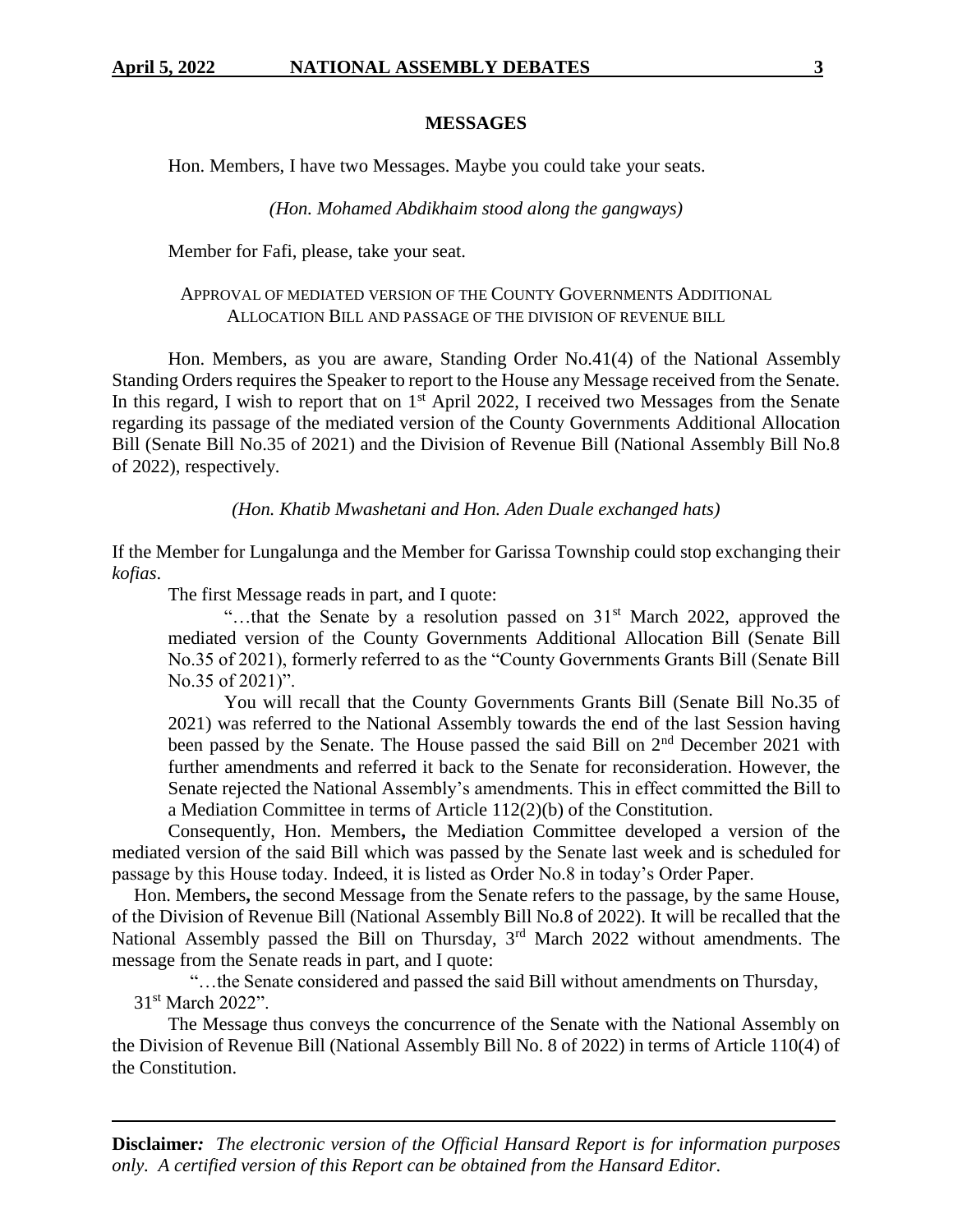Therefore, Hon. Members**,** the Bill having concluded the bicameral passage in the Houses of Parliament, and given the urgency associated with it, I will present it to His Excellency the President for assent in accordance with the provisions of Article 110(5) of the Constitution, tomorrow morning.

I thank you, Hon. Members.

Order Members! Member for Garissa, today you are having difficulties sitting and you never have that problem. Have you been infected by the Member for Cherangany?

### NOMINATION OF PERSONS FOR APPOINTMENT AS MEMBERS OF EACC

**Hon. Speaker:** Hon. Members, the second Message is from His Excellency the President. Pursuant to the provisions of Standing Order No.42, I wish to convey a Message from His Excellency the President relating to the nomination of persons for appointment to the Ethics and Anti-Corruption Commission (EACC).

Hon. Members, the Message, which was received in my Office yesterday, 4<sup>th</sup> April 2022, conveys in part, that, pursuant to the provisions of Article 250 (2)(b) of the Constitution, the procedure set out in sections 7 (1) and 10 of the Ethics and Anti-Corruption Commission Act as read together with sections 3 and 5 of the Public Appointments (Parliamentary Approval) Act, 2011, His Excellency the President, has nominated the following persons for appointment to the office of a member of the Ethics and Anti-Corruption Commission:

1. Dr. Cecilia Mbinya Mutuku; and,

2. Mr. John Ogallo.

Hon. Members, sub**-**sections 10(2) and (3) of the Ethics and Anti-Corruption Commission Act (No. 22 of 2011) states as follows:

> " $10(2)$  The President shall, within fourteen days of receipt of the names of successful applicants forwarded under subsection (1)(f), select the person to fill the vacancy in the Commission and forward the name of the person to the National Assembly for approval."

Hon. Members, having received the Report of the Public Service Commission on recruitment of persons for appointment as commissioners, His Excellency the President has forwarded the two names to fill the existing vacancies. He now seeks the approval of the nominees by this House.

Hon. Members, whereas the Ethics and Anti-Corruption Commission Act (No.22 of 2011), provides a lesser period within which the House is to consider the respective nominees, Section 8 of the Public Appointments (Parliamentary Approval) Act, (Act No.33 of 2011), requires the National Assembly to undertake the exercise within twenty-eight (28) days.

Subsequently, Hon. Members**,** in accordance with the provisions of Standing Order 45, I hereby refer the Message from His Excellency the President, together with the Curriculum Vitae and other testimonials of the nominees to the Departmental Committee on Justice and Legal Affairs for consideration.

The Committee is expected to notify the nominees and the general public of the time and place for holding the approval hearings and thereafter, upon conclusion of the hearings, table its report to enable the House to consider the matter within the statutory timelines.

I thank you, Hon. Members.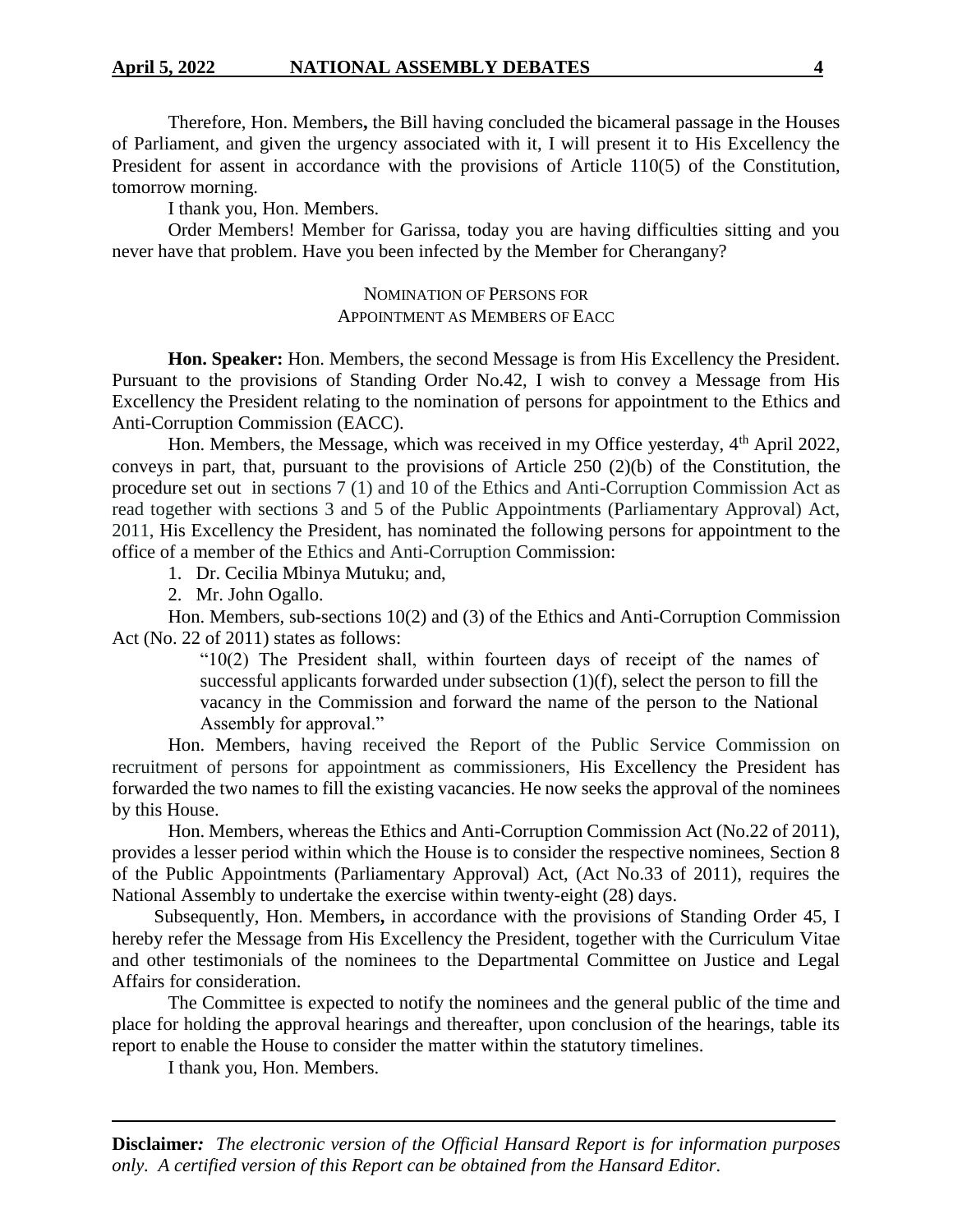#### *(The Speaker consulted with the Clerk-at-the-Table)*

**Hon. Speaker:** The tall Member for Tigania West appears not to know whether he is in the House. Hon. Mutunga, take your seat. Your height is intimidating the Member for Samburu County. Member for Malava. Is this the Member for Ruaraka? Member for Ruaraka, I need you in the House.

### **PETITIONS**

#### GAZETTEMENT OF RACHUONYO NORTH AS A HARDSHIP AREA

Hon. Members, Standing Order No.225(2)(b) requires the Speaker to report to the House any Petition, other than those presented by a Member. Further, Article 119 of the Constitution provides for the right of any person to petition Parliament to consider any matter within its authority, including petitioning the House to enact, amend or repeal any legislation.

Hon. Members, in this regard, I wish to report to the House that my Office has received a Petition from Mr. Fredrick Gaya of P.O. Box 10, Kendu-Bay, calling for the gazettement of Rachuonyo North Sub-County as a hardship area in order to improve education standards through infrastructure development, digitalisation, career progression and provision of adequate number of teachers in the area.

In his Petition, the petitioner avers that Rachuonyo North Sub-County is currently hamstrung by prevailing hardship conditions that are a direct result of dire poverty levels in the area. In his view, the Government holds a substantial part of the blame for this situation on account of historical neglect of the region and through its abdication of its constitutionally-mandated responsibilities of equitable sharing of national resources. Subsequently, this abdication of responsibility has adversely affected both teachers and learners in various and extensive ways.

Further, the petitioner is convinced that the Government has portrayed an element of discrimination against Rachuonyo North Sub-County by denying its teachers hardship allowances and better staffing whilst providing the same facilities to Suba North and Suba South sub-counties despite the fact that all three sub-counties are located in Homa Bay County.

Hon. Members, the petitioner highlights the plights plaguing Rachuonyo North Sub-County as being exemplified by lack of factories, barren sandy soils, rugged and rocky terrain, poor rainfall, perennial floods, and devastating poverty that continues to affect education standards in the area. He thus seeks the intervention of this House in, among other things, securing the gazettement of Rachuonyo North Sub-County as a hardship area in order to improve education standards through infrastructure development, digitisation of basic education, career progression and provision of adequate number of teachers in the area.

Hon. Members, having determined that the matters raised by the petitioner are well within the authority of this House, I order that pursuant to the provisions of Standing Order 227(1), this Petition be committed to the Departmental Committee on Education and Research. The Committee is required to consider the Petition and report its findings to the House and to the petitioner in accordance with Standing Order No.227(2).

Thank you, Hon. Members.

Yes, two minutes comments. I know these days comments on petitions afford those who cannot sit for more than 30 minutes an opportunity to be heard. This is a very interesting time. So, it is important for you to make full use of the two minutes. The first one is the Member for Mwea. He is not aware there is a Petition.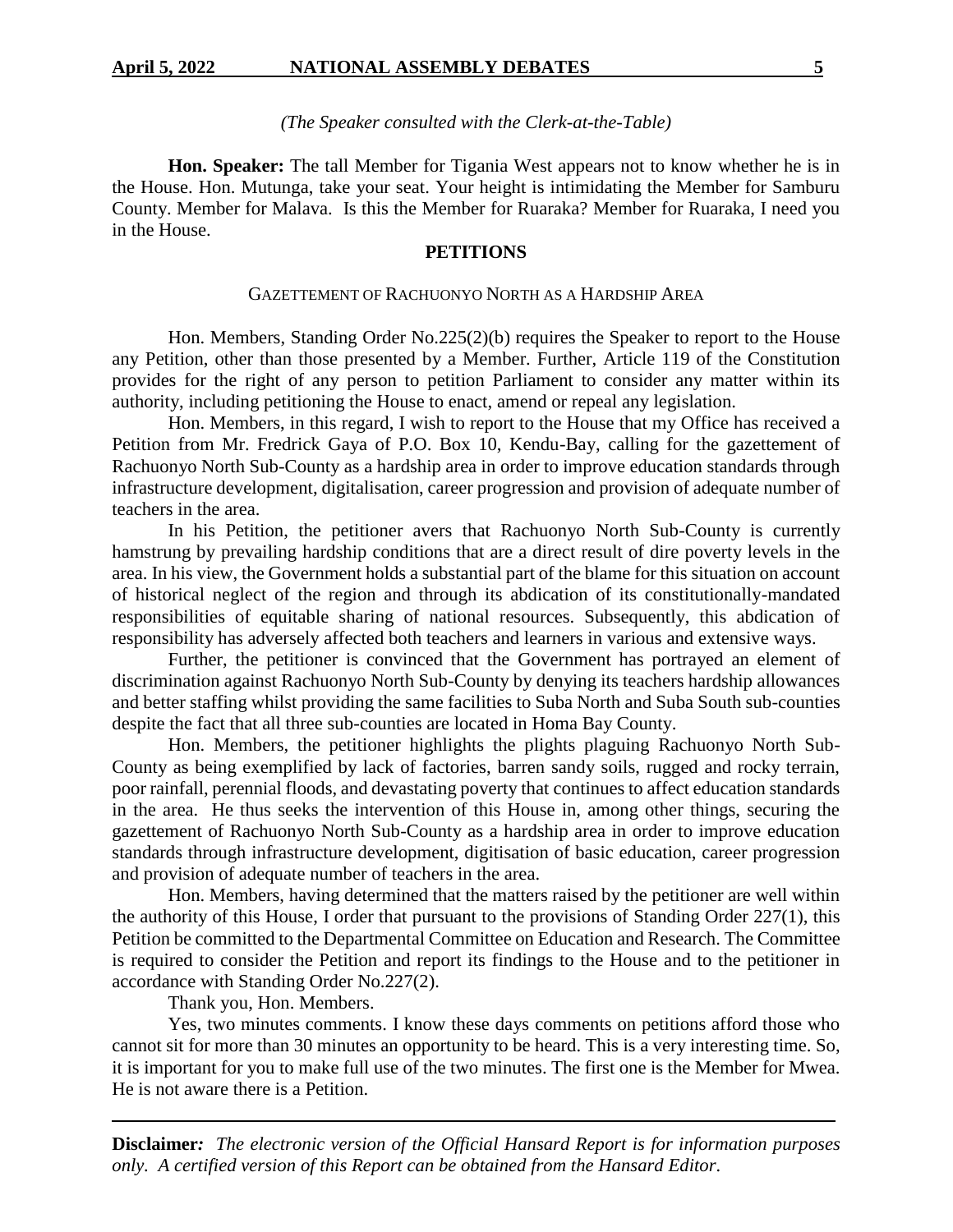**Hon. Josphat Kabinga** (Mwea, JP): Hon. Speaker, I am aware that you have made some comments which are interesting at this time. The Petitioner has a point in as far as demarcation and recognition of some areas in this country as hardship areas is concerned. Even as we think about these hardship areas, we need to think about the smallest units that can be designated as hardship areas. We have counties that are known to be rich and are not hardship areas, but have sub-counties, wards, locations and sub-locations which should be considered as hardship areas.

As I contribute, I have in mind my own constituency. Despite the fact that we are the number one rice growing area in Africa, we have some parts that are dry like those neighbouring Mbeere, which is already designated as a hardship area. Yet these sub-locations are not categorised in the same way. We have locations like Kiandegwa and South Ngariama in Mwea which are dry areas and need to be considered in this category.

Therefore, even as I support the Petitioner, I want the Public Service to also look at...

**Hon. Speaker**: Member for Endebess.

**Hon. (Dr.) Robert Pukose** (Endebess, JP): Thank you, Hon. Speaker, for allowing me to contribute to this Petition by Fredrick Gaya on the hardships within Rachuonyo North Sub-County. Even as the Committee looks into this, we have had several petitions on gazettement of hardship areas in various places. I think the gazettement that exists was done during the colonial times. So, it is important that this Committee prepares a proper report and asks Members from the hardship areas to present their cases, so as to consolidation all hardship areas, which this House will then pass.

Endebess is a hardship area because the terrain is difficult and when it rains, even reaching schools is a problem. Occasionally, you find some of the teachers posted to Endebess looking for transfer to other areas. My constituency borders West Pokot and people ask themselves why those in West Pokot get hardship allowances and those in Endebess do not. Yet the terrain is very difficult and for teachers or any civil servants to get housing in the area is a big problem.

I think we need to revise the criteria for hardship so that it is does not just reflect semi-arid areas, but also areas with difficulties of accessibility, housing and terrain.

**Hon. Speaker**: Member for Kiminini.

**Hon. (Dr.) Chris Wamalwa** (Kiminini, FORD-K): Thank you, Hon. Speaker. With climate change, we have seen a lot of difference in terms of the gazetted hardship areas. It is, indeed, important that the relevant Committee should visit the areas and revise the criterion used. We have seen areas which were accessible, but which have now been affected by climate change and the terrain has also changed. I want to agree with the petitioner that it is in order for the relevant Committee to revisit and review, so that we can come up with new areas. Many areas have been affected by climate change or one reason or another, and are now hardship areas and should be considered in terms of compensation for hardship allowance.

# **Hon. Speaker**: Member for Nyando.

**Hon. Jared Okelo** (Nyando, ODM): Thank you, Hon. Speaker. I want to support this Petition by Mr. Gaya, of North Karachuonyo. It is true that the area, which I know very well, deserves hardship allowance. I am aware that there was a multi-agency approach by the national Government that was led by the Public Service Commission that went across the country between 2020 and 2021 to rationalise this matter. When this idea of hardship allowance came into being, there were certain areas that were omitted for reasons that we are yet to understand and a very classical example besides Karachuonyo North was Nyando Constituency.

Hon. Speaker, Nyando is known for its perennial flooding and sits between Muhoroni and Nyakach constituencies. When this idea came about, Muhoroni and Nyakach were considered, but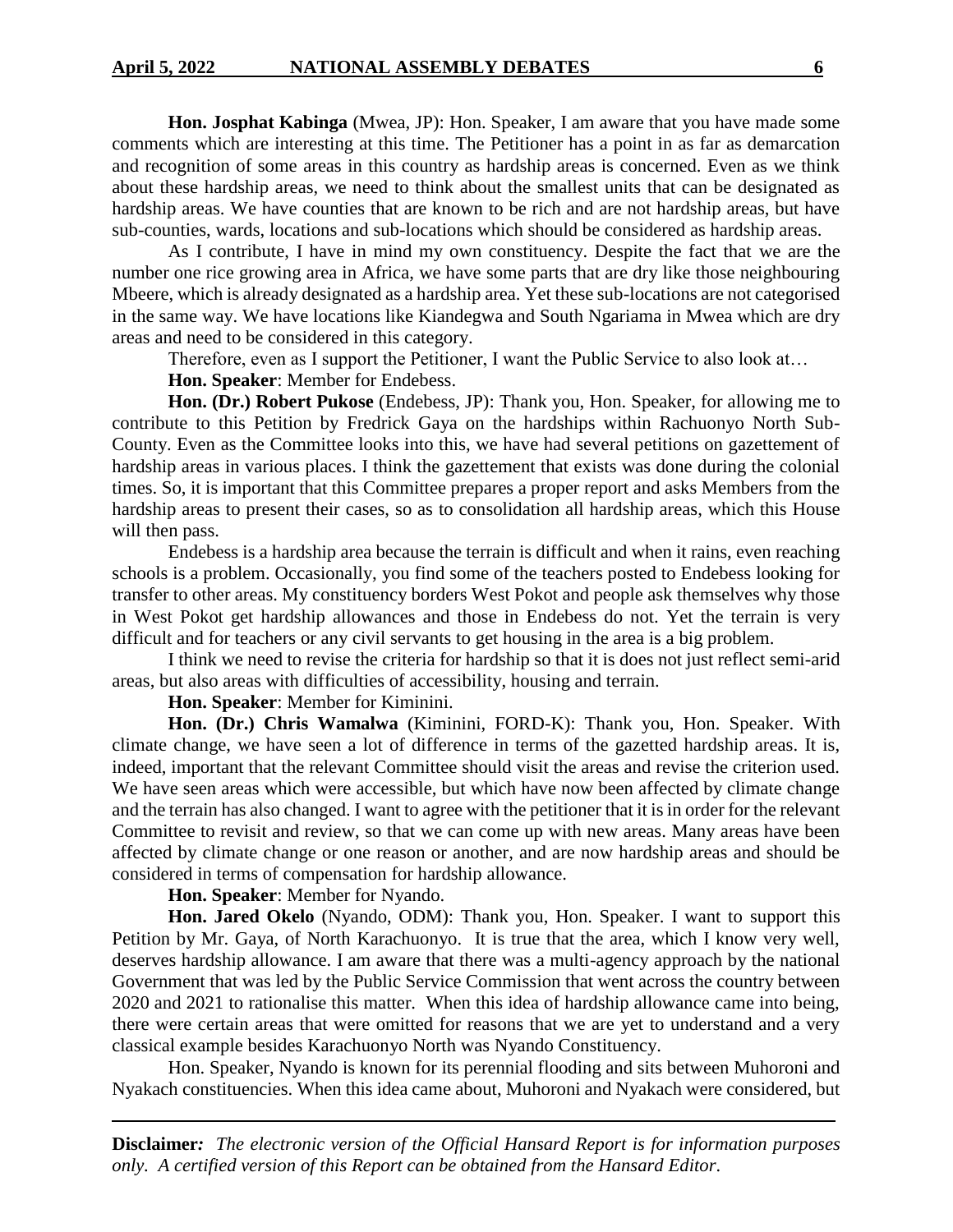Nyando was left out, yet it is where the real flooding is domiciled. So, we wonder what kind of criterion was followed in apportioning hardship allowance to certain areas and alienating others. We hope that the report that is yet to come out from the exercise that was undertaken by the national Government will consider areas such as Karachuonyo North, Nyando and many others that really deserve. We are not advocating for others to be left out of this scheme because it has many good parts, but we also hope that those that were inadvertently left out will be put into this criterion, once and for all. We lose a lot of public servants into these areas that are being considered.

**Hon. Speaker**: Member for Tharaka.

**Hon. George Gitonga** (Tharaka, DP) Thank you very much, Hon. Speaker. That Petition is quite timely and it is important that it is investigated along the lines that I brought a Petition to the House for my constituency, Tharaka. Tharaka enjoys hardship allowance when it comes to teachers and the Judicial Service Commission staff, but the rest of the civil servants have been left out. My Petition was based on that element of discrimination on why some civil servants were getting hardship allowance and others were not. The Petition went through the Departmental Committee on Labour and Social Welfare and a recommendation was made that it was merited. Unfortunately, I was later informed by the Ministry of Labour and Social Protection that the National Treasury had said that they lacked sufficient funds to implement that recommendation. This is very unfortunate because Tharaka is an arid and semi-arid area and as you said, its terrain is very rocky and those who work there, especially civil servants, have to undergo a lot of strenuous moments going to and from their places of work. As we are all aware, the House is going into election time and I will be reviving this again in the next Parliament, God willing. Those civil servants who have been left out should be considered favorably just like the other ones.

**Hon. Speaker**: Member for Funyula.

**Hon. (Dr.) Wilberforce** Oundo (Funyula, ODM): Thank you, Hon. Speaker. The Petition is timely and raises very weighty issues that require serious consideration. The notion or the fallacy that all constituencies and all areas are homogeneous in terms of topography and facilities is a very wrong assumption. We have raised this in respect to the Equalisation Fund.

You will find that some areas have high poverty indexes as a result of historical issues. It is high time the Public Service Commission and all interested stakeholders developed a very clear criterion and measurement tool to determine which areas are hardship areas and which ones are not. With the continued effects of climate change, we will have very many changes in the way we rate or categorise counties or constituencies. It is high time we developed a criterion that can be changed or altered depending on the way things go.

It is ironic that 10 years after devolution, we still talk about hardship areas yet we continuously pump billions of shillings into county governments. How come they have never addressed the challenges of water, poor roads, food security and the rest?

It is important that as we develop this tool, we look at it holistically, so that we can know which areas deserve attention and which do not by virtue of getting huge allocations of the county government funds.

I support the Petition.

**Hon. Speaker:** Let us have Nominee 001.

**Hon. David ole Sankok** (Nominated, JP): Thank you very much, Hon. Speaker. I was waiting for the other petition because I wanted to comment on it. Hardship allowance is important. It should be given to the well-deserving. I am waiting for the other petition.

**Hon. Speaker:** Let us have the Member for Kitui Central.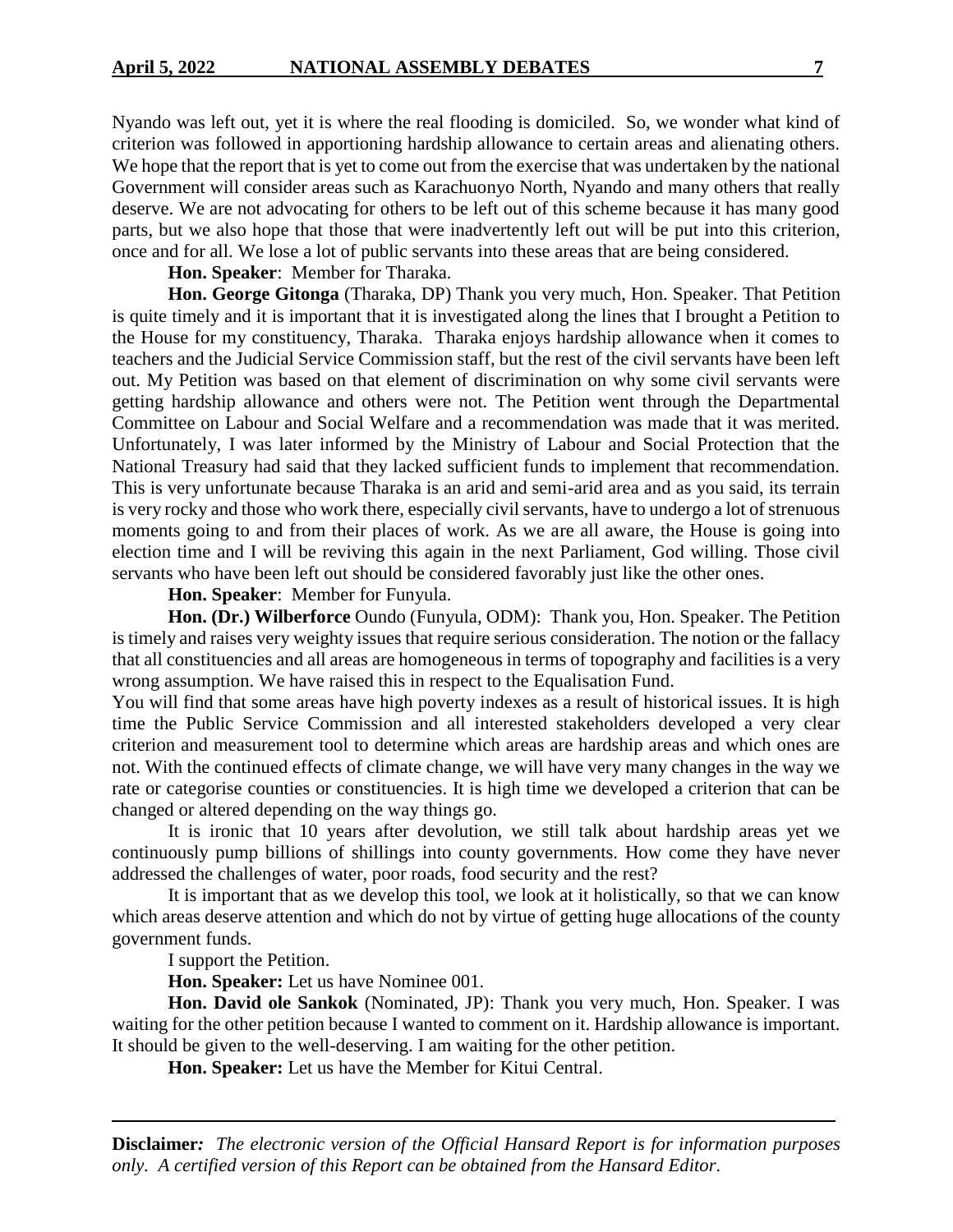**Hon. Makali Mulu (**Kitui Central, WDM-K**)** Thank you, Hon. Speaker. I thank the Petitioner for this important Petition. This matter of areas being categorised as hardship or not has been raised by many Members in this House.

I remember at one point during the last Parliament, the Ministry of Public Service and Gender indicated that they had done a comprehensive report covering the whole country indicating which areas qualified as hardship areas. I urge the Government to fast-track that report, so that it is brought to this House, debated and passed, so that civil servants in places categorised as hardship areas can benefit.

That report showed that if you go to an area like Kitui, you will find that teachers and doctors earn hardship allowances, but policemen and people working in the Judiciary do not. That discrimination must be done away with. It can only be done away with by having a comprehensive report which addresses this matter. I urge the Departmental Committee on Administration and National Security - where I am a Member - to fast-track this matter and sort it out for the whole country rather than just for Karachuonyo, which is just one part of the country.

I submit, Hon. Speaker.

**Hon. Speaker:** Let us have the Member for Dagoretti South.

**Hon. John Kiarie** (Dagoretti South, JP): Thank you very much, Hon. Speaker. I would like to commend the Petition that has been brought by Mr. Gaya. When the Committee is considering this Petition, they should consider two matters.

The first one is an issue to do with over-investment in the centre. Sixty years after Independence, we should not be talking about some areas being hardship areas.

Secondly, the Committee should also make recommendations on which State agency should take up this matter because the zoning of hardship areas should not just be limited to farflung areas. There is something called urban poverty. Hardship areas in urban areas are even worse than hardship areas in those far-flung areas. Even as this matter goes to the Committee, I pray that they will look at this issue through these two lenses and make a proposal on which State agency should do this zoning and what considerations they should make.

Second, it is the fact that these hardship issues are coming up because we are over-investing at the centre. Thank you for allowing me opportunity to contribute to this Petition.

**Hon. Speaker:** Let us have the Member for Central Imenti.

**Hon. Moses Kirima** (Central Imenti, JP): Thank you, Hon. Speaker, for giving me this opportunity to contribute to this Petition. When the Committee is considering the Petition before us, let it consider all aspects that are said to be hardship areas. I am happy that my friend, the Member for Tharaka, has mentioned that all schools in his constituency which neighbour schools in my constituency, some have a distance of about 200 metres apart, are declared hardship areas, but those in my place are not. The environment, conditions and amenities are the same, and so, one wonders why this discrimination. Who are the people going round describing some areas as hardship areas?

Let us have public participation all over the country, so as to review what has been stated as hardship areas. In places like Kiamuri in Central Imenti, you find a school has only two teachers with eight classrooms and about 300 students because other teachers are across the boundary on the Tharaka side, which is gazetted as a hardship area. Then, some people say that students are failing in some areas yet it is the State which is facilitating the same through declaring some areas as hardship areas and leaving others.

My prayer is that when the Committee will be considering this, it should come up with an idea of how to go round, de-classify and classify the same, so that all the areas are included.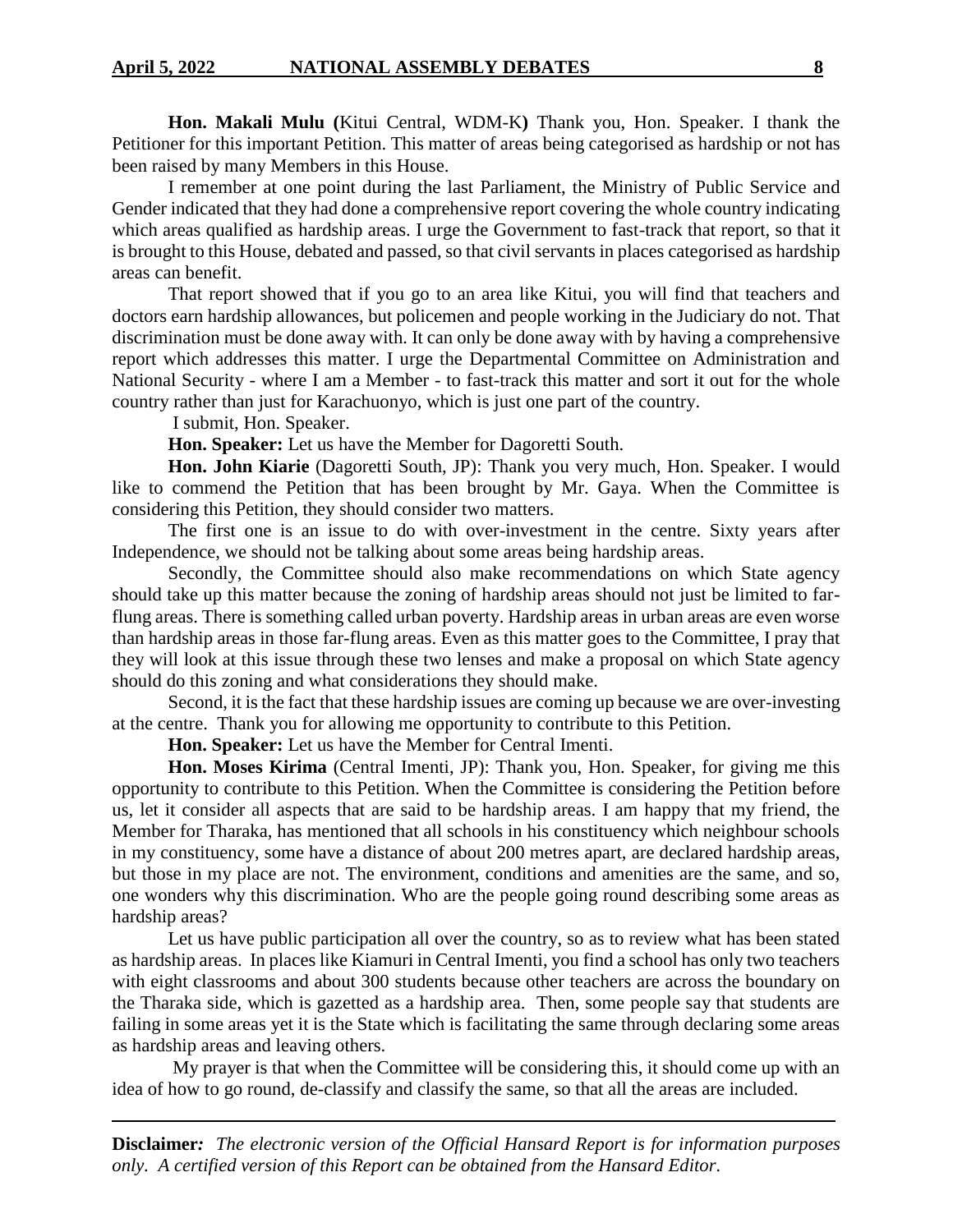**Hon. Speaker**: Member for Ndhiwa

**Hon. Martin Owino** (Ndhiwa, ODM): Thank you, Hon. Speaker. I want to support this as well. My concern is that we need to redefine or review the meaning of hardship. This is because what it was then is not what it is now. For example, Karachuonyo, which is one of the largest constituencies, just like Ndhiwa, the condition is worsened by lack of infrastructure and water problems and there are no bridges.

For example, a teacher goes to school in boots and walks for five miles. Even if they own cars, they park somewhere and walk to class. Those teachers cannot perform well because first of all, they are already tired. I agree with Hon. KJ that all this is happening because of lack of fairness in distribution of resources. If we can get bridges, we can build classrooms and roads. There is a place in Ndhiwa where we have a school up on a mountain and there are no roads going there. Teachers struggle to get there because of lack of infrastructure.

My point is that we need to redefine what hardship is and how it can be categorised. Which is this criteria people are talking about? So, when we implement, it should be homogeneous and everybody facing the hardships can be considered, but not picking and choosing areas, which I think is unfair.

**Hon. Speaker**: Member for Tigania West.

**Hon. John Mutunga** (Tigania West, JP): Thank you, Hon. Speaker, for the opportunity to add my voice to this very important Petition. The idea of criteria is important because we need to look at the geography, ecology, amenities and many other issues. It becomes more complicated when you are in a constituency where part of it is declared a hardship area and the other is a nonhardship area. In such a case, we have most civil servants or public servants concentrating in the areas that are declared hardship areas because of the benefits.

I come from Tigania West, which borders Isiolo County, which has many benefits. When we were looking at the issues of the Equalisation Fund, the Speaker stood on the Floor of this House and requested the Committee that was handling this Fund to go down to all sub-locations. Looking at Meru, it is considered as a high potential area, but I come from a constituency which is low potential.

Therefore, it is important for us to go down and get details of sub-locations, so that we can demarcate the hardship areas based on the agro-ecology of the area, the difficulties people face and risks to life. The Committee has a serious job to do. We expect them to do serious public participation and look at most areas to avoid biases or differences in the same sub-locations.

I support the Petition.

**Hon. Speaker**: Member for Vihiga County.

**Hon. (Ms.) Beatrice Adagala** (Vihiga CWR, ANC): Thank you, Hon. Speaker. I want to support that Petition. Some areas are considered as hardship areas and the Committee should consider areas where teachers are not getting the hardship allowance. In Vihiga County, there are teachers who teach in schools that are located in very far places like Ochwore. When you go to Ochwore, getting to the main road to Maseno is terrible and I am sure those teachers are not getting the hardship allowance. The ones in Kaptich near Lukose also have a lot of difficulty getting to the main road. So, as they revise the areas that get hardship allowances, Vihiga should also be considered. If they are only thinking of the arid areas or areas that are affected by terrorism, they should know that Maragoli Hills is an arid area since the trees were removed. As much as they are considering arid areas, they should also consider Vihiga County because our teachers are suffering.

**Hon. Speaker:** The Member for Pokot South.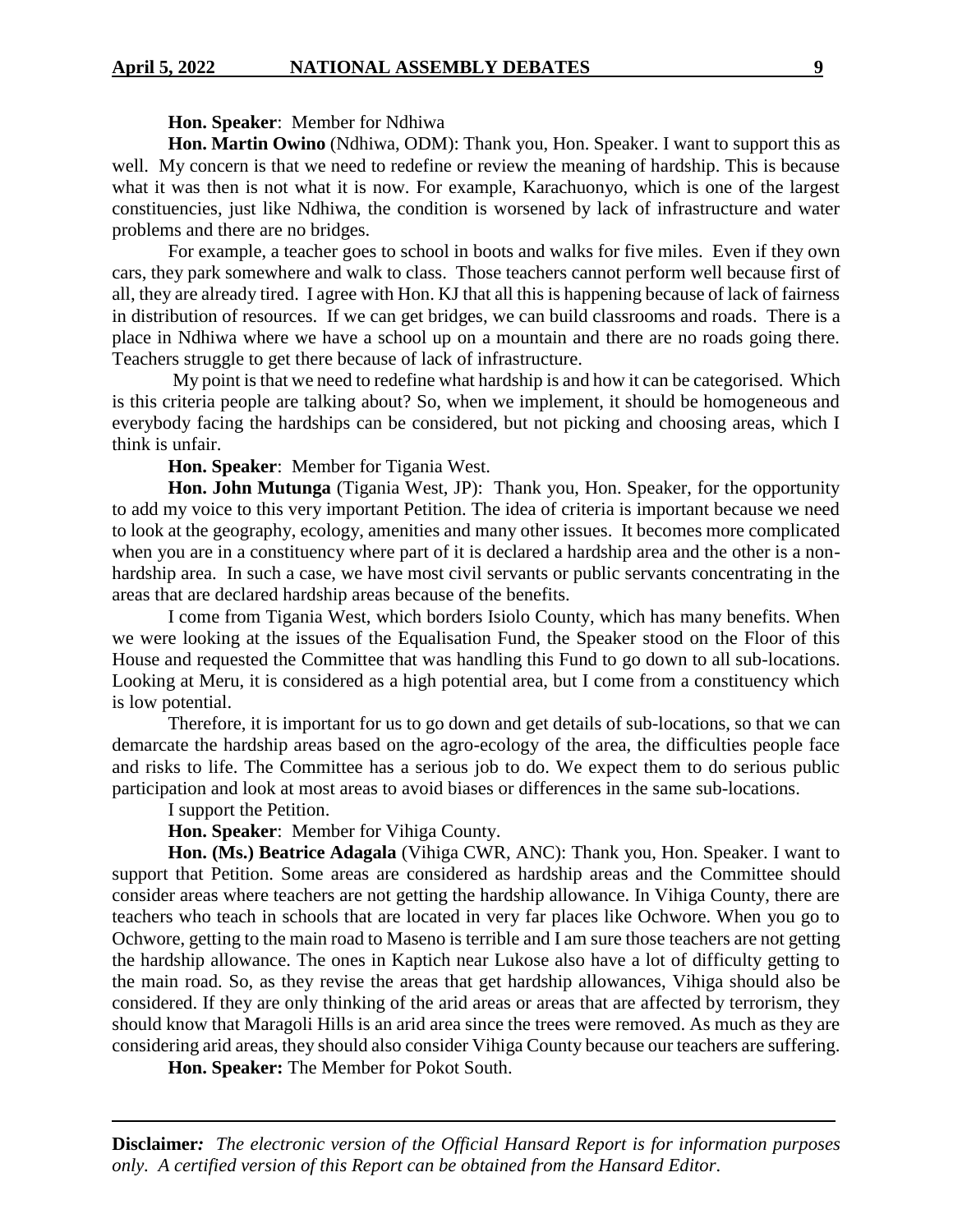**Hon. David Pkosing** (Pokot South, JP): Thank you, Hon. Speaker, for this great opportunity to also add my voice to this issue of hardship allowances. Pokot is also classified under hardship areas. My message to the Committee is that there is need to develop a formula. Everybody wants their area to become categorised as a hardship area and it might be the best time for the Committee to develop a formula like what I see in the Commission on Revenue Allocation. It should be a periodical formula such that it comes to Parliament after five years, so that we can then look at the parameters and develop our county in a uniform manner rather than the idea that counties or constituencies are begging to be categorised as hardship areas. For us to become objective as a country, we need to develop a formula.

Secondly, I want to take an example of West Pokot. I do not know whether people know what they are asking for. When you are in a hardship area, two things will happen. Many people will be looking to go and work in the hardship areas, but when they reach there, they want to live along the highway. We have seen this in West Pokot where most people want to come and work in our county headquarters because they have special interest or to get more money. However, when they reach Kapenguria, they only want to work there and not in far flung areas. They need to consider that they should go to the hardship areas and not just live around towns.

**Hon. Speaker:** The Petition is, therefore, accordingly referred to the Departmental Committee on Education and Research.

Next Order!

### **PAPERS LAID**

**Hon. Speaker:** The Leader of the Majority Party.

**Hon. Amos Kimunya** (Kipipiri, JP): Hon. Speaker, I beg to lay the following Papers on the Table of the House:

Annual Corporate Report for the FY 2020/2021 from the Office of the Auditor-General. Reports of the Auditor-General and Financial Statements in respect of the following institutions for the year ended  $30<sup>th</sup>$  June 2021 and the certificates therein:

- a) The Parliamentary Service Commission;
- b) The Judicial Service Commission;
- c) The Political Parties Fund;
- d) The Kenya Local Loans Support Fund;
- e) The Rural Enterprise Fund;
- f) Independent Electoral and Boundaries Commission;
- g) Kenya Vision 2030 Delivery Secretariat;
- h) Ministry of Foreign Affairs;
- i) Witness Protection Agency;
- j) The Commission on Administrative Justice Mortgage and Car Loan;
- k) Business Registration Service;
- l) Business Registration Service-Official Receiver;
- m) Office of the Registrar of Political Parties Car Loan Scheme;
- n) Office of the Registrar of Political Parties Mortgage Loan Scheme Fund;
- o) The National Lands Commission Housing Scheme Fund;
- (p) Receiver of Revenue-Revenue Statements (Recurrent) by the National Treasury;
- (q) State Officers House Mortgage Scheme Fund; and,
- (r) Stores and Services Fund.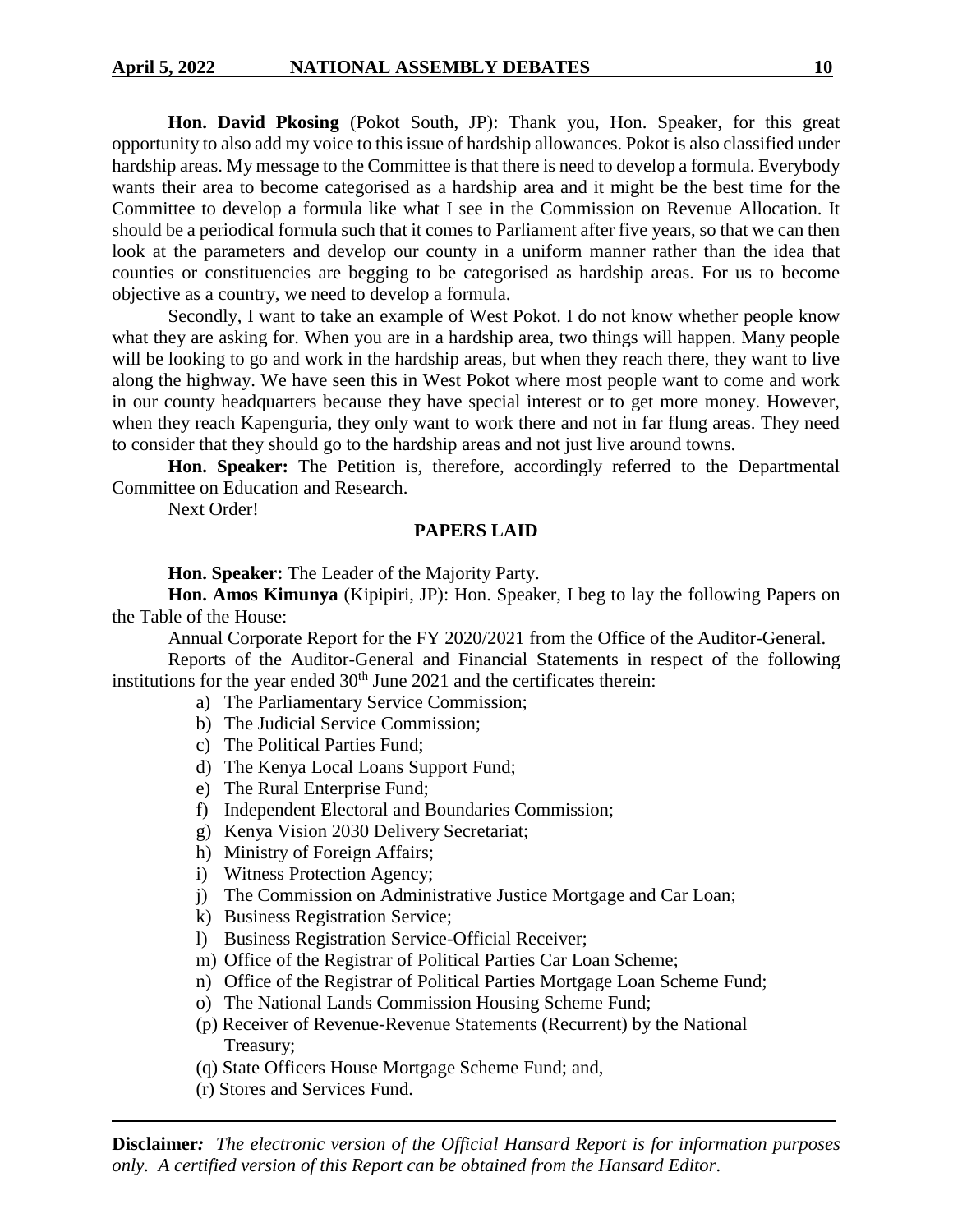Reports of the Auditor-General and Financial Statements in respect of the following institutions for the year ended  $30<sup>th</sup>$  June 2020 and the certificates therein:

(a) Kabarnet Hotel Limited;

(b) The Commission on Administrative Justice Mortgage and Car Loan;

(c) Lands Limited;

(d) National Cereals and Produce Board; and,

(e) Nyandarua Institute of Science and Technology.

Report of the Auditor-General and Financial Statements in respect of Mandera East Constituency for the year ended  $30<sup>th</sup>$  June 2020 and the certificate therein.

Reports of the Auditor-General and Financial Statements in respect of the following constituencies for the year ended  $30<sup>th</sup>$  June 2019 and the certificates therein:

(a) Kipipiri;

(b) Naivasha;

(c) Bomet East;

(d) Kuresoi South;

(e) Tiaty;

(f) Nakuru Town East; and,

(g) Kinangop.

Report of the Auditor-General and Financial Statements of Emining Technical Training Institute for the year ended  $30<sup>th</sup>$  June 2019 and the certificate therein.

Reports of the Auditor-General and Financial Statements in respect of the following institutions for the year ended  $30<sup>th</sup>$  June 2018 and the certificates therein:

(a) Government of Kenya Ministries, Departments and Agencies; and,

(b) Emining Technical Training Institute.

Reports of the Auditor-General and Financial Statements in respect of the following institutions for the year ended  $30<sup>th</sup>$  June 2017 and the certificates therein:

(a) Government of Kenya Ministries, Departments and Agencies;

(b) Emining Technical Training Institute; and,

(c) The Consolidated Fund.

Reports of the Auditor-General and Financial Statements in respect of the following institutions for the year ended  $30<sup>th</sup>$  June 2016 and the certificates therein:

(a) Government of Kenya Ministries, Departments and Agencies; and,

(b) The Consolidated Fund.

Thank you, Hon. Speaker.

**Hon. Speaker:** Let us have the Chairperson of the Departmental Committee on Finance and National Planning, or is it the Member for Kitui Rural, Hon. Mboni Mwalika?

**Hon. David Mboni** (Kitui Rural, CCU)**:** Thank you, Hon. Speaker.

#### *(Technical hitch)*

**Hon. Speaker:** It looks like there is a problem with your microphone. That is better. You are now audible.

**Hon. David Mboni** (Kitui Rural, CCU)**:** Thank you, Hon. Speaker. I beg to lay the following Paper on the Table of the House:

Report of the Departmental Committee on Finance and National Planning on its consideration of the Prompt Payment Bill (Senate Bill No.16 of 2021).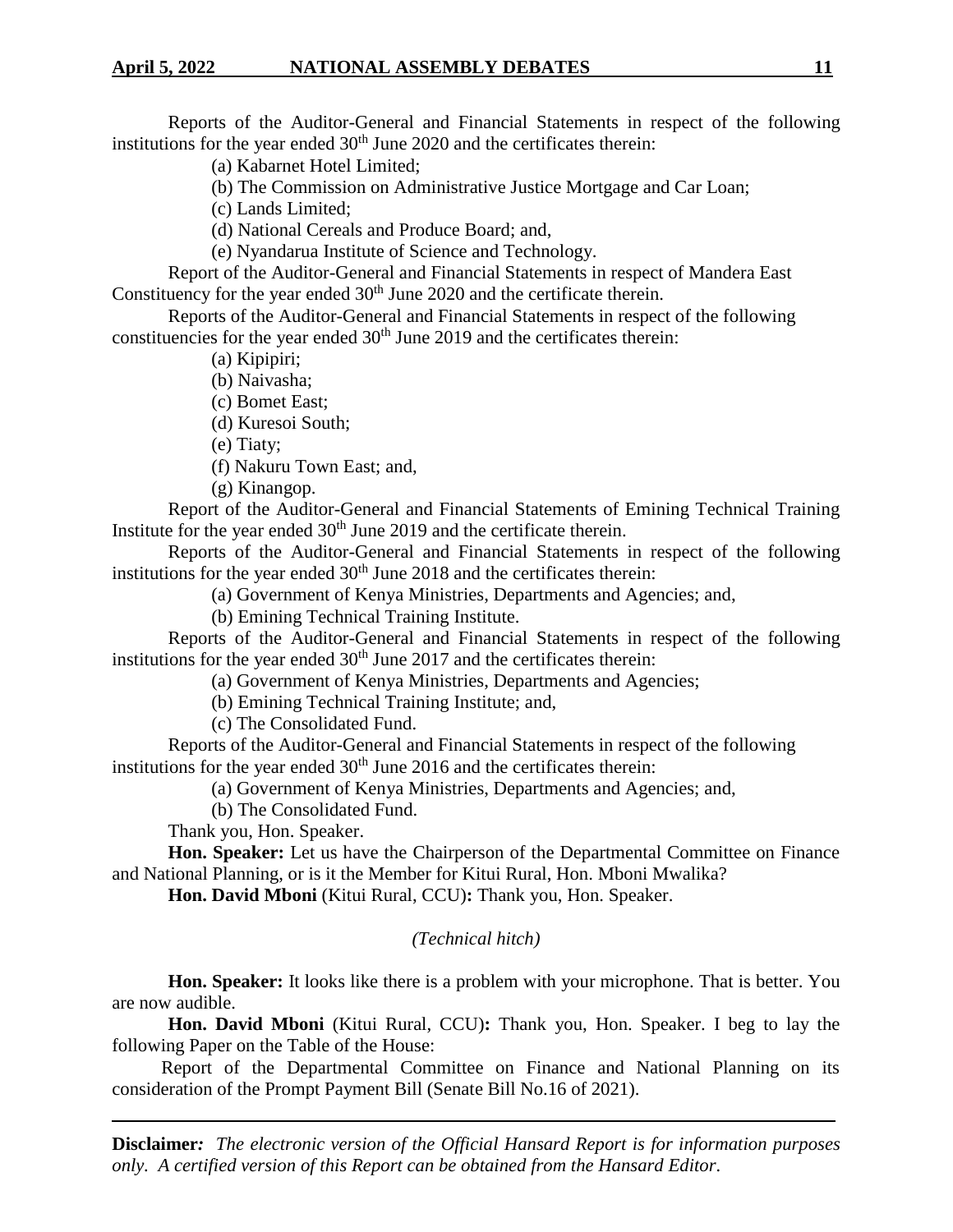**Hon. Speaker:** Very well. Next Order.

## **QUESTIONS AND STATEMENTS**

# **ORDINARY QUESTIONS**

**Hon. Speaker:** The first segment is on Questions. The first Question is by the Member for Kuria East, Hon. Marwa.

## *Question No.091/2022*

### UPGRADING OF MUHURU BAY-MIGORI-KEHANCHA-LOLGORIAN-MARARIANTA-LEMEC-NGORE NGORE-NAROK ROAD

**Hon. Marwa Kitayama** (Kuria East, JP)**:** Thank you, Hon. Speaker. I rise to ask Question 091/2022:

- (i) Could the Cabinet Secretary provide status of upgrading to bitumen standards of the Muhuru Bay-Migori-Kehancha-Lolgorian-Mararianta-Lemec-Ngore Ngore-Narok road?
- (ii) Could the Cabinet Secretary also provide an update on the progress of the construction of the projects' feeder roads namely, Tarang'anya-Senta-Ntimaru; Game C13 Junction-Kendege Technical Training Institute Junction; Masurura C13 Junction-Getagaita-Kongori-Kegonga; Loliondo C13 Junction-Kugitimo-Kegonga-Senta-Nyamtiro OSBP-Isebania One Stop Border Post, and, Kilimapesa C13 Junction-Mashangwa-Ntimaru Roads?
- (iii) What measures has the Ministry put in place to ensure speedy completion of the said roads?

Thank you, Hon. Speaker.

**Hon. Speaker**: Very well. The Question will be replied before the Departmental Committee on Transport, Public Works and Housing. The next Question is by the Member for Mwatate, Hon. Mwadime.

## *Question No. 098/2022*

## REFURBISHMENT OF SGR STATIONS AT MTITO ANDEI AND VOI

**Hon. Andrew Mwadime** (Mwatate, ODM): Thank you, Hon. Speaker. I rise to ask the Cabinet Secretary For Transport, Infrastructure, Housing, Urban Development and Public Works the following Question:

- (i) Could the Cabinet Secretary consider a policy change to ensure that the Nairobi Mombasa express passenger train on the Standard Gauge Railway (SGR) makes regular stops at the Mtito Andei and Voi Stations to enable the passengers, who normally include tourists, to disembark and visit surrounding tourist areas, hence promoting economic activities around Mtito Andei, Voi and the adjacent areas?
- (ii) Could the Cabinet Secretary indicate whether there are plans to refurbish the two stations surrounding them….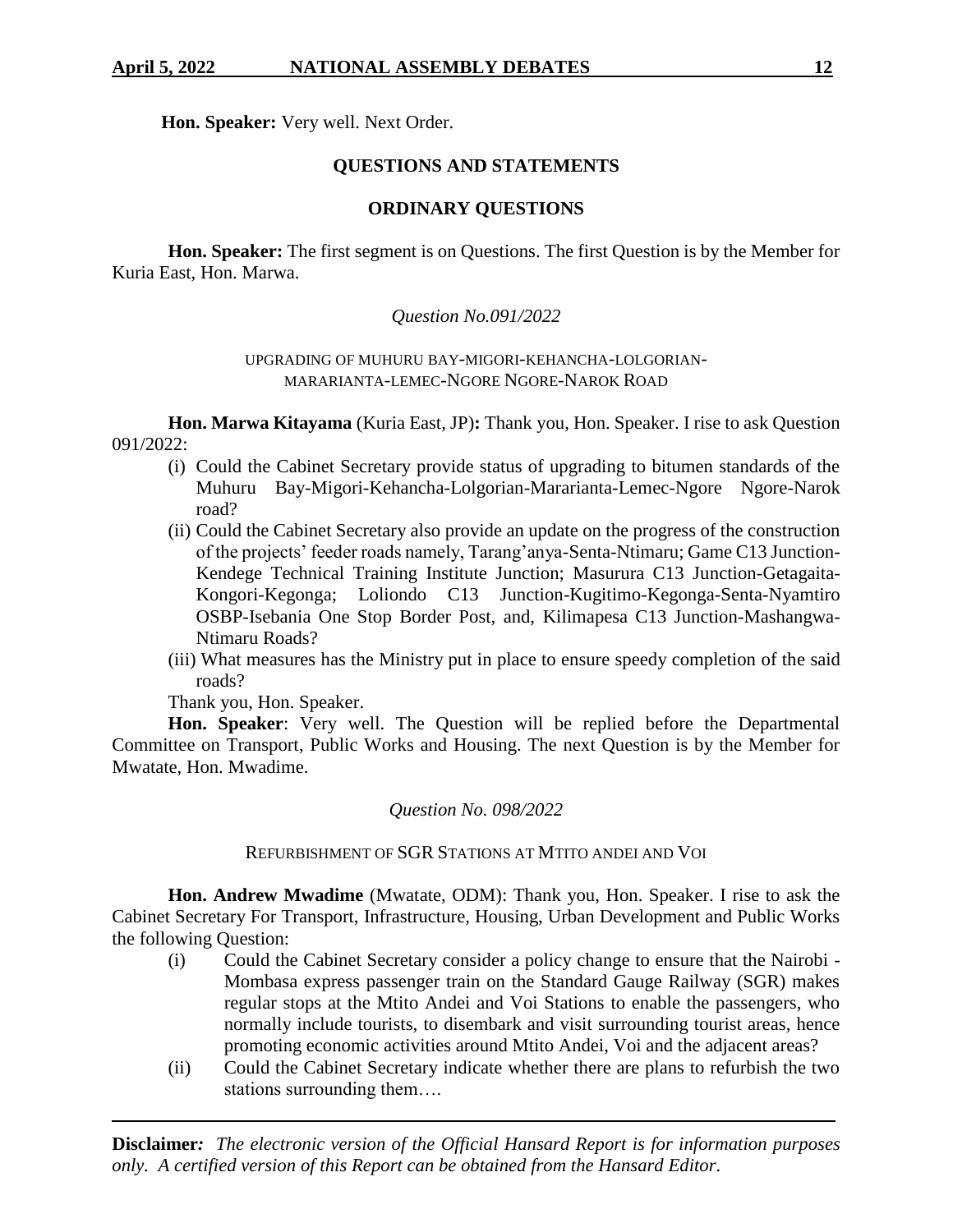**Hon. Speaker**: (ii) Could the Cabinet Secretary indicate whether there are plans to refurbish the two stations considering their importance to the rail transport network and supporting the economy of the region?

You are reading something different.

**Hon. Andrew Mwadime** (Mwatate, ODM): Thank you, Hon. Speaker.

**Hon. Speaker**: The Question will be replied to before the Departmental Committee on Transport, Public Works and Housing.

The third Question is by the Member for Central Imenti, Hon. Kirima.

## *Question No. 99/2022*

### EFFECTS OF EUCALYPTUS TREES ALONG RIVER BANKS

**Hon. Moses Kirima** (Central Imenti, JP): Hon. Speaker, I rise to ask the Cabinet Secretary for Environment and Forestry the following Question:

- (i) What is the Government's policy with respect to planting of Eucalyptus species of trees commonly referred as Blue Gum along river banks and water catchment areas, a common practice in the eastern region of the country, particularly in Central Imenti Constituency?
- (ii) What measures has the Ministry taken to prohibit the planting of Eucalyptus species of trees along river banks and water catchment areas, considering their pernicious effects to springs, rivers, and streams which leads to reduction of water volumes resulting to among other concerns, intercommunity conflicts over the scarce resource?
- (iii) What steps is the Ministry taking to ensure that the said trees planted along the banks of Kathita and Mawara Rivers in Central Imenti Constituency and other water catchment areas across the country are removed to avert perennial shortage of water in the said areas?

Hon. Speaker, there is also a Question that I asked about title deeds which was referred to the Departmental Committee on Lands. I was given 60 days to get the answer which is three months ago. Up to now, I have not got any answer. I have never been called in that Committee.

**Hon. Speaker**: Is it three months ago?

**Hon. Moses Kirima** (Central Imenti, JP): Yes.

**Hon. Speaker**: That was in January.

**Hon. Moses Kirima** (Central Imenti, JP): That was the moment Parliament opened.

**Hon. Speaker**: Was it in January or December?

**Hon. Moses Kirima** (Central Imenti, JP): That was the moment we opened which is in February.

**Hon. Speaker**: You agreed to be given the answer within three months. Because I was not part of the agreement, you can only go to the person who promised to give you the answer. How do I know about this?

**Hon. Moses Kirima** (Central Imenti, JP): Any delay is supposed to be reported to you, Hon. Speaker.

**Hon. Speaker**: Hon. Kirima, that Question was indicated to be responded or replied to before the Departmental Committee on Lands. Go and see the Chair of the Committee.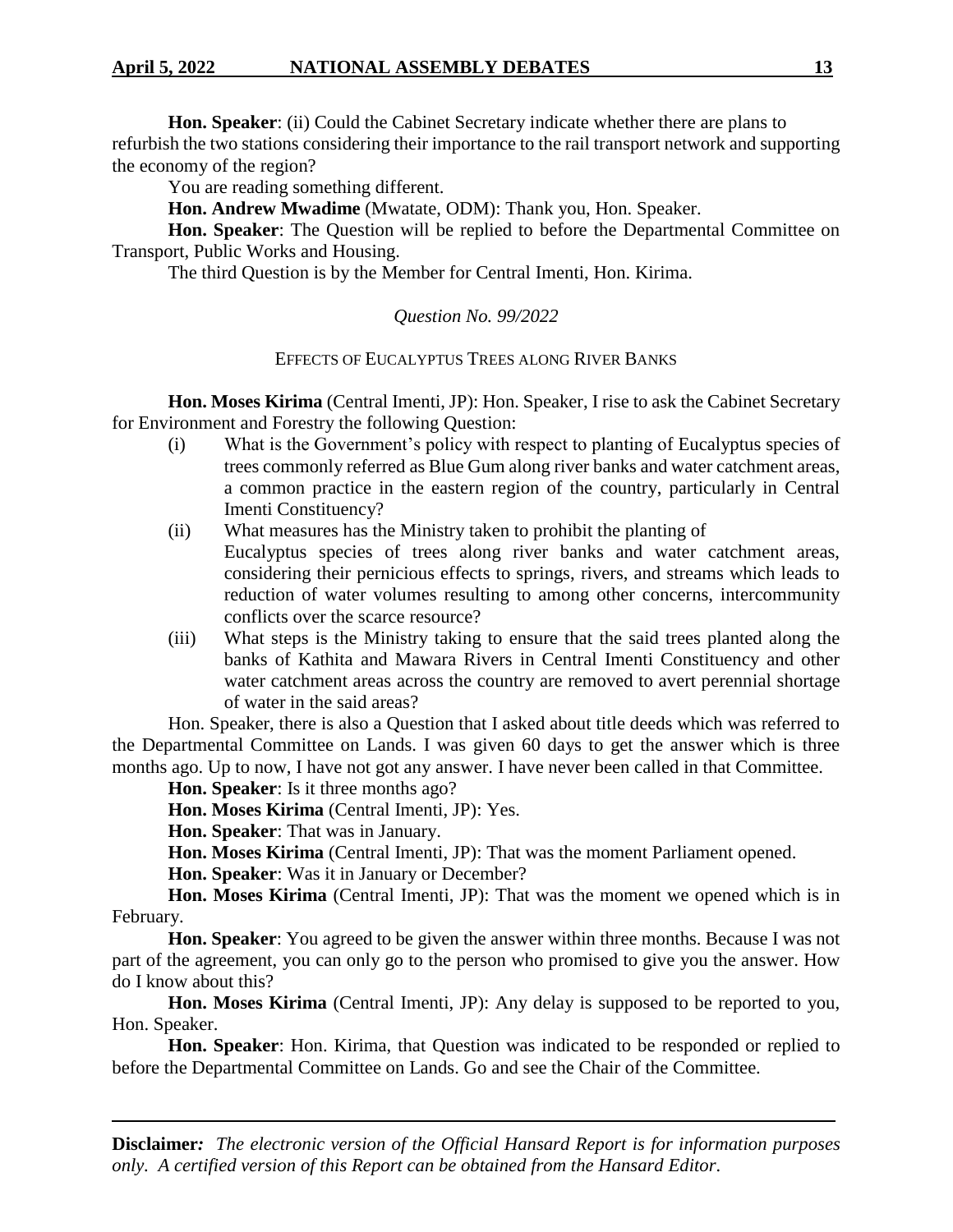This Question will be replied before the Departmental Committee on Environment and Natural Resources. The next Question is by the Member for Mathare, Hon. Oluoch.

# *Question No. 100/2022*

# STATUS OF CONSTRUCTION OF MABATINI WARD-HOSPITAL WARD BRIDGE IN MATHARE

**Hon. Anthony Oluoch** (Mathare, ODM): Hon. Speaker, I rise to ask the Cabinet Secretary for Transport, Infrastructure, Housing and Urban Development the following Question:

- (i) Could the Cabinet Secretary provide the status of construction of the Shining Hope for Communities (SHOFCO), Mabatini Ward - Hospital Ward Bridge in Mathare Constituency and explain why the contractor abandoned the site for about two months?
- (ii) Could the Cabinet Secretary also provide details of the contractor, explaining whether he or she has the capacity to undertake the works, and provide details of other similar works undertaken by the said contractor stating their location, nature and contract amounts; status of completion of each project; and, any other road construction project awarded to the contractor in Nairobi County, particularly in Mathare Constituency?
- (iii) What steps is the Ministry taking to ensure that the construction of the said bridge is completed within the set time frame with a view to ensure that the residents of Mabatini and Hospital Wards in Mathare Constituency access Thika Highway and Juja Roads through the bridge?

I thank you, Hon. Speaker.

**Hon. Speaker**: The Question will be replied to before the Departmental Committee on Transport, Public Works and Housing.

The next segment is the request for Statements. There is a request by the Member for Wajir East, Hon. Amin.

# **REQUEST FOR STATEMENT**

COMMERCIALISATION OF WAJIR INTERNATIONAL AIRPORT

**Hon. Rashid Kassim** (Wajir East, WDM – K): Thank you, Hon. Speaker. Pursuant to the provisions of Standing Order No. 44 (2)(c), I rise to request a Statement from the Chairperson of the Departmental Committee on Transport, Public Works and Housing regarding the commercialisation of Wajir International Airport in Wajir County.

Wajir Airport was started in 1977 for security reasons to control and monitor air space along the Somalia border but, over the years, the airport was open to civilian and commercial aircrafts. Today, at least three aircrafts fly from Nairobi to Wajir on a daily basis. Further, civilian aircrafts fly from Somalia to Nairobi via Wajir International Airport. There is also a potential to transport meat and meat products to other countries, and in particular to Middle East Countries. The viability and optimisation of the said airport as a commercial transport hub is hampered by heavy presence of security personnel, especially the Kenya Defence Forces (KDF) who man the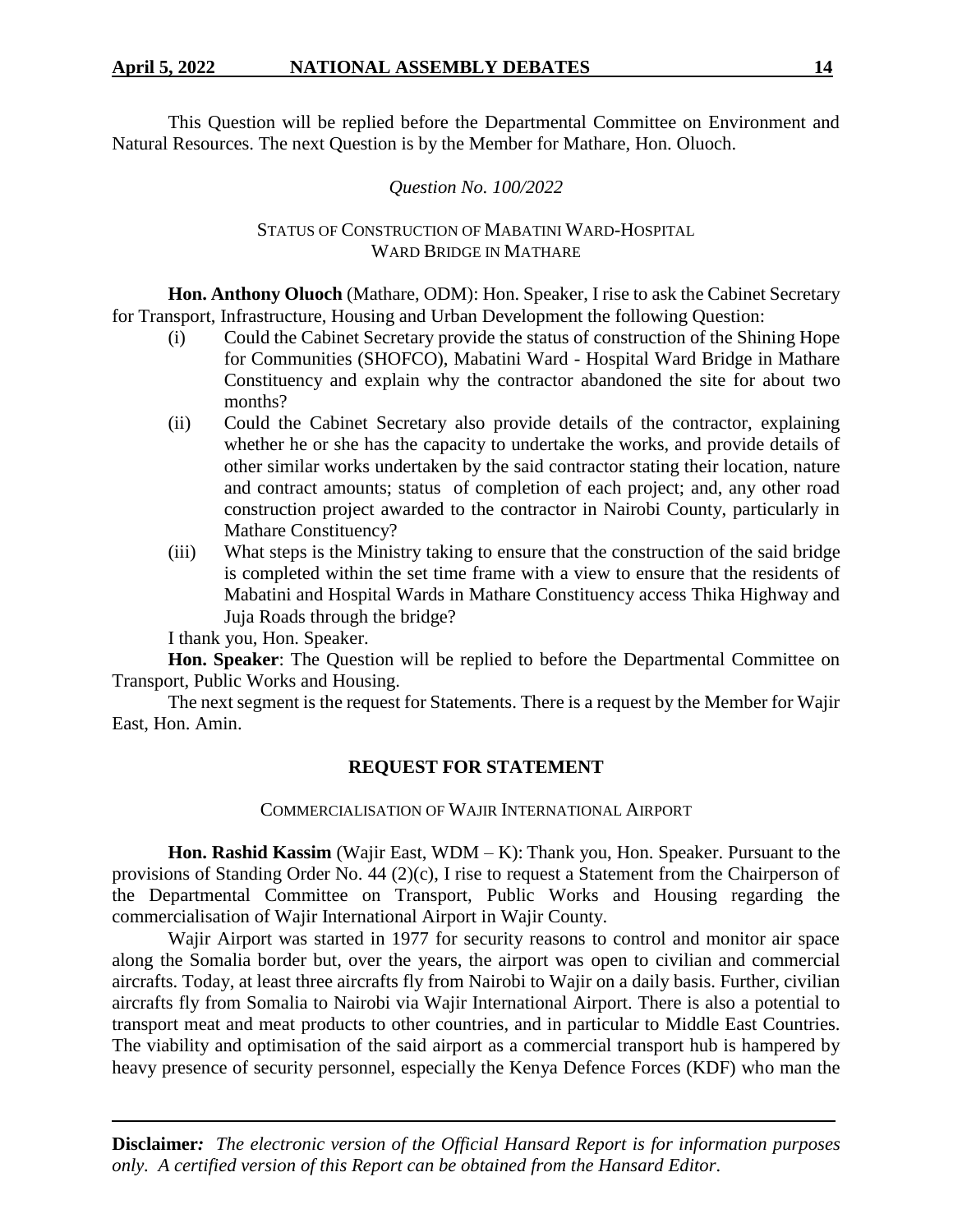entries, gates and its surrounding areas, thus hampering and slowing down the way of doing business on the said potential hub.

It is against this background that I seek a Statement from the Chairperson of the Departmental Committee on Transport, Public Works and Housing on the following:

- 1. Could the Chairperson explain what measures the Government has put in place to construct and develop the Wajir International Airport to the required standards for purposes of commercialisation transport; and
- 2. Could the Chairperson further explain what measures the Government has put in place to ensure that Wajir International Airport is run and managed appropriately by other entities and not the Kenya Defence Forces (KDF) whose front presence has hampered the way of doing business on the said potential airport?

Thank you, Hon. Speaker.

**Hon Speaker**: Hon. Pkosing.

**Hon. David Pkosing** (Pokot South, JP): Hon. Speaker, that is a very good Statement. It is also weighty. Without anticipating debate, we can take two weeks as a committee but you have previously advised Members... Sometimes when we come with Statements, at the end of it, I will be reading the Statement. I cannot take supplementary questions. Maybe the Member has a reason why he is asking that Statement. You advised that we should have a more interactive session between the Cabinet Secretary and the Member. The best advice you have given is to go the Question way. If that was a Question, what I would have done under your direction is to bring the Cabinet Secretary and Hon. Amin. Then Hon. Amin, the Cabinet Secretary and KAA would have a very good interaction which might lead to a very good way forward that will satisfy his people. In terms of statements, the way I look at it is done. I will just bring the Statement and leave it there. I cannot take supplementary questions from the Member. However, since he chose that route, it will be in two weeks.

**Hon. Speaker:** Well, he has chosen the direction of a Request for a Statement. It is like somebody choosing how they wish to leave the earth; it can either be by firing squad or drowning in a river. So, you will be given a statement in two weeks, Hon. Amin, do you want to say something?

**Hon. Rashid Kassim** (Wajir East, WDM-K): I think on the procedure the Chairman is pursuing, I believe I will get prompt and reliable information regarding this Statement and that is quite appropriate. So, if you will allow, the Chairman of this committee can allow active interaction between us: the Cabinet Secretary, KAA and KDF for that matter. This is so that we can have an amicable solution and a way forward for manning the Wajir International Airport.

**Hon. Speaker:** You know the route you have chosen is for the Chairman to bring you a Statement from the Ministry. So, he is just explaining that had you gone the route of a Question, perhaps it would have been a lot better because then he would have called all those concerned, invite you and have some interaction. That is why he is saying, when he reads the Statement which you will be given… Remember, those functionaries are very happy writing us all manner of Statements. So, it will be brought here, the Chairman will read it and you may desire to ask some supplementary questions which the Chairman may not be privy to, yet if you had gone the route of a Question, they would have been there to hear your supplementary questions and respond to them accordingly. If you are not satisfied, the Chairman can even adjourn the meeting to another day so that they can bring a more satisfactory answer. Since you have gone this route for the time being, let us just be contended with what the Chairman is going to bring.

**Hon. Rashid Kassim** (Wajir East, WDM-K): Okay. Thank you.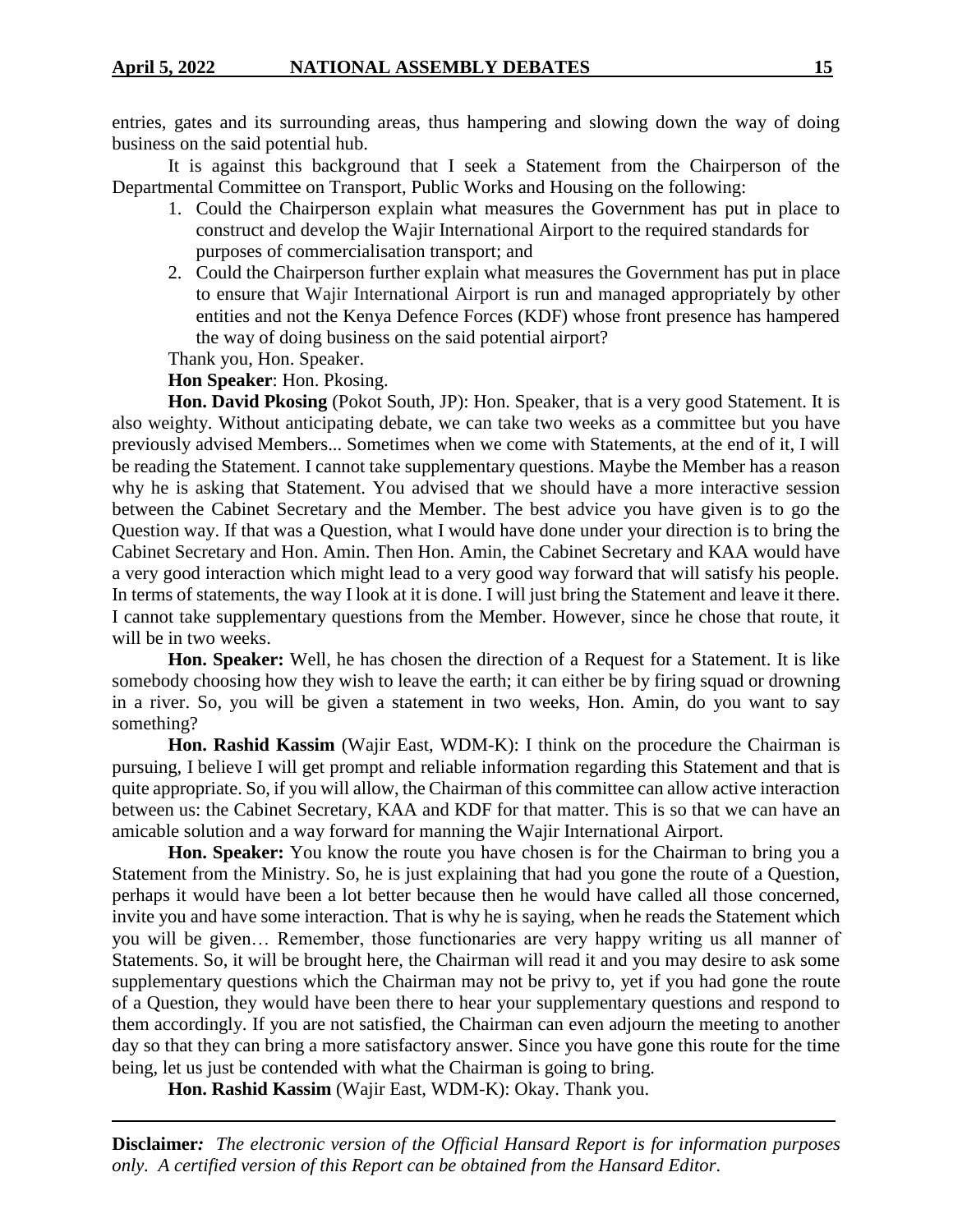**Hon. Speaker:** The next request is by the Member for Garissa Township.

### FUEL CRISIS ACROSS THE COUNTRY

**Hon. Aden Duale** (Garissa Township, JP): Hon. Speaker, pursuant to the provisions of Standing Order 44(2)(c), I rise to request for a Statement from the Chairperson of the Departmental Committee on Energy, regarding fuel crisis/shortage across the country as a result of delayed subsidy payment to oil marketing companies.

Hon. Speaker, the fuel crisis we are facing today dates back to September 2021. The Energy and Petroleum Regulatory Authority (EPRA) under Section 101(y) of the Petroleum Act No. 2 of 2019, Legal Notice No. 196 of 2010, and Legal Notice No. 26 of 2012, on 14th September 2021, issued the maximum wholesale and retail petroleum that was effective from 15<sup>th</sup> September to 14<sup>th</sup> October 2021. The drastic increase led to public outcry as maximum wholesale and retail petroleum prices significantly rose to historic high pump prices. One litre of super petrol went up to Ksh147.75 in Mandera; Ksh144.15 in Moyale Town; Ksh145.34 in Elwak Town; Ksh143.19 in Kibish Town; and, Ksh134.72 in Nairobi and its environs.

Hon. Speaker, on 14<sup>th</sup> March 2022, EPRA increased the pump prices of petrol and diesel by Ksh5 per litre. Despite that, the Government maintained the margins of oil companies at zero meaning no profits for the companies. The cash flow for the Oil Marketing Companies (OMC) is seriously affected by incessant delays by the National Treasury to reimburse them under the subsidy programme thereby leading to hoarding the little fuel they still have in their reserves. EPRA blamed the delays in the disbursement of the fuel subsidy cash by the Ministry of Petroleum and the National Treasury. EPRA increased the pump prices of petrol and diesel by Ksh5 per litre on 14<sup>th</sup> March 2022.

Despite the prices increase, the Government maintained the margins of oil companies at zero meaning no profits for the companies. The cash flow for the Oil Marketing Companies (OMC) is seriously affected by incessant delays by the National Treasury to reimburse them under the subsidy programme thereby leading to hoarding the little fuel they still have in their reservoirs. The Oil Marketing Companies (OMC) facing a cash crunch are bypassing Kenya's independent petroleum dealers by exporting their stock to Rwanda, Tanzania, Uganda, and the Democratic Republic of Congo (DRC), where they are guaranteed instant cash on sales.

Hon. Speaker, it is on account of this background, that I seek a Statement from the Chairperson of the Departmental Committee on Energy on:

- (i) Could the Chairperson provide the total number of registered Oil Marketing Companies (OMC), petroleum dealers, and small oil dealers, their network distribution across the country, and percentage shares of the market in the country?
- (ii) Could the Chairperson provide the total amount of money collected under the Fuel Levy Fund from September 2021 to date?
- (iii) Could the Chairperson provide a breakdown of reimbursement of fuel levy fund per month from September 2021 to date and reimbursement due to be paid to the Oil Marketing Companies (OMC), petroleum dealers, and small oil dealers?
- (iv) Could the Chairperson explain the measures put in place by the Government to curb the fuel crisis in the country and also ensure that Kenyans are not affected as they are now in the streets and in all the petrol stations?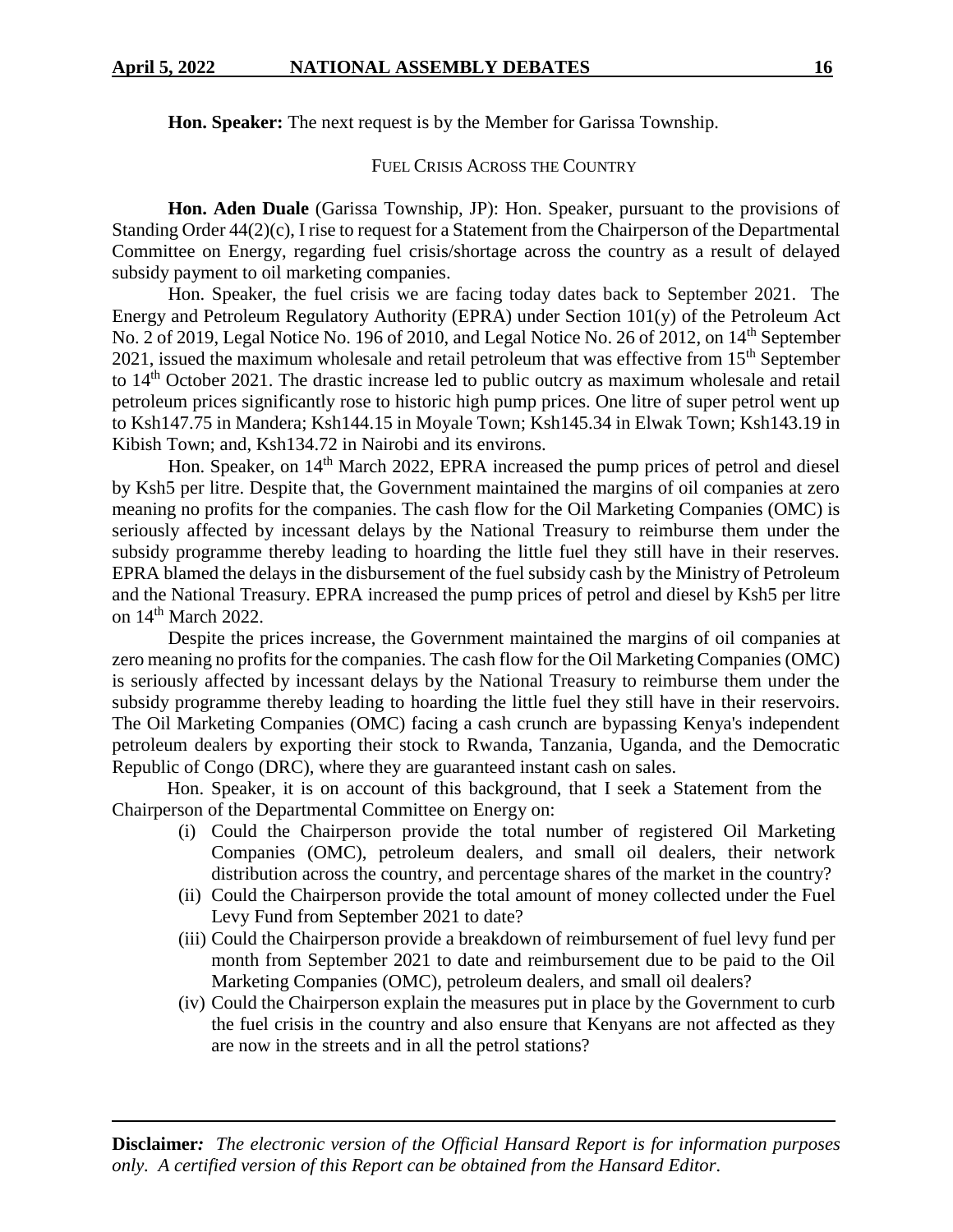- (v) Could the Chairperson explain plans put in place by the Government to ensure that petroleum dealers make the current situation as short and as unrestrictive as possible?
- (vi) Could the Chairperson explain why the National Treasury had stalled the processing of the Petroleum Products (Taxes and Levies) (Amendment) Bill, 2021?
- (vii) Could the Chairperson explain the position of the Government on the inadequacy of fuel in the country and contingent measures put in place by the Government in the case of a pro-longed Russia-Ukraine crisis in our country? Thank you, Hon. Speaker.

**Hon. Speaker:** Given these constant changes in the configuration of chairs of committees, I do not know who the Chairman of the Departmental Committee on Energy is.

*(An Hon. Member spoke off record)*

You are the vice-Chair even. I do not know. They change very quickly.

*(Hon. Elisha Odhiambo raised his hand)*

Even the Member for Gem is raising his hand. Is he also a vice-Chair?

*(Loud consultations)*

Are you the vice-Chair?

Hon (Ms.) Gladwell Cheruiyot (Baringo CWR, KANU): Yes, your Excellency. Sorry.

*(Laughter)*

I wish you well.

Yes, Hon. Speaker. I am the vice-Chair of the Departmental Committee on Energy. I know the crisis is here and affects everybody and because of that and on behalf of my Chair, the questions are many and the work that is supposed to be done is so rigorous. I request that we bring the answers on Tuesday next week considering the crisis.

**Hon. Speaker:** Hon. Pukose, two minutes max.

**Hon. (Dr.) Robert Pukose** (Endebess, JP): Hon. Speaker, the fuel crisis is actually a very serious thing affecting many Kenyans. As we are aware, every Kenyan is now wondering what is really happening and are looking upon this House to give direction.

The Committee needs to handle this urgently. I thank Hon. Duale for raising this issue. On Thursday last week, we passed the Supplementary Appropriation Bill and we expected the Principal Secretary for Petroleum, Mr. Kamau, to give a statement to the effect that everything will normalise by Wednesday. But when we pass by petrol stations, we find people moving around with jerrycans looking for fuel. This can be very hazardous because with jerrycans of fuel in the House, people might end up with accidents. It is something the Government needs to be serious about and move with speed. They should disclose where the money for subsidy is.

Thank you, Hon. Speaker.

**Hon. Speaker:** Member for Emuhaya, Hon. Omboko Milemba. *(Technical hitch)* There is something wrong with these microphones.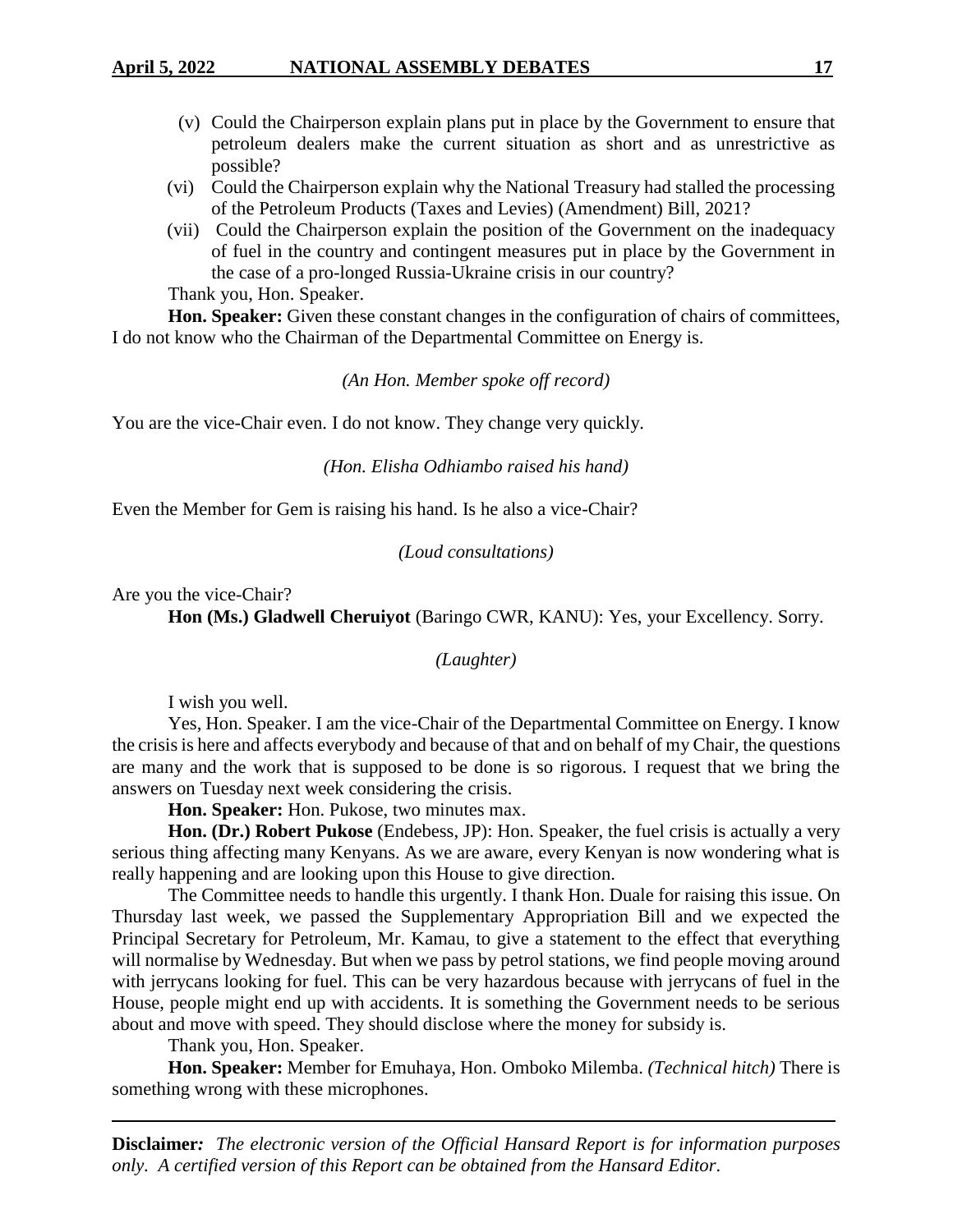**Hon. Omboko Milemba** (Emuhaya, ANC): Thank you, Hon. Speaker, for this opportunity. Let me thank Hon. Duale for raising this matter.

This is extremely unprecedented. Even during the old times of President Moi, we did not see Kenyans queue like they are doing for fuel like people looking for water. The laws that govern how to carry and handle petrol do not include carrying such a substance in jerrycan. We are headed for a big mess. The vice-Chair, as she said, should bring an answer by Tuesday so that Kenyans know what is really happening with fuel.

Yesterday I watched a clip of one of the Principal Secretaries in that particular Ministry who seemed to say that there is something called panic buying which has caused such a huge shortage. That was such a casual answer that some people panicked because there was lack of fuel in a place around Eldoret and panic engulfed the entire country and that is who we can explain the shortage. That is very casual. We cannot blame panic buyers on the road with cars. So, we wonder how this panic buying is causing such a hullabaloo. When the Chair gets the answer, it should come out clearly to state the role the subsidy that was spared for fuel doing to cause this. What is the role of the war in Ukraine? I am a teacher of History and Government. I know that Russia is one of the largest producers of oil but we need to exactly clear how it is affecting Kenya.

**Hon. Speaker:** Member for Kikuyu.

**Hon. Kimani Ichung'wah** (Kikuyu, JP): Thank you, Hon. Speaker. I also rise to say a word or two on the fuel crisis.

I have seen a clip going round from the President of the neighbouring country, the Republic of Tanzania, her Excellency Madam Suluhu, where she asks politicians to explain to the people how the Russia/Ukraine war is affecting the price of fuel. But it is also good for us to explain to the people of Kenya that as much as there is an implication from the Ukraine/Russia war, as a House and as a country, we put safeguard measures against such eventualities. We created the Consumer Protection Fund with the Petroleum Development Fund which as we heard yesterday that the Ministry announced that they have already paid about Ksh8.2 billion to oil marketers to compensate them. The crisis in this country has emanated from Government's failure to pay oil marketing companies. When tax-payers' money is put in a fund, the National Treasury and the Ministry in charge cannot misappropriate that money. We have seen reports that have been tabled in this House by the Auditor-General that stipulate how money has been misappropriated from the Petroleum Development Fund to government agencies. We have also heard of a mysterious unnamed private entity that has benefitted from this money. Therefore, as we explain to Kenyans that the Russian/Ukraine war has had an effect, we must be truthful and honest to our people and tell them that we are in the problem we are in today because of failure by Government to ensure that the fund that has been put in place to protect consumers is not misused. It is misuse and misappropriation of these funds that has got us into this crisis. I ask as a House ….

### **Hon. Speaker:** Member for Makueni.

**Hon. Daniel Maanzo** (Makueni, WDM-K): Thank you, Hon. Speaker, for giving me an opportunity to comment on this very important matter.

There has been a lot of trouble in the last four days. As it has been stated before, when Kenyans buy fuel in jerrycan and keep them in their houses, there is every danger and likelihood of fire being caused and lives being lost. Action should be taken urgently so that there is no panic buying and storage of fuel in that form. Under the Energy Regulations, fuel is carried in metallic containers and specified containers because of locking.

At the same time, the transport industry has been affected greatly especially the boda boda sector which serves Kenyans from all over the country. Eventually, the country has been inefficient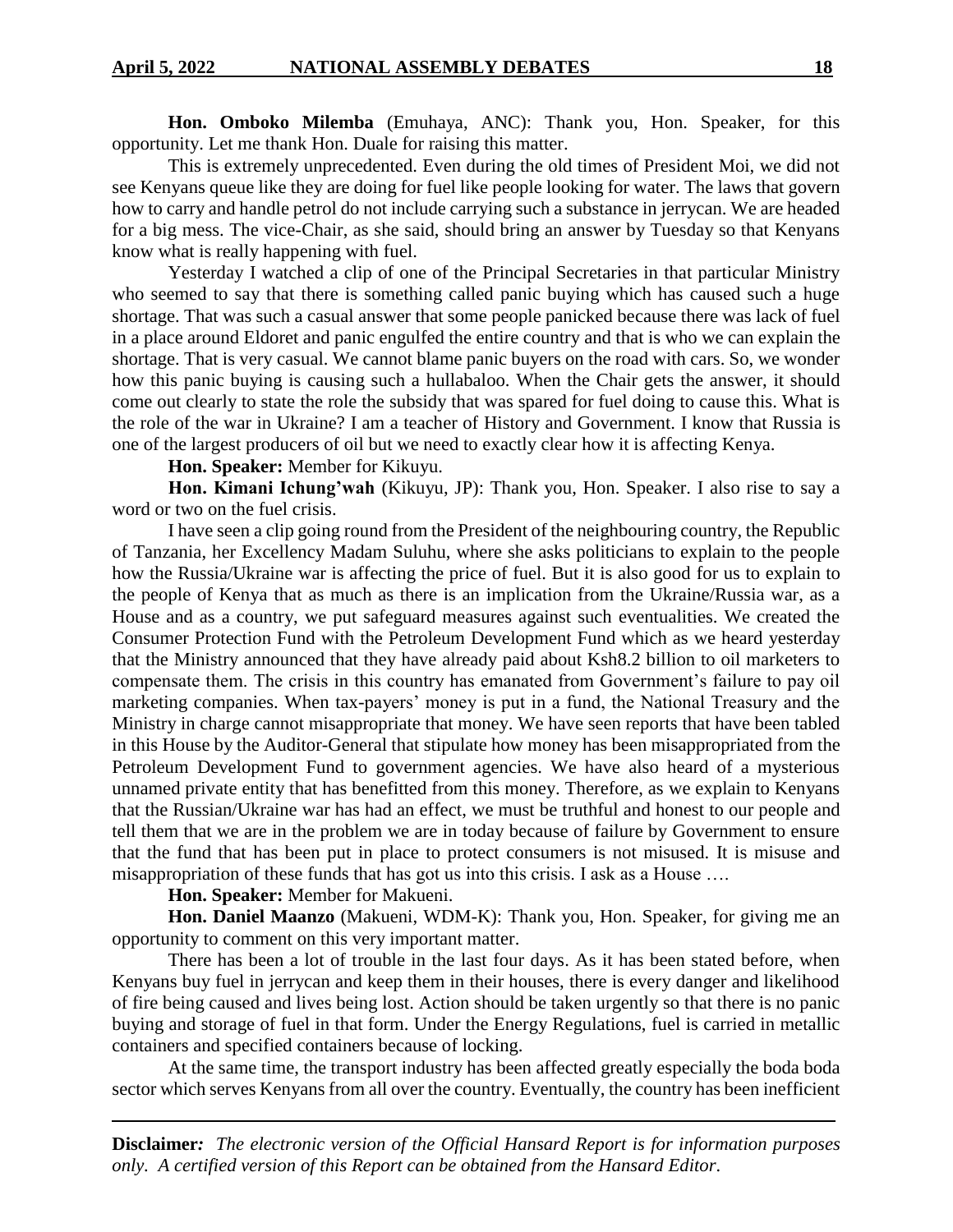in that regard. We have also seen major traffic jams in petrol stations that have caused a lot of time wastage, delays and inconvenience to Kenyans.

The best way forward is for the Ministry to quickly issue a comprehensive statement even they present to Parliament on Tuesday so that Kenyans can know exactly what is happening and predict or be told how the problem is going to be sorted and how long it is going to take. When there is uncertainty, whatever was issued to the Press yesterday through a television interview did not look satisfactory. There is need for the Cabinet Secretary for Energy and the Principal Secretary to quickly issue a press statement...

**Hon. Speaker**: Hon. Sankok.

**Hon. David ole Sankok** (Nominated, JP): Thank you very much, Hon. Speaker, for giving me this opportunity to support this Statement by Hon. Duale. It has come at the right time when Kenyans are really suffering. We are in an emergency situation. I thank the Vice Chairperson of the Departmental Committee on Energy – I do not know why she is not the Chair – for giving us an assurance that she will bring the answer by Tuesday next week.

Hon. Speaker, Kenyans are lining up and carrying petroleum products in jerrican Some of them may even smoke around these petrol stations which is dangerous. Yesterday, the PS for State Department of Petroleum citing panic buying was the most retrogressive answer I have heard from a top government official. This House should censure such public servants who are not aware of what is happening and the suffering of Kenyans. How can panic buying cause shortage? Does it mean that our car tanks have enlarged and they are now consuming more fuel?

In the same interview, the PS said that they have allocated Ksh34 billion to oil marketers and fuel will be made available soon yet in the same breath, he attributed the fuel shortage to the war between Russian and Ukraine. I do not know how the Ksh34 billion will stop the war in Ukraine for us to get fuel by Wednesday. Such casual answers from public servants are shameful.

Hon. Speaker, I saw this coming because of conflict of interest in business. The moment Rubis entered into the market, we knew such things will happen as taxes would now be diverted to private businesses, the way we have diverted Kenya Airways (KQ) funds to private…

### *(Hon. David ole Sankok's microphone went off)*

### **Hon. Speaker**: **Hon. Speaker**: Member for Funyula.

**Hon. (Dr.) Wilberforce Oundo** (Funyula, ODM): Thank you, Hon. Speaker. Indeed, it is a sad situation. This crisis ought to never have happened. It is an unnecessary mess. For this to have happened, it is symptomatic of an epitome of failed planning. Obviously, it became apparent that Russia was going to invade Ukraine as early as late December last year. Any serious planner should have planned on this.

Hon. Speaker, the cost of increasing fuel prices dates to sometime back when we introduced several taxes in this House. Those of us who oversaw and prosecuted the Bill and the Motion in this House are here today. When I grow up, I would wish to travel the road from Damascus so that I can turn from Saul to Paul. It is important that we must look at what we do in posterity and not just to please our masters, at that particular time, because masters can turn against you anytime. Kenyans continue to suffer because it was convenient for them then as they were the ones calling the shots. But now the coin has turned and the shoe has changed. We pity and sympathise with fellow Kenyans, *lakini tumezoea kuwa Wakenya; tutavumilia hali yetu.*

**Hon. Speaker**: Hon. Wangwe.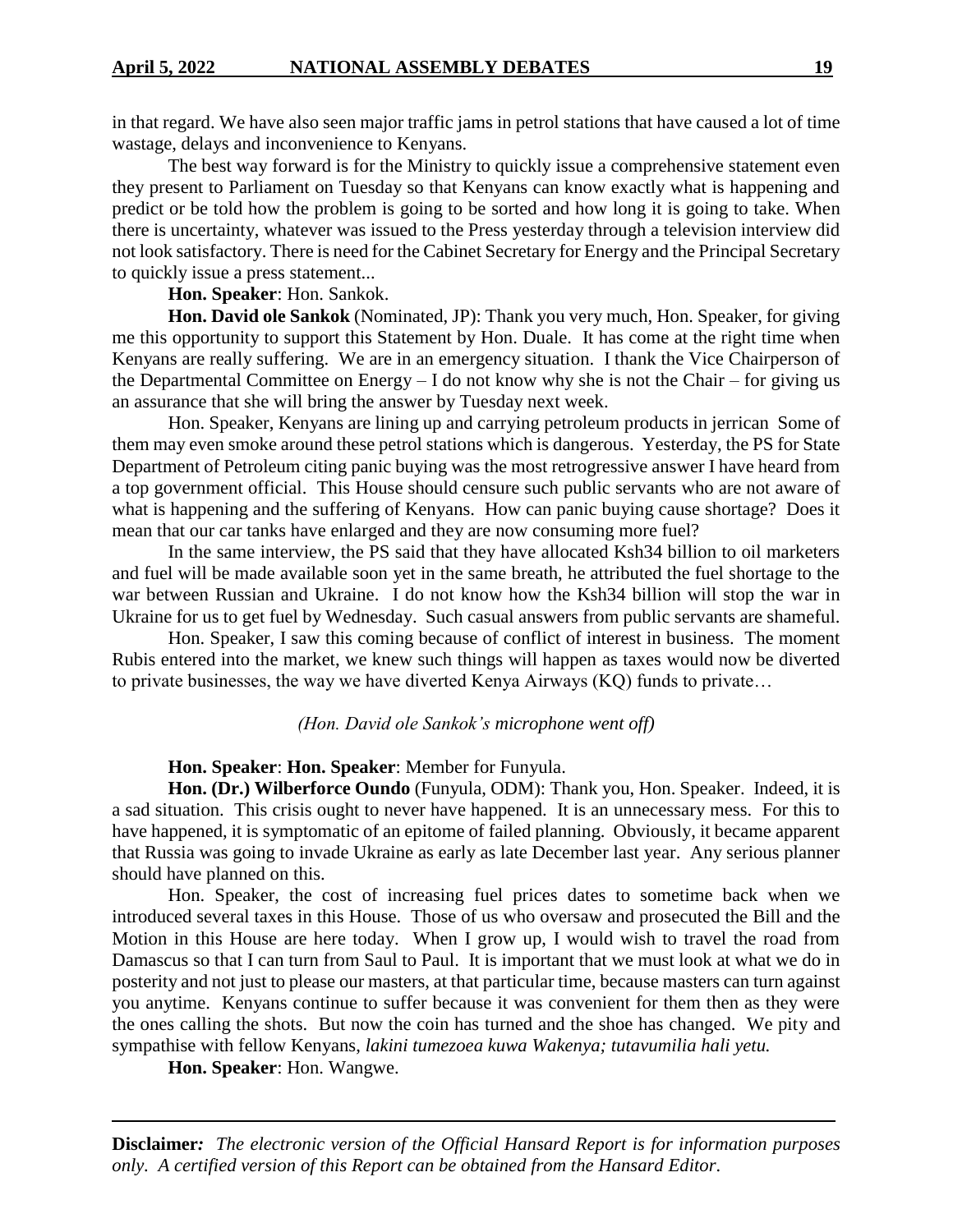**Hon. Emmanuel Wangwe** (Navakholo, JP): Thank you, Hon. Speaker. Whereas I share with Kenyans the heavy situation of lack of petroleum products in the country, all of us should come together and think of what to do. Today, I wish to speak as someone who has been in the industry. At this moment, economists have to come back on the drawing table and think of how the country is going to manage itself.

Hon. Speaker, whereas we are addressing the current prices today, in the next reading, we forecast a situation where fuel prices are likely to go up, by as high as Ksh30 per litre. Will the cushion Fund that we appropriated sustain the country? This is a matter that we need to leave to the economists to rethink. Either for them to allow the forces of demand and supply to exist or cushion against the consumption.

Finally, as much the Russia/Ukraine war is a challenge, let the Government support and cushion Kenyans in general.

Hon. Speaker. I submit.

**Hon. Speaker**: We will leave it at that. There was no debate. This was to merely…

### *(Hon. Mbogo Ali raised his hand)*

Is that a new Member who is raising his hand? No. It is not the Member for Gem. There is a Member who seats at the corner. Member for Kisauni, Hon. Mbogo Menza, let me hear your voice on this.

**Hon. Mbogo Ali** (Kisauni, WDM-K): Thank you, Hon. Speaker. I wish to contribute to this matter. I also wish to identify with my colleague Hon. Wangwe who we used to work together in the industry. I had made a request for a Statement on this matter before we went for recess. At that point in time, the Government owed 54 oil marketing companies Ksh35 billion. I had requested for a Statement because I knew this was going to happen, and it has happened.

The Kipevu Oil Storage Facility which is a government facility has enough fuel for the country. However, because of this cushion Fund that has been introduced, most oil companies cannot afford to take fuel from Kenya Pipeline Company (KPC) to their facilities because they need to raise invoices to the National Treasury which does not pay in time.

Other than that, there is also an issue of Value Added Tax (VAT). The moment you raise an invoice, the Kenya Revenue Authority (KRA) is on your case demanding you pay for VAT on time. Out of the 54 oil marketing companies, 47 are indigenous owned companies. Only 7 companies are multinationals which have the capacity and financial muscle to take this heat. But the 47 companies are at the verge of collapsing and very soon they will close shop. If you do not believe me, we have these small companies which own to or three petrol stations that have all closed down and most of the workers have been sent home because of lack of petroleum products in the market.

In addition, the margins have been squeezed. When these small companies buy fuel, they are only allowed a margin of Ksh2. How can Ksh2 cover the operating cost?

**Hon. Speaker**: Very well. The Vice Chair has already given an undertaking that she will bring a response to the Statement on Tuesday next week.

#### *(Hon. Elisha Odhiambo spoke off record)*

Member for Gem, this is not business. In Kiswahili, this is called *mazungumzo baada ya habari.*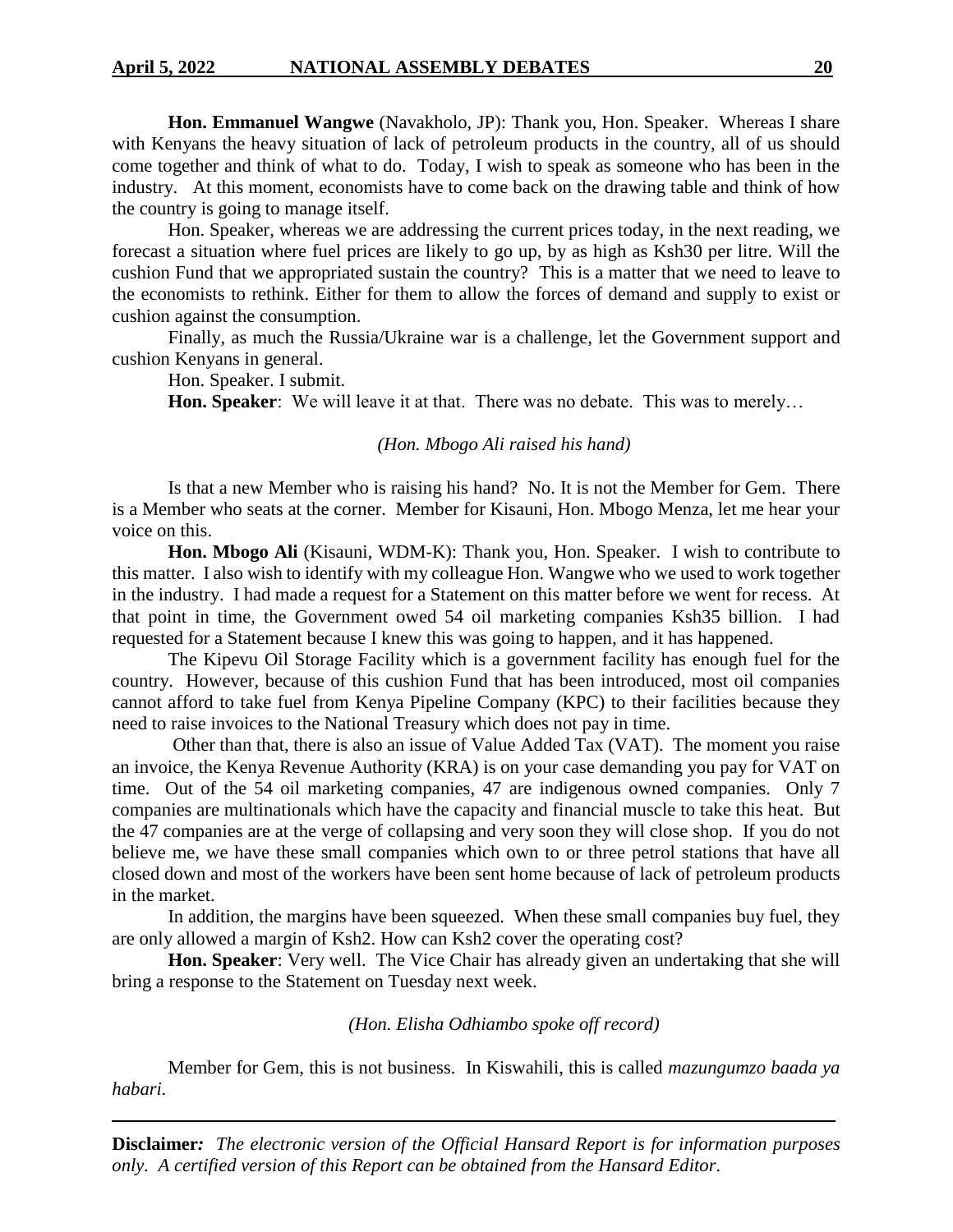### *(Laughter)*

There used to be a programme on one of the TV stations that was known as *Gumzo Mtaani.* This is not business. Now let us go to business.

Next Order!

#### **MOTION**

### APPROVAL OF THE MEDIATED COUNTY GOVERNMENTS ADDITIONAL ALLOCATION BILL

This Motion will be moved by the Vice Chairperson of the Mediation Committee. Who is the Vice Chairperson? Is it Hon. Makali Mulu?

**Hon. Makali Mulu** (Kitui Central, WDM-K): Thank you, Hon. Speaker. I am not the Vice Chairperson but a Member of the Mediation Committee. The Vice Chairperson, Hon. Kanini Kega, has requested that I stand in for him in moving this important Motion.

Hon. Speaker, I beg to move –

THAT, pursuant to the provisions of Article 113 (2) of the Constitution and Standing Order 150, this House adopts the Report of the Mediation Committee on the County Governments Additional Allocation Bill (Senate Bill No. 35 of 2021), laid on the Table of the House on Thursday, March 31, 2022, and approves the Mediated version of the County Governments Additional Allocation Bill (Senate Bill No. 35 of 2021).

The County Governments Grants Bill which is going to change the title provides for additional allocation to county governments for the Financial Year 2021/2022. These additional allocations to the counties are financed either from proceeds of loans and grants from development partners or the national Government share of revenue pursuant to Article 202(2) of the Constitution. This Bill came from the Senate to the National Assembly on Thursday,  $2<sup>nd</sup>$  December 2021. The National Assembly passed the Bill with amendments. However, on 21<sup>st</sup> December 2021, the Senate rejected the amendments from the National Assembly and it resulted in the Bill being committed to a Mediation Committee pursuant to Article 113 of the Constitution. The Mediation Committee held four sittings to deliberate on the Bill. In one of the sittings, the Committee did stakeholder participation and met with the National Treasury, the Commission on Revenue Allocation, the Controller of Budget and the Council of Governors.

The Mediation Committee deliberated on the Bill and came up with an agreed or mediated version which is attached to this Report. Some of the key resolutions of the Mediation Committee include the title of the Bill changing from the County Grants Bill to the County Governments Additional Allocation Bill. This change of title expands the allocation to cover resources allocated to county governments from the national Government's share of revenue or proceeds of loans and grants from development partners. The objects of the Bill were enhanced to include a new object of additional resources from development partners in the form of loans and grants.

There is also an additional clause which provides for the National Treasury to table the agreements in the National Assembly and the Senate before inclusion in the Budget Policy Statement (BPS). The Bill has also been changed to be an annual Bill and the National Treasury will be submitting the Bill together with the Division of Revenue Bill and the County Allocation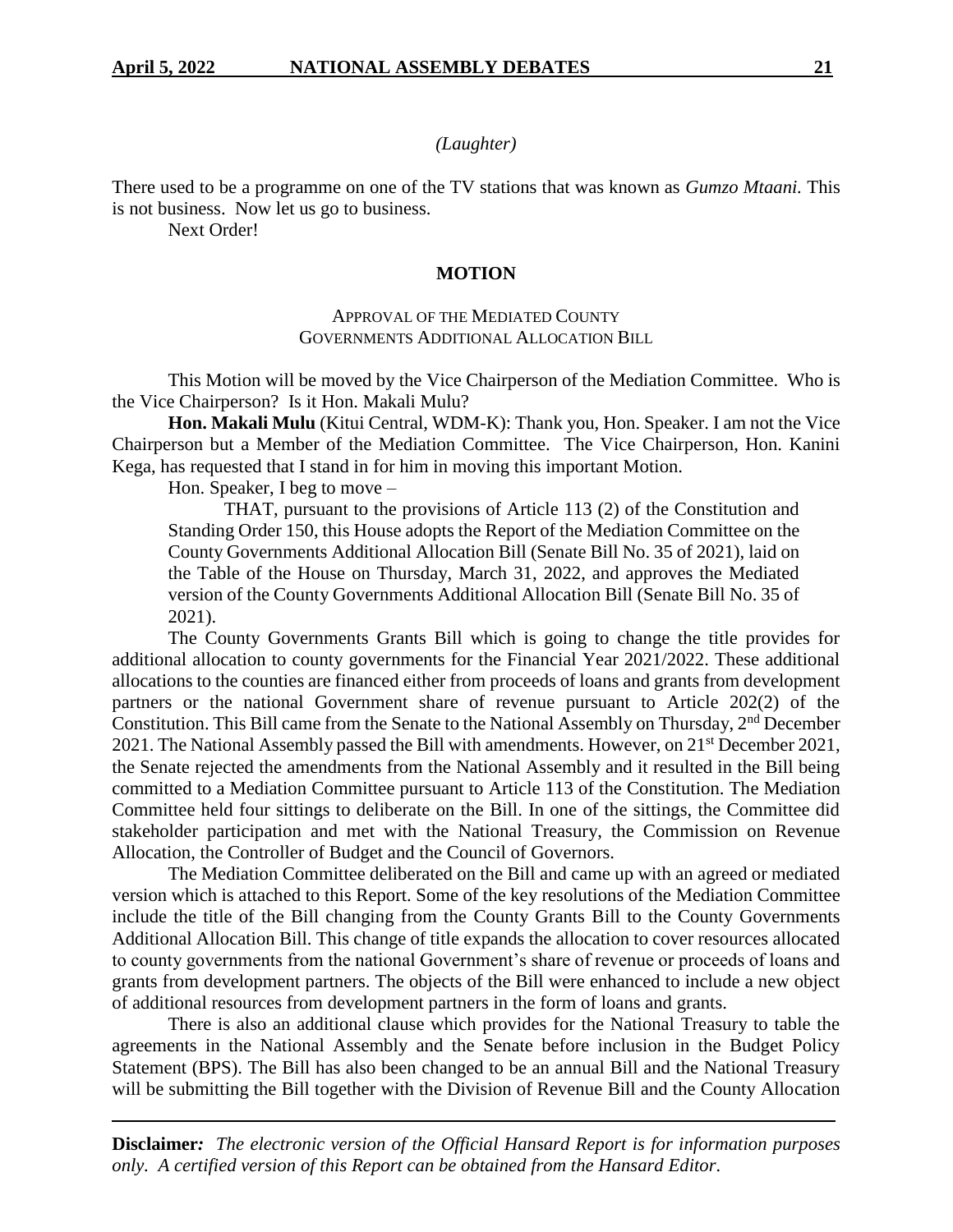of Revenue Bill. Lastly, the explanatory notes on Clause 4 of the Bill will be maintained to explain the schedules attached to the Bill.

The approval of this Bill will unlock Kshs39 billion additional allocations for the Financial Year 2021/2022 which the counties have not been able to access due to the lack of a legislative instrument for the facilitation of the transfer of these funds. These allocations are majorly financed by development partners such as the World Bank, the EU and Danish International Development Agency (DANIDA). They cover issues on health, agriculture, water and sanitation programmes which are very crucial to improved service delivery at the counties.

As I conclude, I would like to thank Members of the Budget and Appropriations Committee, more so Members of the Mediation Committee, for their insightful contributions in coming up with this Report and the Bill. I urge the House to approve the County Governments Additional Allocation Bill to facilitate the transfer of funds to the counties. Those Hon. Members who have checked the so called 411 must have seen the Council of Governors is already complaining and requesting the National Assembly to fast-track this Bill so that they access this Kshs39 billion which they are not able to access unless this Bill is passed.

A number of things came up during mediation. I want just to single one which I think is very important. In the process of discussing this Bill, there was an agreement between the representatives of the two Houses that, when these additional resources, loans and grants are provided by either development partners or the national Government, there seems to be a skewed allocation of resources to specific counties. Everybody was questioning the issue of equitable distribution of the resources. So, this is one of the areas which was very contentious. It is an area that meant the Senate takes so long to agree with us. As we move to the future, it will be important that we think of another Bill which will ensure that there is fairness in distribution as we distribute these additional resources to the counties. If you analyse the distribution, you will realise that there are some counties which do not get these resources unless it is clearly stated that they are for every county. I think this is an area we urge the Hon. Members on as we pass this Bill. As we move into the future, this is an area we need to consider.

Hon. Speaker, I also urge Members to really support these amendments we have agreed on. Both Houses have agreed. The faster we approve this Bill as a House, the better for the counties because they will be able to access the resources once the Bill is signed.

With those many remarks, I move and request Hon. Naisula Lesuuda to second and plead with the Members that we approve this Bill. Thank you, Hon. Speaker.

**Hon. Speaker:** Hon. Lesuuda.

**Hon. (Ms.) Naisula Lesuuda** (Samburu West, KANU): Thank you, Hon. Speaker, for giving me this opportunity to second this important Motion. Just as Hon. (Dr.) Makali has said, it is important. We need to fast-track it so that counties access the Kshs39 billion which is additional funds to the counties through grants.

When we sat with Members of the Senate who are part of the Mediation Committee, it was very easy to agree on the amendment that came from the National Assembly. The amendment was to change the title of the Bill so that it is not just limited to grants but also other additional funds that will be sourced from the national Government and development partners. The contentious issue was mostly whether we make this Bill an annual Bill or one that is just passed once. We agreed as a Committee that there would be no harm if it is an annual Bill that comes together with the Division of Revenue Bill and the County Allocation of Revenue Bill. It was noted that these additional funds will mostly go into agriculture, health and sanitation programmes which are very important in our counties. It is important to note that counties should be accountable. One of the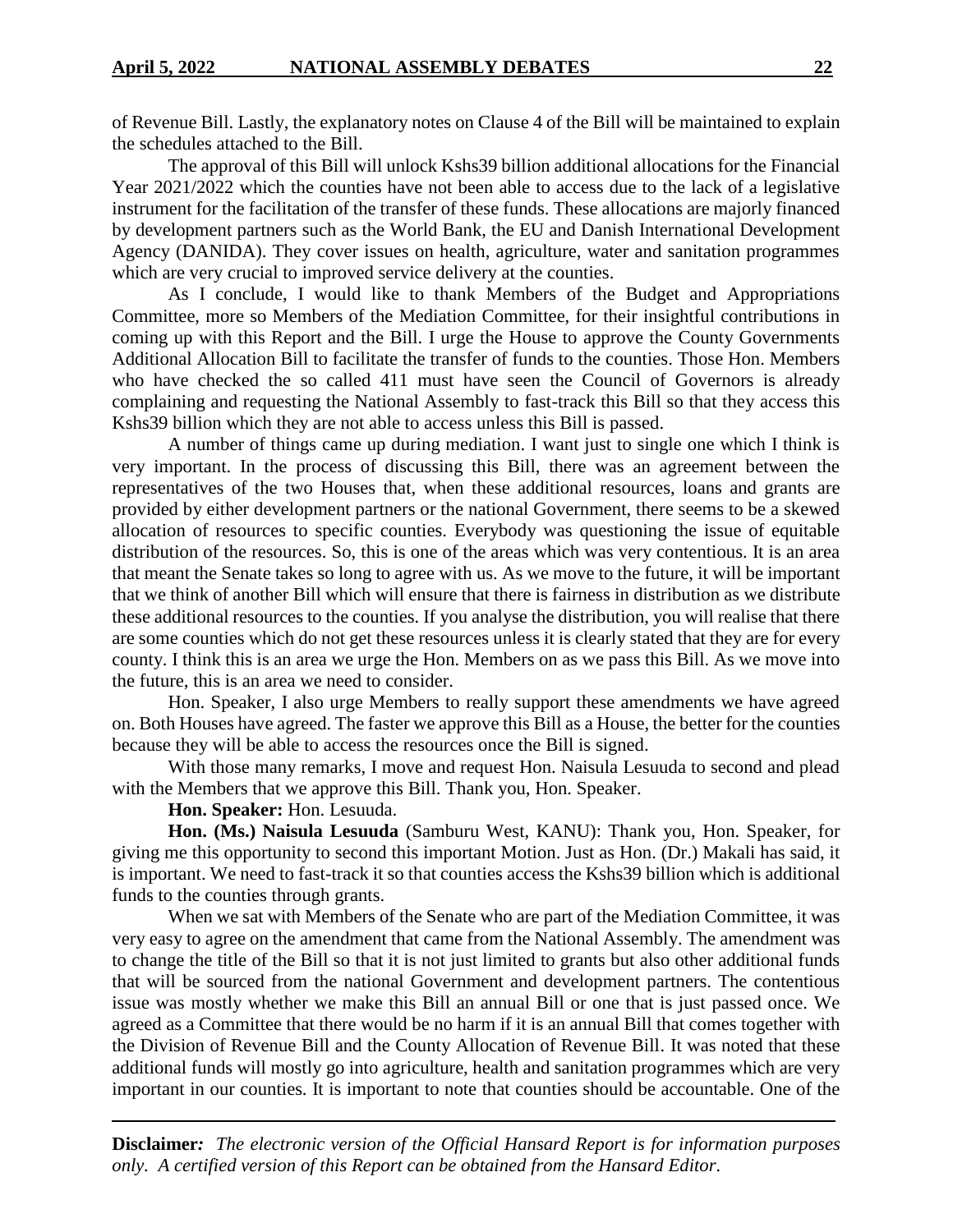issues that was raised on why it should be an annual Bill is to ensure that our counties are accountable for the funds they are given as additional resources. That is so that the services can reach people at the county level.

As I conclude, it was also important to note what Hon. Makali has said. That Members felt that there has not been fairness in allocating these additional funds, especially the grants, to the counties. It is important that the National Treasury and the national Government get a way of ensuring that there is fairness so that it is not always the same counties that get these additional funds. Every other time you see the grants or additional funds that have been given, it is to specific counties while we know that the counties have different needs. It is important we look at fairness and accountability of these funds once they go to counties.

I second.

### *(Question proposed)*

**Hon. Speaker**: Hon. Sankok, do you want to contribute? If I mistook you, do not mind. I can get the Member for Funyula.

**Hon. (Dr.) Wilberforce Oundo** (Funyula, ODM): Thank you, Hon. Speaker. Hon. Sankok is exceptionally quiet today; something must be seriously wrong with his system. I actually noticed this in the morning when I saw him; he did not look like the vibrant Sankok we know.

Indeed, it is a good thing that the mediation process between the National Assembly and the Senate has ended amicably. I attended one and I felt sorry because of the rigidity and animosity that was exhibited by the Senators towards the Members of the National Assembly. It was uncomfortable and uncalled for. I am happy to know that this time round, there was unanimity on many issues, and that the two parties have agreed. The issue of the running of county governments, equitable share, conditional grants and its impact on the ground is a debate that seems not to go away. That is a debate that we need to find a way of mainstreaming into our discussions anytime we are dealing with the Division of Revenue Bill. As we pass this special grants Bill, we need to put into place measures to ensure that there is value for money. The national Government shares revenue to county governments each year, but if you go to the ground, what you see is a depressing state of affairs. In many counties, the health services have collapsed, people travel long distances to look for water and support towards the agricultural sector, and food production is minimal. So, we keep asking many questions. Where does the money go to? Who oversees the money?

Each year other than this year, there have been conditional grants to the counties to fund polytechnics or vocational training centres, build county headquarters and upgrade municipal roads and services, yet the lot and type of services being rendered remain the same and are of no value to the people of Kenya. We need to ask several institutions in this country to take their work seriously. County assemblies are supposed to oversee county governments. It is sad that the High Court declared as unconstitutional the mandatory basic academic qualifications for one to be a Member of the County Assembly (MCA). As long as we continue to have no minimum academic requirements for MCAs, we are not going to achieve the objectives of devolution that were envisaged by the fathers of devolution like the Rt. Hon. Raila Amollo Odinga. In the fullness of time, we need to ask the courts of law to descend from their ivory towers, go to the ground and sit in the county assemblies to see the damage that is being done to devolution because of not having a serious body to oversee the activities of county governments.

Another level that is supposed to oversee the county governments so that there is value for money is the Senate. We know that the Senate is at the national level and only deals with audited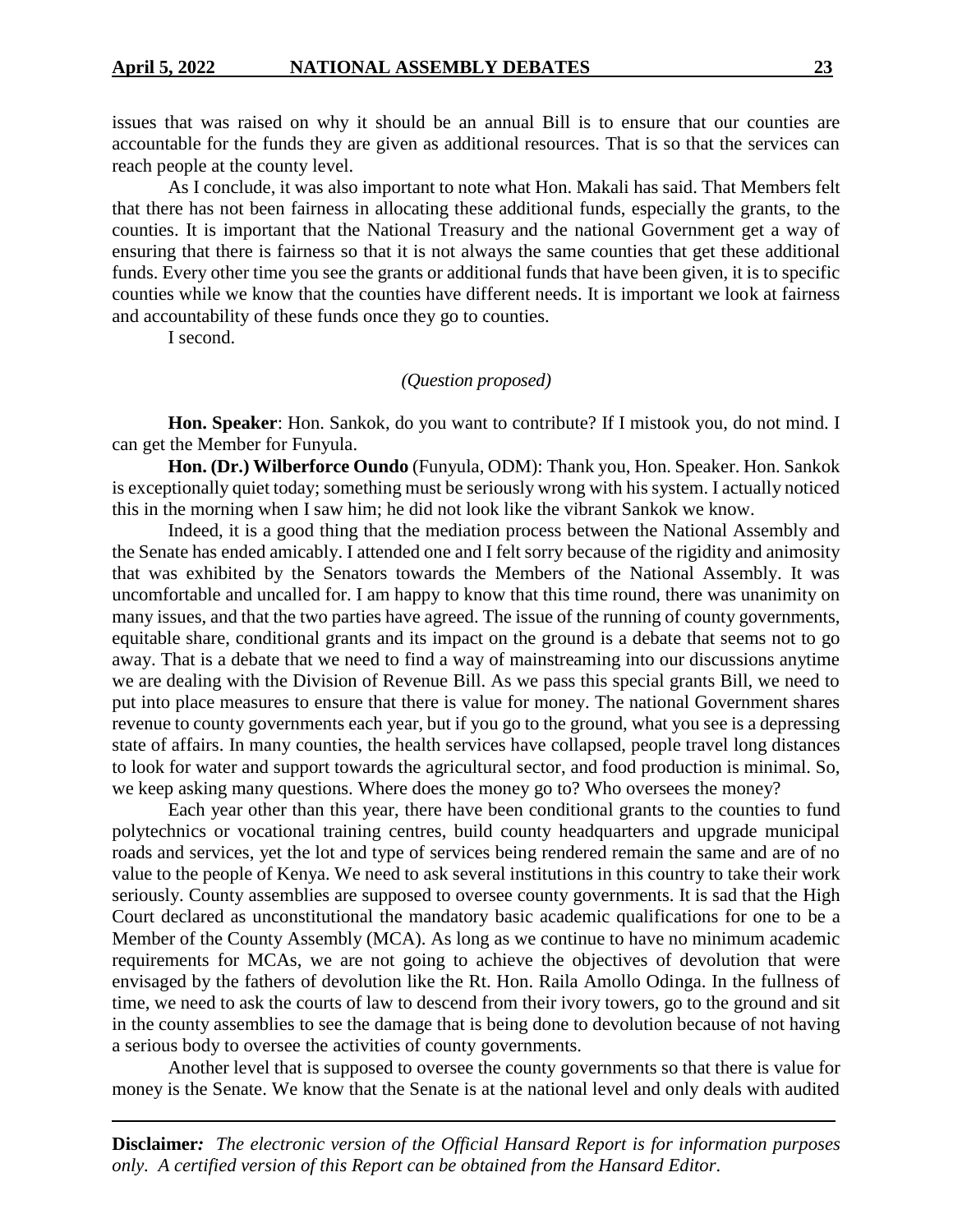accounts. It is like a mortician, so to speak, because it deals with the audited accounts at the tail end. However, nothing much comes out of it. I have never seen the Senate reprimand any particular governor or recommend to bar any governor from contesting any seat because of poor service delivery. We hope that something will come out of it. Devolution is the way to go and we must protect it.

I support the Report. Thank you.

**Hon. Speaker**: Hon. Wangwe.

**Hon. Emmanuel Wangwe** (Navakholo, JP): Thank you, Hon. Speaker. I wish to support the Report on the mediated version of the County Government Additional Allocation Bill (Senate Bill No. 35 of 2021). The main issue here is allowing the flow of funds. Once the funds have been allocated in the budget, they should flow as quickly as possible. What is obstructing the fund is a small issue. Grants that come from either the Government or from foreign governments should be allocated properly so that they support the main budget that would have been allocated through the Division of Revenue Allocation Bill to the county governments. Key on this is the ruling by the High Court on how the matter is supposed to be treated through case No. 252, which gave the Senate the power to originate this Bill. In completion of the passage of this Bill, it will give a legal framework for disbursement of the conditional grants, especially the Ksh39 billion that is meant for various projects.

There is also the small issue of the title. During the mediation, it was not a big issue that the title could obstruct the flow of funds. It is a mere presentation on how you want to call a title. I, therefore, want to thank the Mediation Committee because they were quick to accept what was possible and move on, at least for the county governments to access the funds. When you look at money given to us by donors, it is always time-bound. As we continue to debate on this, let us be considerate to appreciate the Mediation Committee. As long as they have given us this Report and we approve it, it will resolve the issue of the timeline, which is crucial for donors. Donors would not want to see that they give us money then we keep it and do not allow its expenditure by various counties.

There is also need to come up with an alternative way of disbursement of funds, since the absorption rate has been low due to delays in disbursement. Whereas we have 47 counties, they do their own budgets. We do not do the budgets for the 47 counties. When we hold money in Nairobi, it delays their absorption of funds.

Finally, I want to look at the conditional grants that have diverse conditions. They may need to be reviewed annually or otherwise depending on the nature of agreements that have been entered into. The Mediation Committee looked at this from a National Assembly perspective and from the Senate perspective. The Senate felt that they should be reviewing this Bill annually. Instead of it being a perpetual Bill, they want the Bill to be looked at by the two Houses each year. This was not a big issue, and the Mediation Committee has confirmed ceding to that position. That is a good thing. Anything that could help the flow of funds from Nairobi to counties was looked into by the Mediation Committee and allowed to help us move forward. I want to ask my colleagues to vote for this mediated version of the Bill so that we do not further obstruct the flow of funds to the counties. However, we must caution counties that the money that is going to their various accounts should not be money that they tend to assume, and instead of putting… They may want to double the amount. For example, the money that was meant for fighting the locust menace, some counties went to their county vote heads and voted for their own money. Counties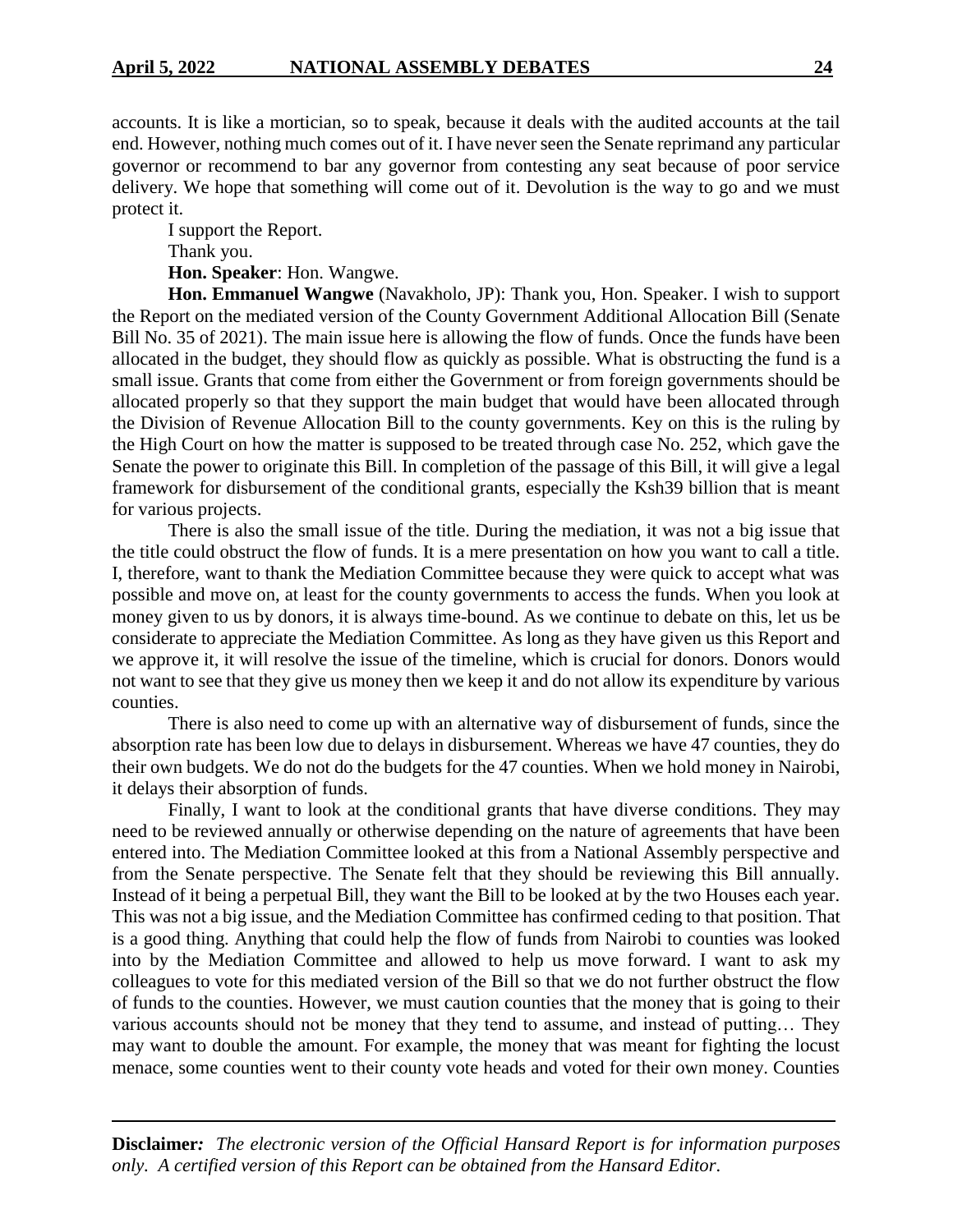should be accountable and prove financial prudence for the Kenyan Government to move forward. I submit.

Thank you.

**Hon. Speaker**: Member for Seme.

**Hon. (Dr.) James Nyikal** (Seme, ODM): Thank you, Hon. Speaker, for giving me the opportunity to contribute to this Motion. I rise to support the report on the mediated version of the County Governments Additional Allocation Bill. I support it because basically, it increases the flow of funds to county governments. That is something we always support in all forms and ways. Sometimes we disagree politically, but we are in agreement that the funds should be sent to the counties.

This Bill gives room for additional funding to projects that we think should be supported by funds from the national Government like in the health sector, although some of the funds have not been used well. For example, some of funds in the Managed Equipment Services (MES) have been used for education services. Therefore, giving additional conditional grants is useful.

Secondly, this Bill makes provision for county governments to receive grants and loans that come from our development partners that do not go directly in the Division of Revenue Bill. That is important because support from development partners should be seen to support counties. In fact, that is where most of these funds should be channelled to. That is a good thing. Moreover, this Bill has been expanded to provide that there can be agreements between counties and development partners, although such agreements have to pass through Parliament. That is an important thing. It is also important that this is not a one-off Bill, so that then from time to time, we will consider a Bill of this nature. As indicated in the Bill, this will be an annual Bill that will be introduced together with the Division of Revenue Bill. It, therefore, means that every year, during or after passing the Division of Revenue Bill, we will look at areas that need support either from the national government or from development partners, and allocate more funds. That way we will not have delays in the disbursement of the funds.

The Bill also provides for equity. If you look at it carefully, we can see the amounts of money counties will receive on top of what they have been allocated through the Division of Revenue Bill. It also belies a very important point; that when we consider the Division of Revenue Bill after approving the Budget Policy Statement (BPS), it means that somehow we do not have enough information on what the counties need. That is the only way we would quickly find out that there are areas not catered for, so that we cater for them. That is a good thing. In my view, and I have said this before, it speaks to the functionality of the Intergovernmental Budget and Economic Council (IBEC). It is at that point where discussions between the national and county governments, and the Commission on Revenue Allocation (CRA) take place. That is the point at which it should be clear which areas need to be supported, way in advance before we consider the BPS and the Division of Revenue Bill. In the long run, if we get that right, we may not need this Bill. Such areas will be taken care of in the Division of Revenue Bill. As we progress, devolution is work in progress. We learn more and more. If we have this Bill annually, it will show us direction on the additional support that counties need.

With those remarks, I support the report.

**Hon. Speaker:** Member for Tigania West.

**Hon. John Mutunga** (Tigania West, JP): Thank you, Hon. Speaker, for the opportunity to also contribute to this Report. Two of the main sources of funding for development are both loans and grants. Many countries committed themselves some time back to allocate 0.7 per cent of their national budget to the development of developing countries. That is why we have donor funding,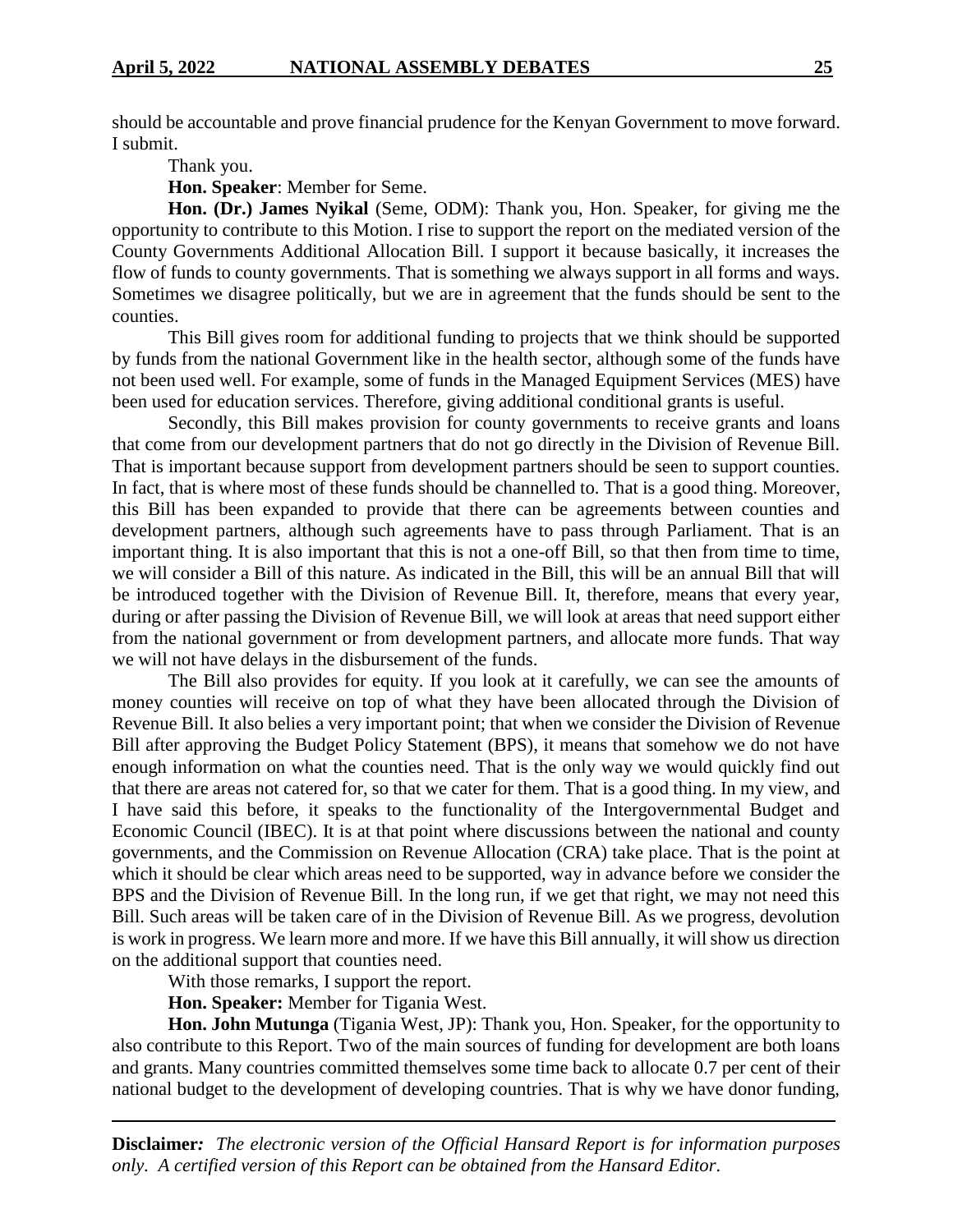which sometimes is in the form of grants. If the commitment was adhered to, we would have a lot of money. As fortunes and the global economy changes, the allocation has been decreasing. Therefore, the level of commitment has not been as it was post-1945 after the World War II.

This Bill guides the process through which we should allocate money to counties. There are many projects in this country which need a bit of guidance. Most of these projects are directly under county governments. The reason is that most donors would prefer working directly with beneficiaries. And in most cases, you realise that beneficiaries are at the local level. Therefore, there is need for a mechanism to have the provided resources reach the beneficiaries. The list of the projects in this particular arrangement mainly fall under the productive sectors. The productive sectors negotiate directly with donors to get grants and loans. When they get this money, they majorly use it for development purposes. The Bill guides the process. For this financial year, the guidelines have been given carefully listed. As per the mediation report, the guidelines are sound and credible in terms of how the money is going to be disbursed to different county governments.

One thing I would like to bring to the attention of Members of Parliament is that over time, there has not been participation by Members of Parliament (MPs) in determining priority of what is supposed to be done with donor funds at the county level. In most cases, MPs are avoided. This is because the funds go directly to counties. We are not part and parcel of the process of choosing priority projects. There should be a provision in this legislation that allows us to participate or partner in these development projects. It is an issue that needs to be debated in this House. The money is from the national Government and does not necessarily belong to county governments. It is recognised as such because of the demands of donors. They demand that their money is sent directly from mother ministries to beneficiaries.

The Bill also outlines the processes that are supposed to be used to guide the management of these resources. You realise that a Ministry like that of Agriculture, which does not have a lot of allocation in the national Budget, has a lot of projects funded directly by donors. It is important for us to realise that some of the functions of the Ministry are key, and they need to be funded by the Exchequer. I have in mind a function like research for development. Donors may not fund research for your own kind of thought-through development. Donors fund research that contribute to their initiatives within a country. It is, therefore, very important for us to fund our research centres with money from the Exchequer. But you realise that the situation in Kenya is that most of research work is funded by donors. This is always within the provisions of the project document. During project designs, some of these things are articulated and, therefore, are captured as such. I would like to propose that the Government should look at that fundamental area so that we can conduct research for development based on our own perception and understanding of development, and not necessarily rely on donor-based research for development, which is problematic in approach, and limited in scope in terms of developing the country.

Hon. Speaker, I support adoption of the Report.

**Hon. Speaker:** Member for Makueni.

**Hon. Daniel Maanzo** (Makueni, WDM-K): Thank you, Hon. Speaker. I rise to support the Motion. I want to agree with Hon. Mutunga that a lot of times, donors want to deal directly with county governments. Devolution is one of the most important phenomena of our Constitution. There are a lot of expectations from Kenyans that devolution will take development to the grassroots level. Unfortunately, that is not what has happened. Up to now, after about 10 years of devolution in Kenya, averagely Ksh80 billion has been allocated to every county. Unfortunately, while only about Ksh1 billion has been sent to each constituency through the NG-CDF in the last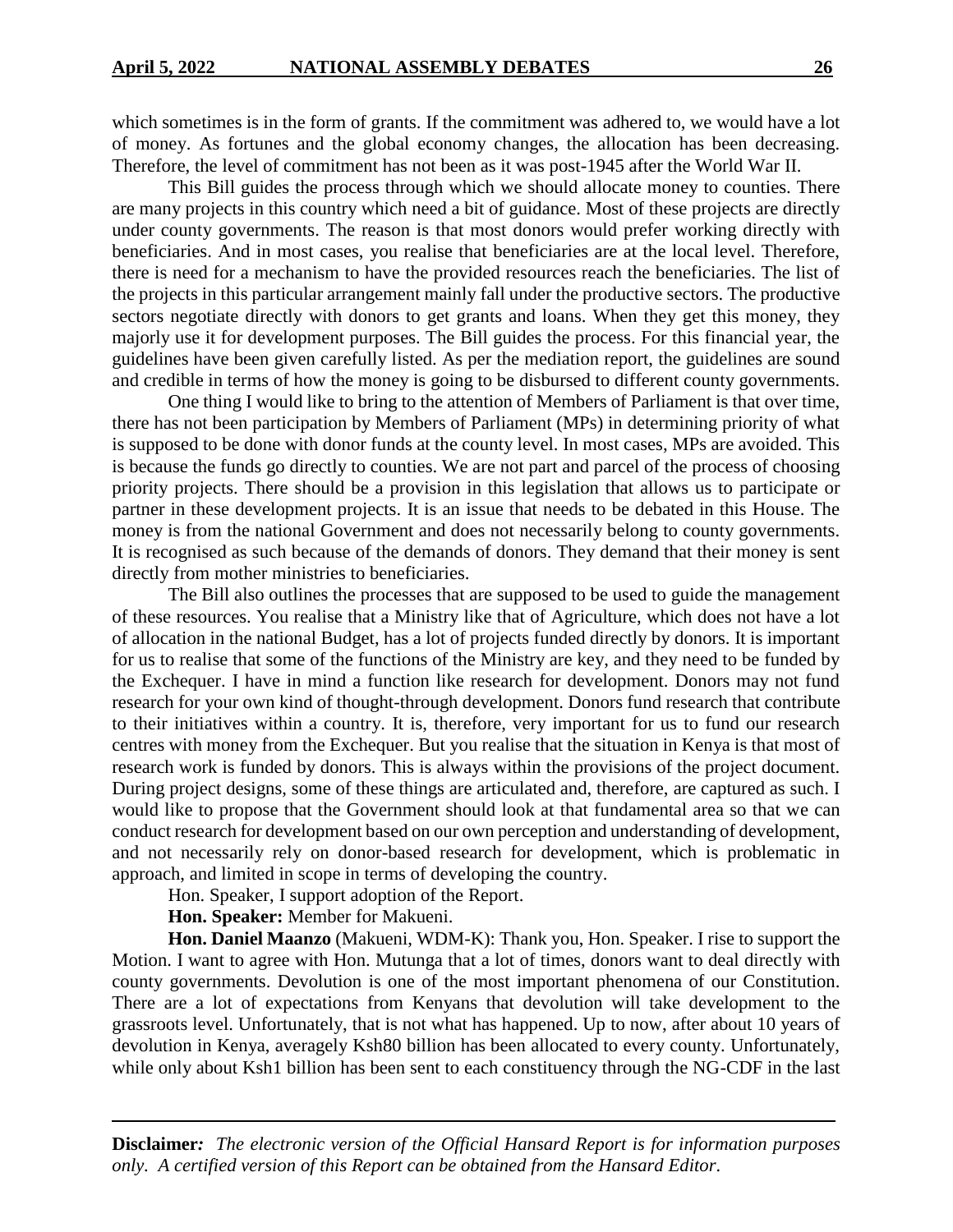10 years, you will see a big difference between what has been funded through NG-CDF and what the county governments have achieved.

Hon. Speaker, that is how the foreign donors came in to directly give more funds to the counties other than the normal funding that we do through the national Government and the division of revenue. Quite a number of projects go on in different counties. They are funded by different donors according to the negotiations by different county governments. In the case of Makueni, we have a food processing plant which, at first, was funded by the county government with Ksh3billion. When they were buying the processing equipment, I am aware that the European Union (EU) gave them an additional Ksh100 million or so. Despite that funding, that particular plant has never taken off, and it has not assisted the farmers as it was intended, yet the county government was assisted by international organisations.

Similarly, the United States Agency for International Development (USAID) constructed a milk processing plant at Kathonzweni Sub County. However, it did not take off as it was expected, although there was additional funding like the one we are discussing now. A plant to process green grams was put up in Makindu and again, up to today, nothing much has come out of it. What am I trying to say? These funds went to Makueni County. They were supposed to serve the people and devolution purpose. The projects were funded by the county government and international organisations. The question that then arises is: How then do you control the funding of these extra monies into the counties, and how do you account for it? When the money was allocated to different counties for the first time, especially the monies for the improvement of the environment, we did not see any serious project there except small-time projects. The environment now is very important because of climate change, yet environmental programs are implemented by the counties. A lot of donors come in to do these particular projects, especially tree planting and other initiatives, whereby the monies were not accounted for properly in the past.

When we come up with this legislation, what will be the role of the Senate? How will the Senate monitor this? The work of the Senate is to pool monies from the national Government in relation to devolution and go out to the counties to serve the people there, supplement or improve what has not been sufficiently covered by the normal monies which are allocated. This law will improve this. We will have more accountability. Someone from the Auditor-General's office will now be able to follow up the projects. We really need to synchronise how the national Government funds projects. We should bear in mind that we borrow money which comes into the Budget, and then we have these grants. Some of these grants are conditional grants which go to the counties, and they are not accounted for properly.

I beg to support the Motion and urge Members to support it so that we can live the dream of devolution, which is in our Constitution.

I thank you, Hon. Speaker.

**Hon. Speaker**: Member for Gichugu.

**Hon. Gichimu Githinji** (Gichugu, JP): Thank you, Hon. Speaker. I rise to support the Motion on the Approval of the Mediated Version of the County Governments Additional Allocation Bill (Senate Bill No. 35 of 2021).

From the grants that have been given, I note that Kirinyaga County – where I come from – will benefit with Ksh297 million from the total conditional grants for the national Government revenue; with an additional conditional grant of leasing of medical equipment of Ksh153,297 million, which is given across all the counties. As one of my colleagues has contributed here and said, these conditional grants ought to have some connection with the Members of Parliament, so that we can see where we can also partner with other sources, incomes or the monies that are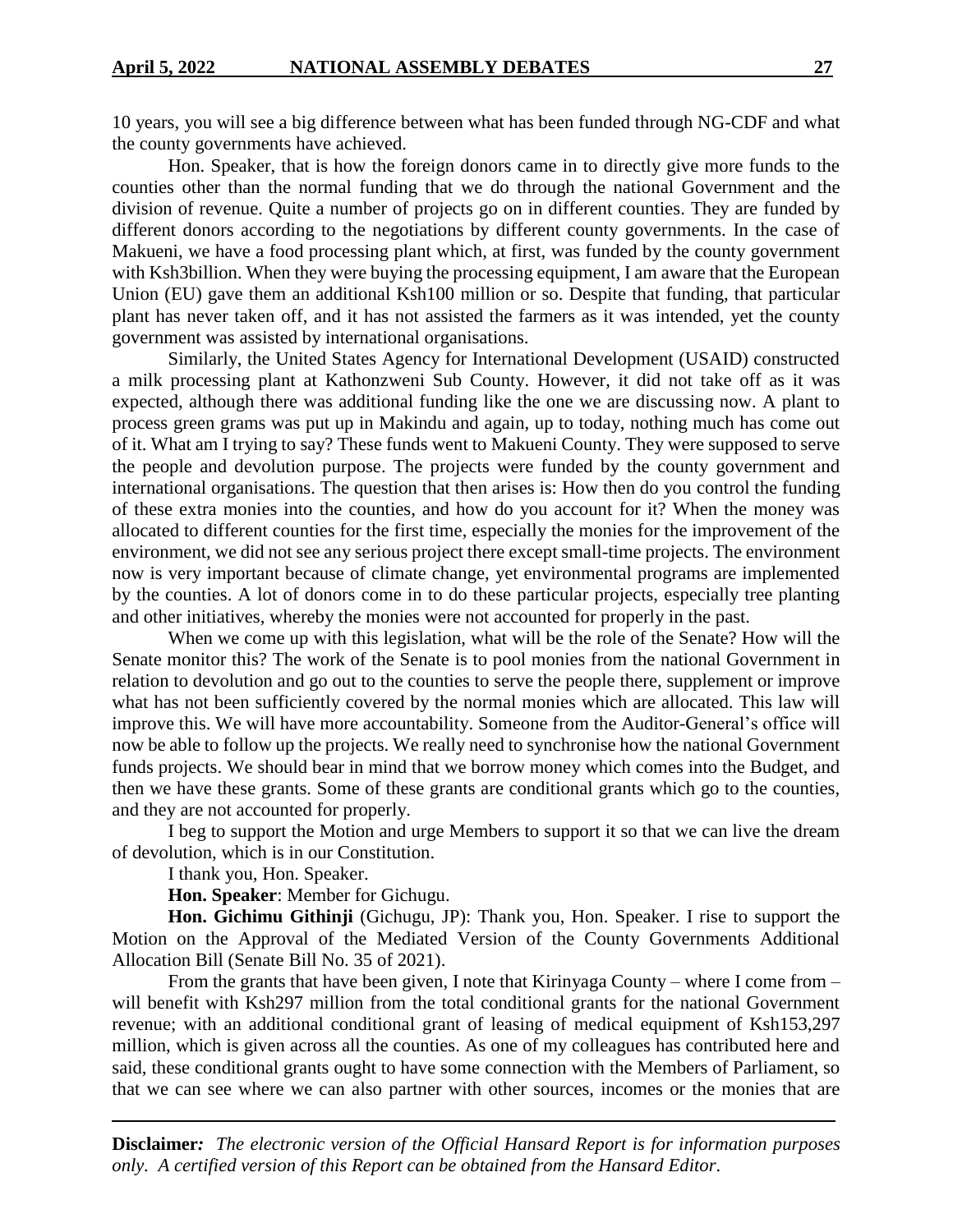usually allocated to the constituencies. This is because these funds are supposed to also take care of the interest of our constituents because they fall under the counties.

As a Member of Parliament and a resident of Kirinyaga County, I have also noted that some of these conditional grants take time to be implemented. The county governments take their sweet time before they implement projects. Sometimes they are also used for political expediency. There are no clear oversight structures that are usually laid out on how to spend this money. When these projects are being implemented, the county governments should clearly indicate that they do not emanate from the normal budgetary allocations. They should always be pegged and clearly marked as donor funds so that people can differentiate between them and what comes from their taxes.

The projects that are implemented by the national Government using the donor funds are done in a very straight and effective way. For example, we have the Kerugoya-Kutus Bulk Water Project, which is also connected with the sewerage system which is being implemented by the national Government using donor funds. That project has really been fast-tracked. However, other projects that are implemented through the conditional grants to the county government lag behind. As legislators, we should think through how these conditional grants from the national Government revenue should be implemented. We ought to have legislation whereby we have a stake. We should not necessarily control the funds, but follow up to know that they have been implemented. We, as legislators, are also involved in the allocation of funds.

I beg to support the Motion. I rest my contribution.

Thank you, Hon. Speaker.

#### *(Hon. David ole Sankok spoke off record)*

**Hon. Speaker**: Very well. There being no other Member to contribute, I call upon the Mover to reply. You cannot be given two opportunities to contribute to one Motion. We gave Hon. Sankok a chance but he did not…

**Hon. Makali Mulu** (Kitui Central, WDM – K): Thank you very much, Hon. Temporary Deputy Speaker. I want to take this opportunity to thank Hon. Members who have contributed to this important Motion. As the National Assembly, we have listened to what the Members have said. The money will go to the Council of Governors (CoG). Once they get it, they should address some of the issues which were raised by the Members here on accountability and fair distribution of the resources in the county.

Once this Bill is assented to, they will receive Ksh39 billion. They must make sure that Kenyans get value for money by providing services and goods so that we can improve the living standards of our people.

With those many remarks, Hon. Speaker, I reply.

**Hon. Speaker**: Very well. Hon. Members, for obvious reasons, we will defer putting of the Question and move to the next Order.

*(Putting of the Question deferred)*

#### **BILL**

*Second Reading*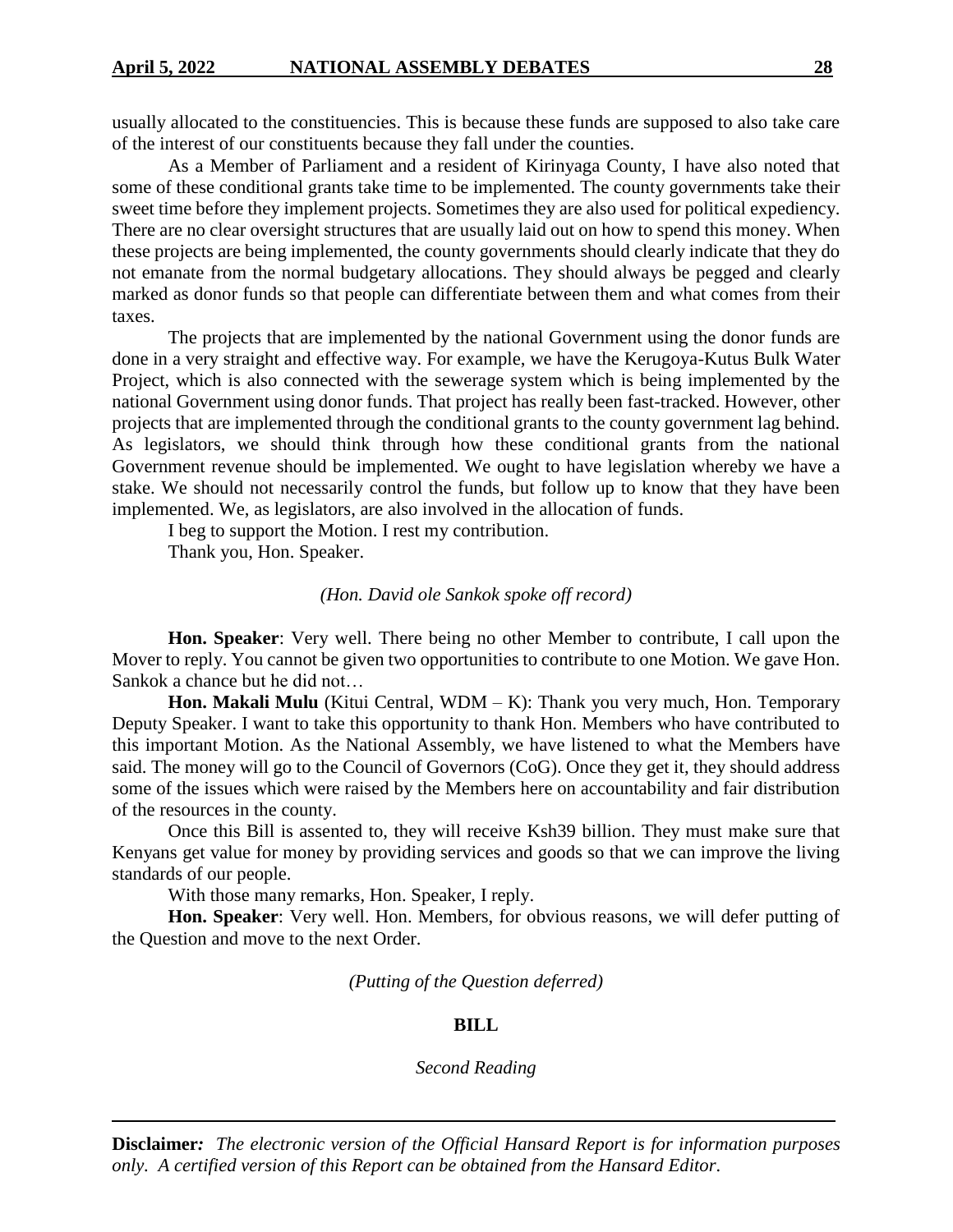THE ELECTIONS (AMENDMENT) BILL

*(Hon. Amos Kimunya on 30.3.2022)*

*(Resumption of Debate interrupted on 31.3.2022)*

**Hon. Speaker:** The Bill was moved, seconded and question proposed, so it is time for debate.

Hon. Murugara.

**Hon. George Gitonga** (Tharaka, DP): Thank you very much, Hon. Speaker. I rise to support the Bill proposing various amendments to the Elections Act. As a member of the Departmental Committee on Justice and Legal Affairs, I confirm that we sat and went through this Bill. We confirmed that in spite of the fact that the election cycle has already kicked off, there are pertinent provisions in this Bill that we can apply in the coming election. We have made a provision that the commencement date of the amended law will be the date of gazettement. The reason I say so is because there is clamour in the country that elections have to be free and fair. Everybody is crying over this. Let us have credible elections where a loser is going to concede, and the winner is going to be applauded. We do not wish to have tugs of war whether on the streets or in the courts regarding elections, especially where it is contended that those elections are flawed.

The amendments are proposed principally by the IEBC. The main purpose is to ensure that decisions of the court which have been coming out from time to time with regard to how we have conducted elections in the past are adhered to and anchored in statute law. This is one reason why I say these are good proposals. We should move and amend the laws as proposed.

The Departmental Committee on Justice and Legal Affairs has also come up with proposals to make further amendments, and I am in total concurrence with those proposals because they are justified. There is justification to propose that we can make the proposed amendments in the Bill better so that Kenyans have the assurance that we have a good election law in place. Kenyans should be assured that the elections we are just about to conduct will be credible, fair, just and justifiable.

Let me make a few comments on the further proposed amendments by the Committee. The first one is that we are proposing that any Kenyan who goes to a polling station will be at liberty to vote using either an ID card or a passport. The law says a passport but having considered the word 'passport' alone, we know there are many Kenyans with expired passports. An expired passport is not a passport in law, and it cannot be used anywhere. Even banks would not accept it. This is why we have proposed that one will have to use a valid passport; one that is current, acceptable in law and can be used for all purposes, such as banking and voting.

*[The Speaker (Hon. Justin Muturi) left the Chair]*

*[The Temporary Deputy Speaker (Hon. Christopher Omulele) took the Chair]*

The law provides that voter registration cannot continue until a by-election is conducted. However, we noted that that closure should apply only to the constituency where there is a byelection. The rest of the constituencies in the country are not affected by a by-election in one constituency. That limitation affects the rights of Kenyans. We have also noted that when it comes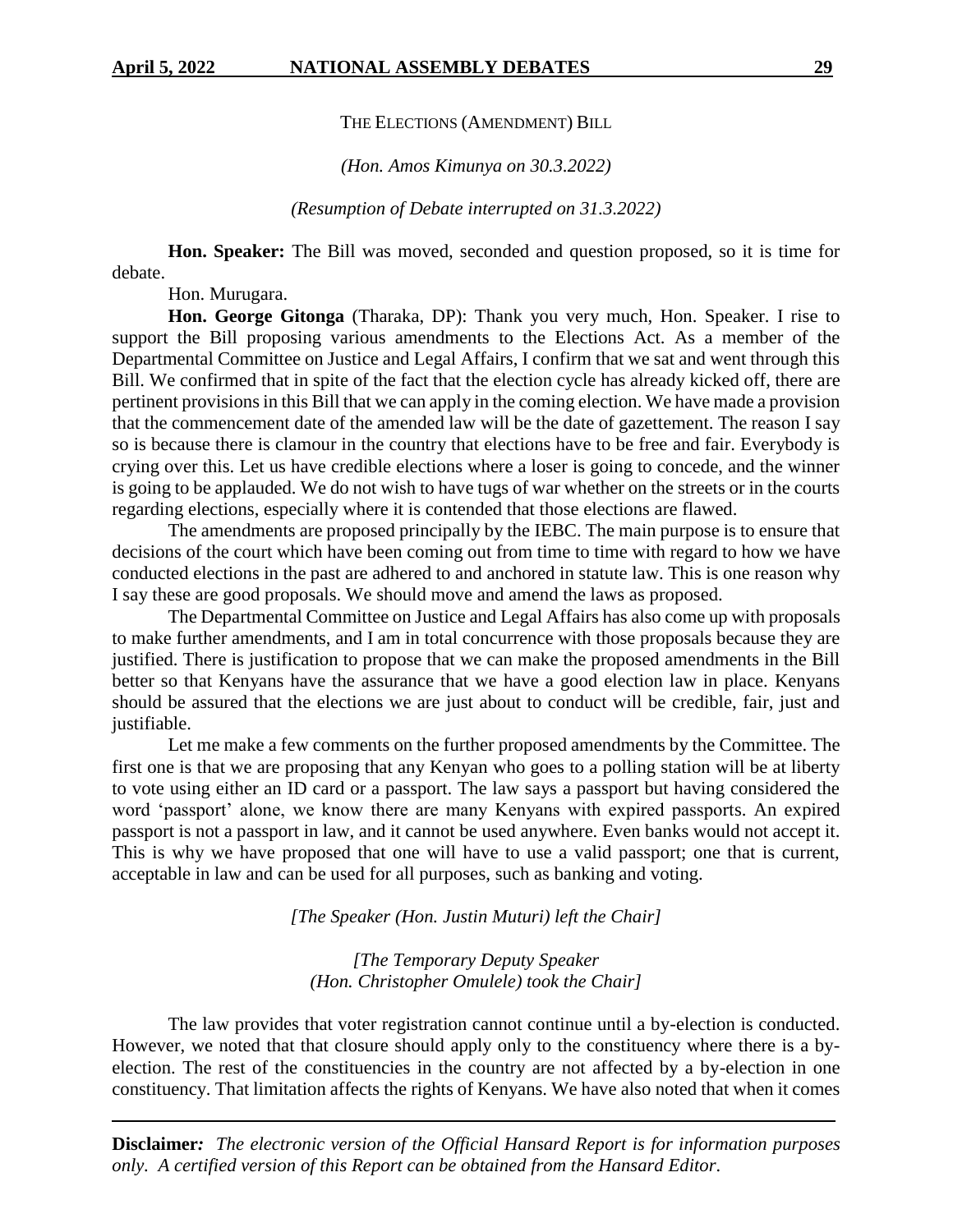to voter transfer, there are many limitations to the effect that one ought to have lived or carried out business in the new constituency for at least six months. We found that to be limiting to Kenyans. Let Kenyans be able to move at any time they want from whatever constituency to wherever they want to go. Let them vote for whoever they want. Sometimes an election is similar to religion. In Kenya, we have freedom of religion through the freedom of association. You can practice your religion without any hindrances. When it comes to elections too, let Kenyans choose whoever they want to vote for, wherever they want to do it. There is no harm in a Kenyan citizen in Garissa choosing to come to Tharaka to vote for me. We do not have to put any limitations, such as having lived there for at least six months or whatever period. There are a raft of other amendments being proposed which, in my view, are good proposals, and we should carry them so that we make the Elections Act good and useful to Kenyans.

With those remarks, I support.

**The Temporary Deputy Speaker** (Hon. Christopher Omulele): Hon. Nyenze Edith.

**Hon. (Ms.) Edith Nyenze** (Kitui West, WDM-K): Thank you, Hon. Temporary Deputy Speaker. I do not wish to speak to this Bill, but to the next one.

**The Temporary Deputy Speaker** (Hon. Christopher Omulele): Very well.

Hon. Cheruiyot Jesire, Member for Baringo.

Hon. Gladwell Cheruiyot (Baringo, KANU): Thank you, Hon. Temporary Deputy Speaker. Sorry, I was consulting. I am not comfortable with bringing a new election law at this time. I do not know the shortcoming in the current Act that makes us to consider this Bill at this time. I am not sure if we need this law now. I speak my mind. When I perused the Bill, I realised that one of the amendments proposed by the IEBC is that the presiding officer will become the final person in transmitting results from a polling station to the national tallying centre. I do not know if this Bill serves us well now. I come from a school of independent opinion. I do not feel that we should really struggle at this time, when more than a quarter of Members are on the ground campaigning for nominations. The Bill may not carry the opinion of the majority of Members. As a person who is going to go through these elections, I oppose the Bill. I am not supporting it. I am not supporting any amendment until otherwise stated. But for now, I am not supporting any amendment in the current Bill.

Thank you, Hon. Temporary Deputy Speaker.

**The Temporary Deputy Speaker** (Hon. Christopher Omulele): The Hon. Chachu Ganya. **Hon. Chachu Ganya** (North Horr, FAP): Hon., Temporary Deputy Speaker, I stand to support the amendments to this Bill by the Committee.

While it may be too late in the day, if it will add value to our electioneering period or the elections that are supposed to happen in August, I do not see it doing any harm. It has undergone the due process. I am sure that the relevant Committee of this House has done the necessary scrutiny of the Bill and conducted public participation as well. Because of that, it is the tradition of this House to support the work done by our Departmental Committees if we feel that they have done their work well.

In particular, I support this Bill because it allows Kenyans with valid passports or identity cards to vote wherever they are supposed to vote in a polling station of their choice. In the past, we had to have a voter's card to do so, which was hard to come by sometimes. But use of the identity card is the way to go and that is the way it is done in many other jurisdictions. An identity card is sufficient for one to be enabled to vote.

I have also listed the other amendments that the Mover of the Bill proposes, and as far as I am concerned, they are appropriate. For that reason, I support the Bill.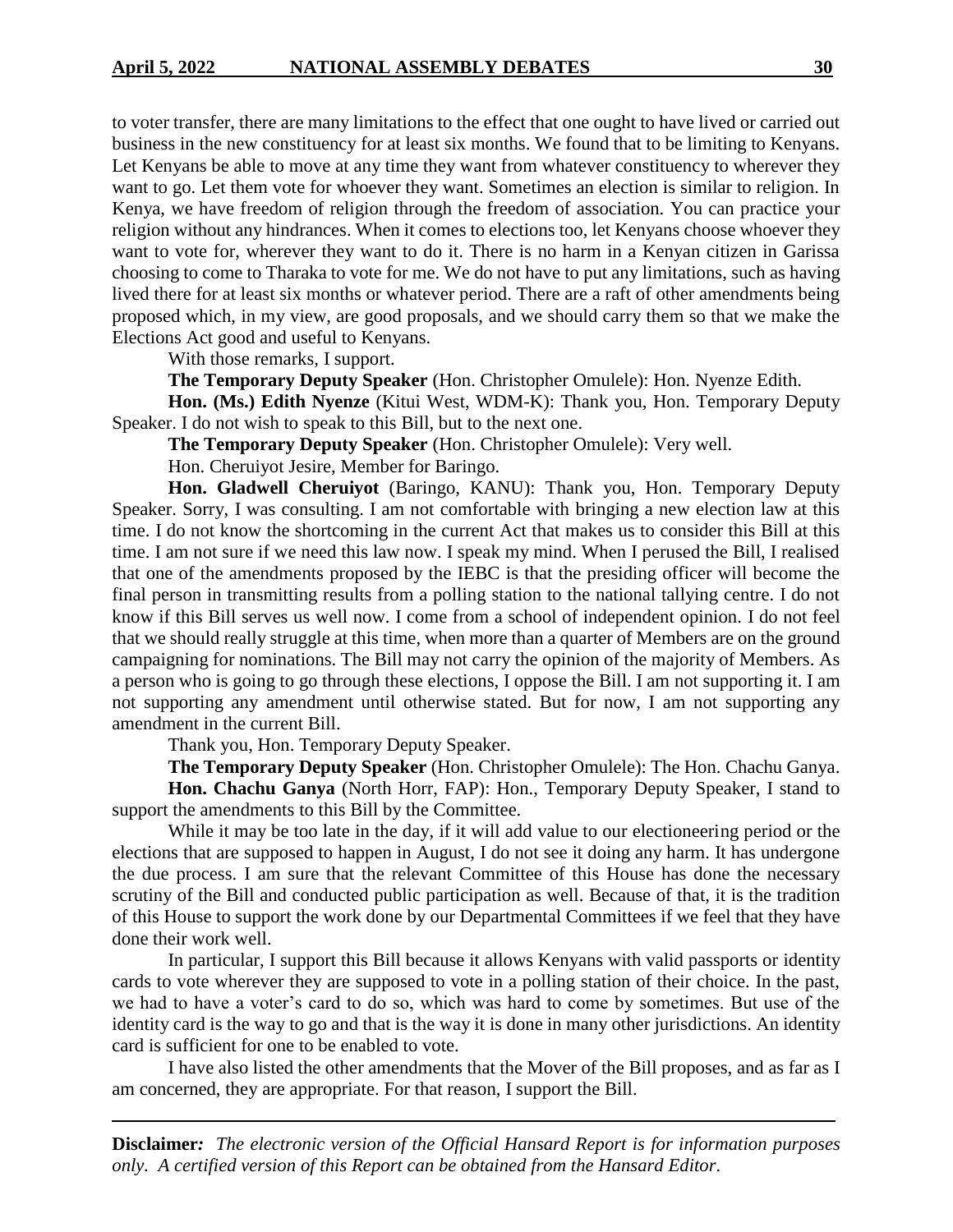Thank you, Hon. Temporary Deputy Speaker.

**The Temporary Deputy Speaker** (Hon. Christopher Omulele): The Hon. Oundo, Member for Funyula.

**Hon. (Dr.) Wilberforce Oundo** (Funyula, ODM): Thank you, Hon. Temporary Deputy Speaker. Any amendment to the elections laws at this particular time needs to be looked at very carefully to ensure that it does not disenfranchise or harm any particular participant; more so those contesting any elective post. It is important that we take a keen eye. A person like my friend, hon. Sankok can afford to look elsewhere because he is not affected in any way.

The Elections Laws (Amendment) Bill (National Assembly Bill No.3 of 2022) basically looks to tidy up some definitions and changes in terminology that run throughout. For example, instead of the nomination that we take our nomination papers to the IEBC before elections, we are now looking at registration of a candidate. The vogue term now doing rounds in most countries at the party level is normally party primaries. Probably at the opportune time in the Committee of the whole House, instead of definition of nomination given in Clause 2 of the Bill, we could look at party primaries and expand that definition so that we put in place what we talked about in the Political Parties Bill so that we synchronise everything.

Most of these amendments are basically issues of terminologies. However, I want to spend a little time to look at Clause 20, which seeks to amend Section 39 of the Elections Act. It gives a systematic chronology of the process of transmitting results from the polling centre or polling station all the way to the national tallying centre, and specifically deals with the presidential election. Due to the clout and clamour of the Office of the President, and being the symbol of unity of the Republic of Kenya, and coming from the fact that quite a number of key functions are retained in the national Government, the Office of the President is becoming a hotly contested Office. Therefore, whoever ends up being the winner of that Office needs to be somebody who has been elected in the most democratic manner in a free and fair election.

Looking at the past elections under the new Constitution 2010, they have all ended up in a petition in the Supreme Court. The Supreme Court made a ruling in the 2013 election, even though they faulted the process. In 2017, a ruling was made and the presidential elections were nullified purely on the basis of transmission of the election results. We believe that the IEBC and the Departmental Committee on Justice and Legal Affairs have had a sober and in-depth review of these provisions of Clause 20 to ensure that the process is credible and it is as timely as it can be.

If we look at the way the country is prepared, we look at the constituency level. It might be important that the collated results at the constituency level ought to be the results to be transmitted at the national tallying centre so that we are so sure and avoid too much in the system. I find it extremely difficult to require that, that person must be physically present to deliver the results. All of us know that unless you are flying, travelling all the way from Mandera, El Wak or from the far end takes several days. That is why you find quite a number of our colleagues from North Eastern rarely go to their constituencies. They run their constituency from Eastleigh.

#### *(An Hon. Member spoke off record)*

#### *We Fatuma wacha!*

Therefore, it is important that we re-look at this particular point very clearly to avoid a situation whereby the declaration of the presidential result will be unnecessarily delayed simply because of transport challenges and this kind of thing.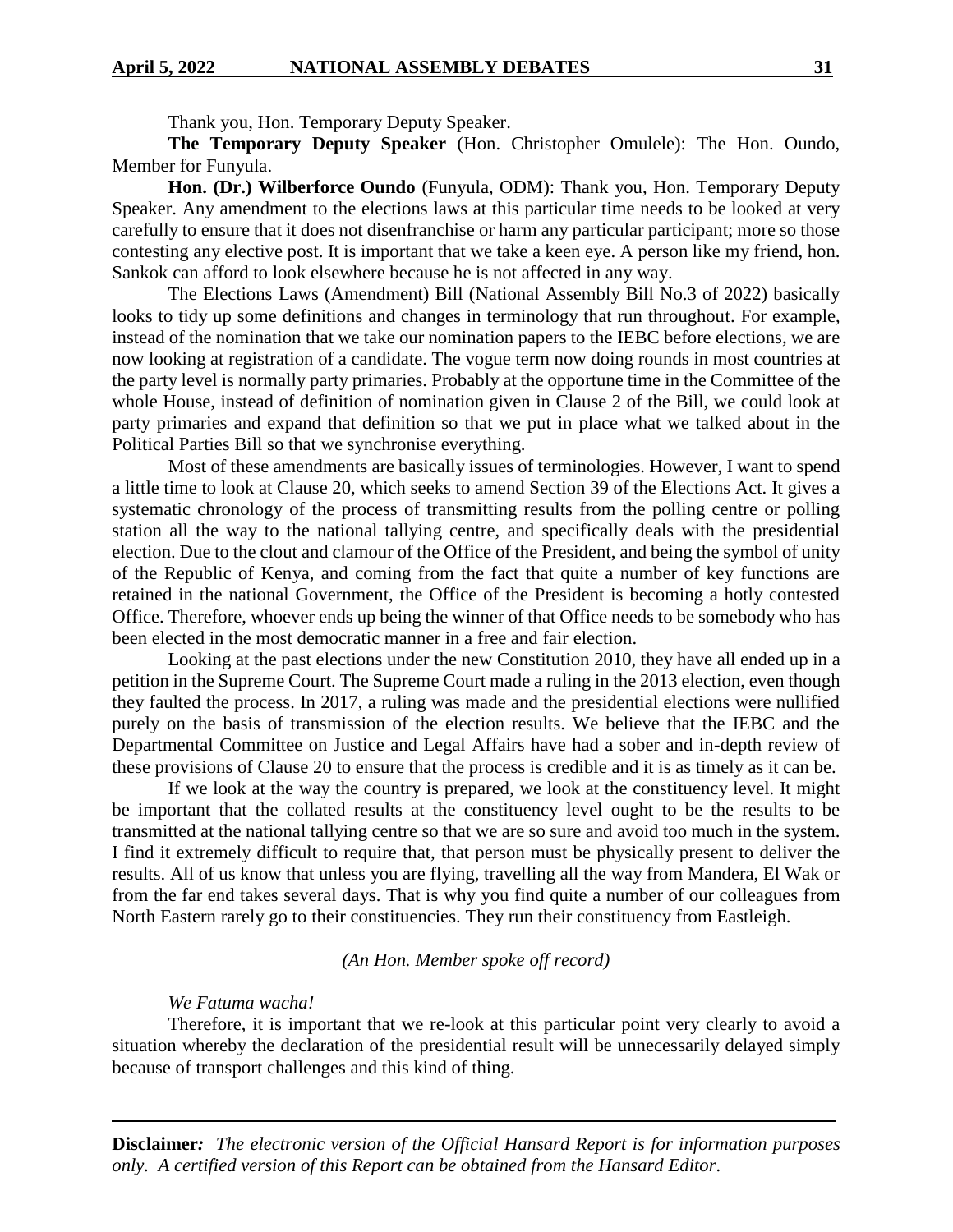**Hon. (Ms.) Fatuma Gedi** (Wajir CWR, PDR): On a point of order, Hon. Temporary Deputy Speaker.

**The Temporary Deputy Speaker** (Hon. Christopher Omulele): Just hold on, Hon. Oundo. The Hon. Gedi, what is out of order?

**Hon. (Ms.) Fatuma Gedi** (Wajir CWR, PDR): Hon. Temporary Deputy Speaker, there are some utterances that cannot go unchallenged. Is the Hon. Member in order to say that North Eastern MPs run their constituencies from Eastleigh, when he knows that the Members of this House go to their constituencies, I included? Can he substantiate and prove or withdraw and apologise; or can he exclude me? I hosted him in my constituency.

**The Temporary Deputy Speaker** (Hon. Christopher Omulele): The Hon. Gedi, you have made your point.

**Hon. (Ms.) Fatuma Gedi** (Wajir CWR, PDR): I hosted him in my constituency and he knows the work I have done for my people, including all the MPs from North Eastern who work for their people. They do not operate…

**The Temporary Deputy Speaker** (Hon. Christopher Omulele): Allow the Temporary Deputy Speaker to deal with it now. You have made your point.

The Hon. Oundo, that was absolutely uncalled for. Please, withdraw it and apologise. They represent those constituencies. Unless you have substance, the Hon. Oundo, do not cast aspersions on how other Members run their constituencies. These are elected Members of this House.

**Hon. (Dr.) Wilberforce Oundo** (Funyula, ODM): Hon. Temporary Deputy Speaker, in the interest of national unity and for the benefit of our colleagues from that region, I unreservedly withdraw and apologise. There was no harm meant. It was a pun.

As I was saying, some areas are far flung. It takes a long time to travel to the national tallying centre, which presumably will be Nairobi. Waiting for the physical appearance of the presiding officer or the returning officer will delay the announcement of the proclamation of the results. We must find a way where we can expeditiously return the forms to the national tallying centre so that we are able to declare the winner of a presidential election. Delaying declaring presidential election results brings a lot of anxiety to the country and to the supporters, and is a precursor for post-election violence.

The second issue I need to look at is Clause 21(2), which proposes that the Commission shall make regulations for the better carrying into effect the provisions of this Section. We have less than five months to elections. Any regulations made by the Commission must be approved by this Parliament through the Committee on Delegated Legislation. I am at pain to understand how that is possible and how it will be done so that we actualise the amendments that we have made here. Is it that we are going to go into an election whereby the Act, as amended, will not be operational for lack of regulations? How are we going to navigate through this "minefield"? I hope the amendments being proposed by the Departmental Committee on Justice and Legal Affairs have dealt with this matter to ensure that we deal with it at a particular time.

Clause 22(1)(a) on Section 77 says that an electoral dispute under sub-section 1 shall be lodged with the Commission within 48 hours. For any claim or appeal to be heard, it must be presented with evidence. I am at pain to understand how one can collect evidence and lodge a complaint within 48 hours after the so-called "party registration process." Indeed, this is a matter that needs to be opened up. It is critical because this could be the last option one has before his name appears on the ballot paper. It is important that we provide for extension of time to allow aggrieved persons time to gather adequate evidence to ensure that whatever appeal they lodge is of some merit and can withstand a judicial process.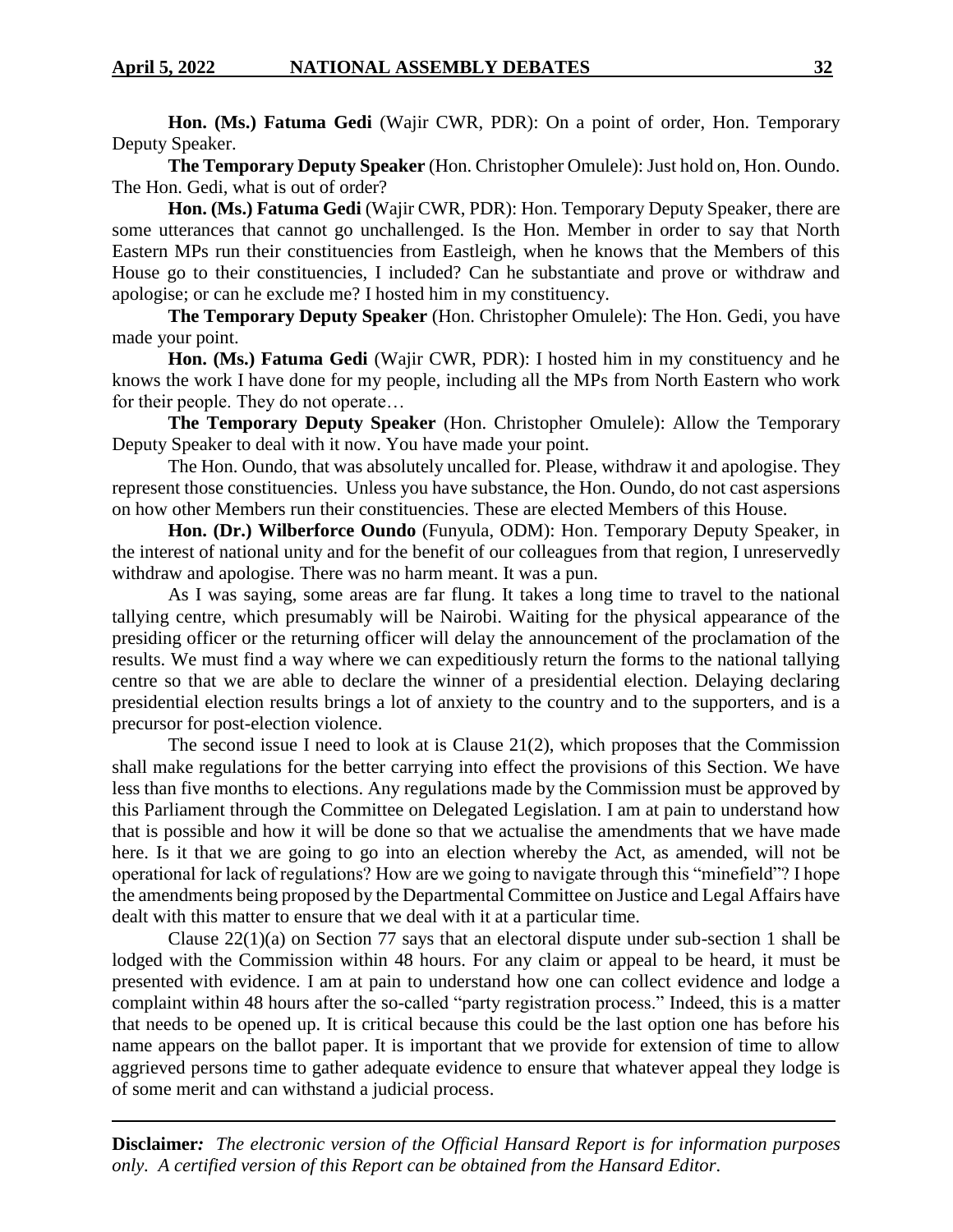Finally, in Clause 23, they have made a capping to the effect that any appeal and petition arising out of an election for member of county assembly will end at the High Court. I am not so sure that this is really in the best interest of the litigants or it is to avoid unnecessary wastage of the court's time and moment. However, indeed, we should allow all petitions maximum latitude. Complaints about county assembly seats are as important as complaints about other elective seats because the county assemblies play a very important role in devolution. Appeals about county assembly elections should be allowed to go all the way to the Court of Appeal, just like appeals about National Assembly and Senatorial elections. All of us are interested in having credible and fair elections. Any attempt to do the same is most welcome. We should never introduce bottlenecks in the election process. That will avoid a situation where people would feel aggrieved.

With those few remarks, I support.

**The Temporary Deputy Speaker** (Hon. Christopher Omulele): Hon. Mutunga, Member for Tigania West.

**Hon. John Mutunga** (Tigania West, JP): Thank you, Hon. Temporary Deputy Speaker, for giving me an opportunity to contribute to the Elections (Amendment) Bill of 2022. Changes in circumstances warrant that we revise the rules of the game. It is coming at the right time and it is important that we do appropriate revision.

The credibility of an election is very important. Therefore, we need to guide elections very well. It is a very expensive affair. Discontent can bring a lot of problems. It is important for us to guide each election process. For the IEBC to have proposed these amendments, they must have, among other things, realised that there is some mischief that needs to be cured before the general elections. That is why it is satisfying to understand that this Bill will be assented into law before the general elections.

Further amendments by the Committee inform us that this Bill has been properly looked into. The Committee has looked at the Bill with its membership bearing in mind the fact that they will be affected by it just like any other person who will be vying for any seat in this country. Therefore, the Members of the Committee have given us the comfort that the Bill is in good shape and it will support everyone. It complies with the general requirements of ensuring integrity of the election process, the integrity of the conveyance system and the integrity of the management of the election itself. The proposal to use the identity card and the passport, and not the Huduma Namba, is important because many people have not received their Huduma Namba. Understandably, the Huduma Namba is intended to integrate the many national documents into one. However, given that many Kenyans are yet to receive their Huduma Namba, it is considered appropriate to use the National Identity Card or Kenyan Passport that has not expired.

Hon. Temporary Deputy Speaker, the provision on transfer of votes from one part of the county to another, and the one that says people should not register in places they have not been living for six months was not in good faith. People change their polling stations based on various circumstances, including convictions, interests and many other issues. People can even change their polling stations at the very last minute. We support this Bill to cure that mischief to enable voters to register where they feel is best for them and where they feel they will have the best satisfaction in as far as voting is concerned.

Having said so, I note that this law is made in very good faith. It is, therefore, very good for us to support this legislation to come into being within the shortest time possible.

I support.

**The Temporary Deputy Speaker** (Hon. Christopher Omulele): Member for Makueni, Hon. Maanzo Dan.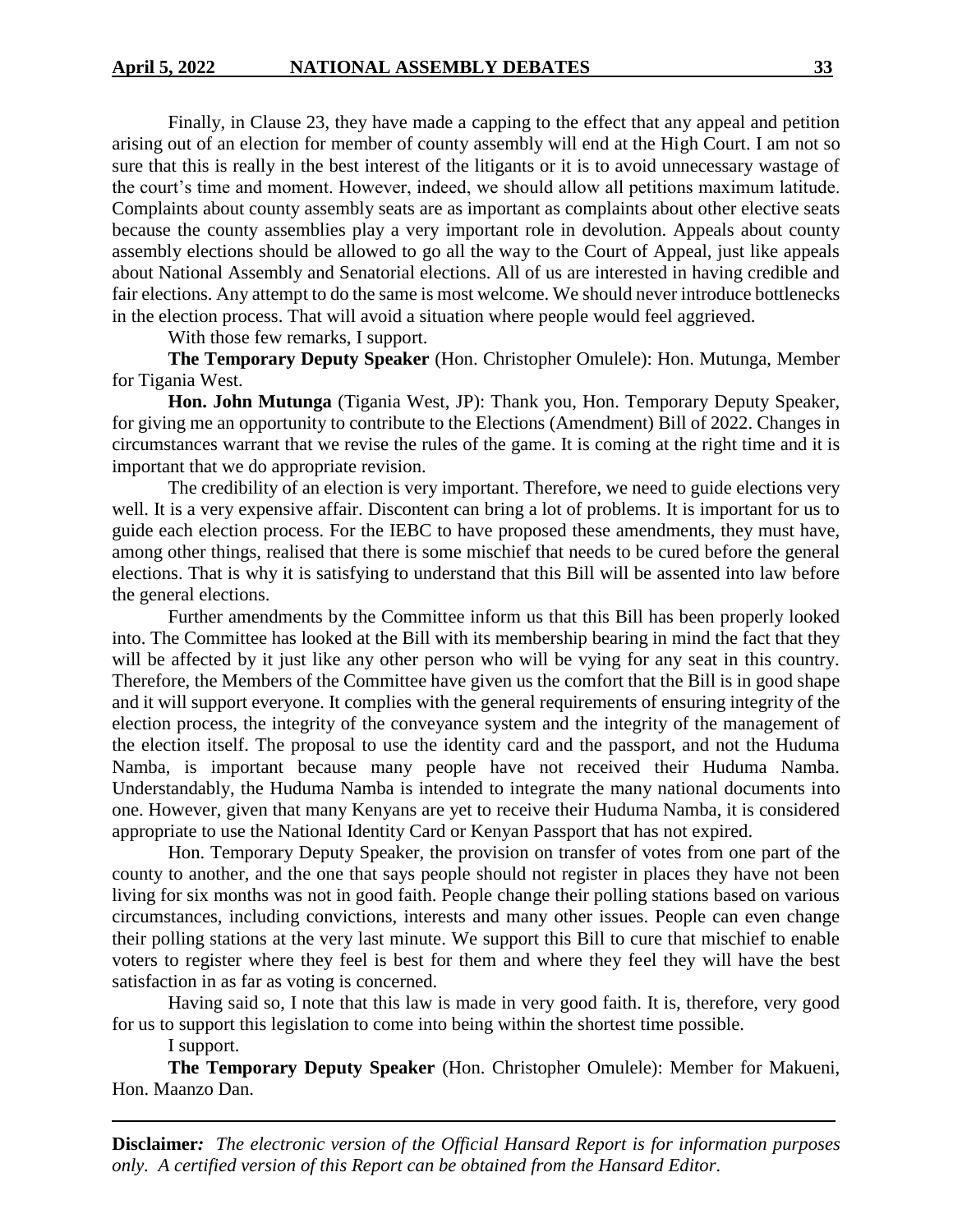**Hon. Daniel Maanzo** (Makueni, WDM-K): I thank you for giving me an opportunity to discuss this very important Bill. An election law is very sensitive. When I looked at this Amendment Bill and the existing Act, I came to the conclusion that, although the amendments have been proposed by the IEBC, it could be a case of over-legislation on matters which have already been settled. These are matters that have been in practice since 2011 and have been useful.

The only new useful thing I have seen is on county election petitions – the provision that the High Court becomes the final court in determination of county election matters so that they do not bother the Court of Appeal and the Supreme Court. That is an improvement because there was no law limiting that aspect. An MCA could petition all the way to the Supreme Court and unnecessarily take a lot of the court's time. That could be an improvement. Although the Departmental Committee on Justice and Legal Affairs is unanimous that this is a good law, there is a lot of repetition. We have to bear in mind the political parties law that we passed in this House recently, which was sent to the Senate for their concurrence. This Bill will also follow the same process. So, I am wondering whether we have enough time to debate and pass this Bill here and then send it to the Senate for their approval in the midst of political party nominations. The Senate may approve it with amendments and the Bill may end up being committed to a Mediation Committee of the two Houses. Will we be able to pass this Bill and have it signed by the President before we adjourn *sine die*? If the process was to be expedited and have all this achieved, it would mean that there is a little bit of interest in the enactment of this law.

This Bill has tried to reiterate certain things. It is worth noting that Section 83 of the Elections Act of 2011, which deals with nullification of an election, was declared unconstitutional in the Katiba Institute case. Therefore, some suggestions have been made in line with that unconstitutionality aspect. Probably, there is a proposal to improve the law for subsequent elections, hence, necessitating this Amendment Bill. I am just wondering why it has taken so long for the Bill to arrive in the House. How do we synchronise this Bill with the new Political Parties (Amendment) Bill and, more so, with regard to the new proposed definitions of "nomination" and "registration of candidate"? They mean one and the same thing. In fact, right now, political parties are in the process of preparing for nominations. My political party, the Wiper Democratic Movement, had meetings today in relation to the same. Tomorrow, we will meet all the candidates who want to participate in the nomination process. So, the process has begun. The nominations will start on  $9<sup>th</sup>$  of this month. I believe the various political parties, including ODM – which is a vibrant political party whose nomination ticket is highly coveted compared to that of the UDA – are preparing to conduct their nominations. How do we halt the practice that is currently working in favour of something that is work in progress? Although this amendment came from the IEBC, how do we make sure that the current law is used meaningfully now? The new law will be used during subsequent elections and not during the coming elections. If it moves fast through the legislative process and catches up with the coming elections, probably some of its information and practice will be useful. I participated in the last two presidential election petitions as an Advocate of the High Court of Kenya. The big problem with the second petition, which was successful, was revealing information contained in the IEBC servers as ordered by the Supreme Court. The information was never revealed.

What is being introduced in this law is that a presiding officer at a polling station will be the final determinant of the total sum of the electoral count of that polling station and he or she will immediately wire it to the tallying centre. We have given so much power to the wrong person – the presiding officer. The right person is the returning officer of a particular constituency. Within a particular constituency, it is easy to get the total vote count and hold the returning officer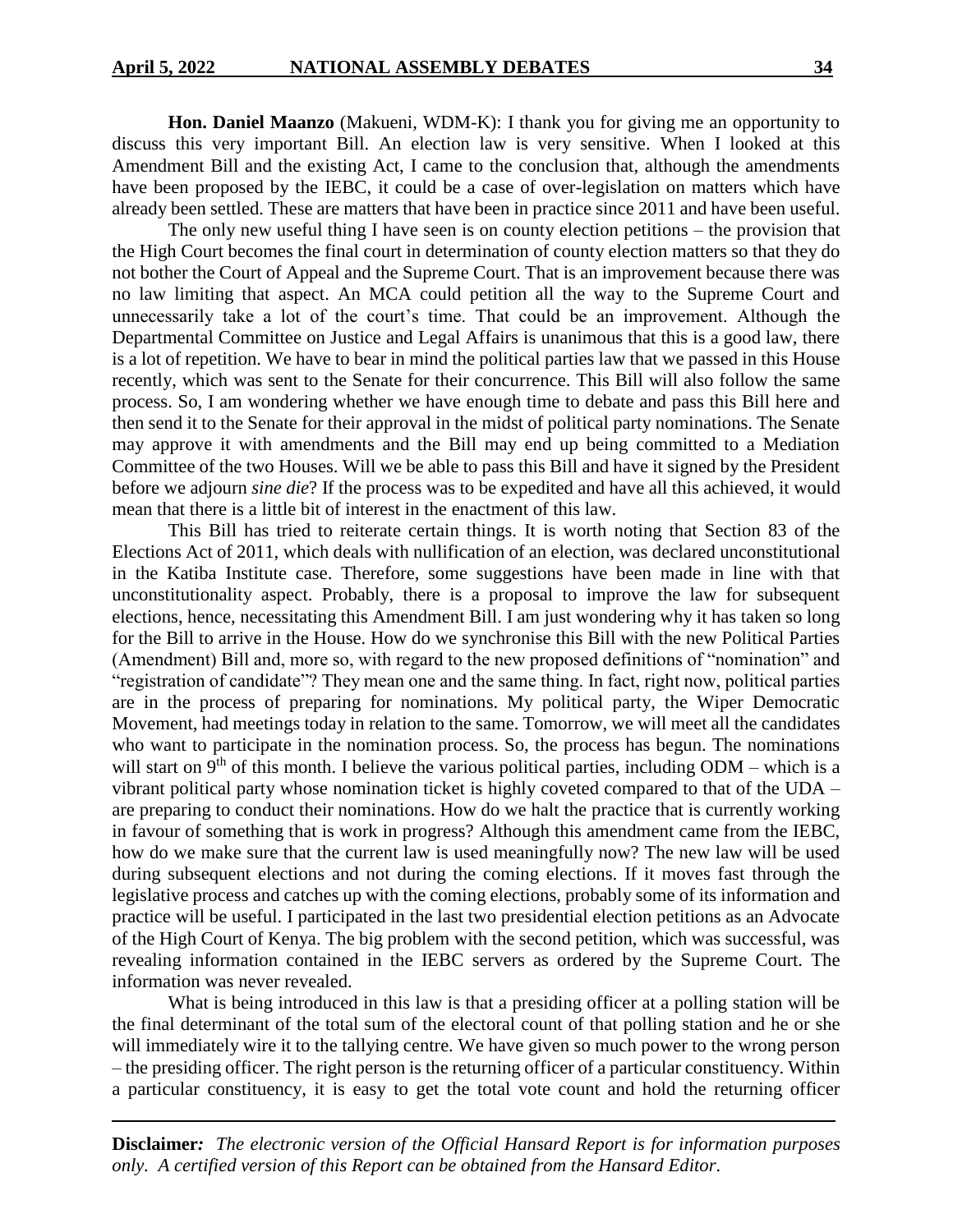accountable. We are now making the presiding officer accountable. If you sue, it means you are going to include the pressing officer in the suit. That will bring in a lot of work. The IEBC did not think through clearly on this one. Our Departmental Committee on Justice and Legal Affairs (JLAC) did not think through what it is and yet, we have a lot of election practitioners there, including my good friends Hon. Kaluma and T.J. Kajwang'. They understand this very well. This will increase the number of people you will sue because the returning officer is one of the determinants. Suppose the retuning officer wires the wrong information. Bearing in mind the magnitude of an election, if we have several errors planned in many polling stations across the country, even the Supreme Court will have difficulties determining who won the election. That is a recipe for chaos.

During the Committee of the whole House, we must clean up this law. We must be practical and systematic so that we do not end up with a law that is impossible to implement. We have only 120 days to the next general elections to be held on  $9<sup>th</sup>$  August. This could give us a challenge. Proper justification was not given by the IEBC. I am one of the MPs who want the IEBC to function well by being practical and useful to this country. That is because it is important to our election process. The presidential results and the county results will be affected. Last time, we had a number of election petitions for governors, and they were contentious. Some of them went up to the Supreme Court. In the case of Machakos County gubernatorial election petition, the High Court approved it, but the Court of Appeal overturned it. When it went to the Supreme Court, it was reverted to the former position of the High Court. You can see that the problem was the collection of data and what happens at polling stations. In fact, there were extra polling stations which had not been gazetted and they did not belong to the IEBC. That is why the results ended up that way. Opening of the ballot boxes became a challenge. They had already been interfered with during their storage. I believe this is the process that the IEBC is trying to cure. The IEBC has participated in all the election petitions and it is aware of what happened. It is difficult to find out what mischief we are trying to cure though this law. Will it just be a law that the IEBC will say they amended an Act of Parliament after 10 years? During the Committee of the whole House, we have to really scrutinise this Bill. We have good lawyers in this House. We should give the country a good law so that when the best candidate wins, the rest will be satisfied.

I support. Thank you.

**The Temporary Deputy Speaker** (Hon. Christopher Omulele): Hon. Maanzo, you have spoken to something that is very important. I hope Hon. T.J who is sitting in as the anchor of the Committee has noted it and the Committee will be able to deal with it as we go along. You participated in those petitions and you know that a returning officer in a constituency is vital. So, if we are going to spread it all the way to the presiding officers to be held accountable… I hope you have listened to what he has said. He has a point that needs to be cleared.

#### Hon. ole Sankok.

**Hon. David ole Sankok** (Nominated, JP): Thank you very much, Hon. Temporary Deputy Speaker, for giving me an opportunity to speak to this important Bill – the Elections (Amendment) Bill (National Assembly Bill No.3 of 2022).

At the outset, I oppose it. I do not understand who is chasing who and what the urgency is for. We are just from amending the Political Parties Bill. We are approximately 122 days away from the general election. Is the IEBC bringing amendments so that it can have an excuse for not conducting free and fair elections? The amendments are being introduced while they are prepared to use the existing Act. We must be careful as a House because preparations for an election are not done in one day; it is a process. If you change the rules of the game midway, there will be a lot of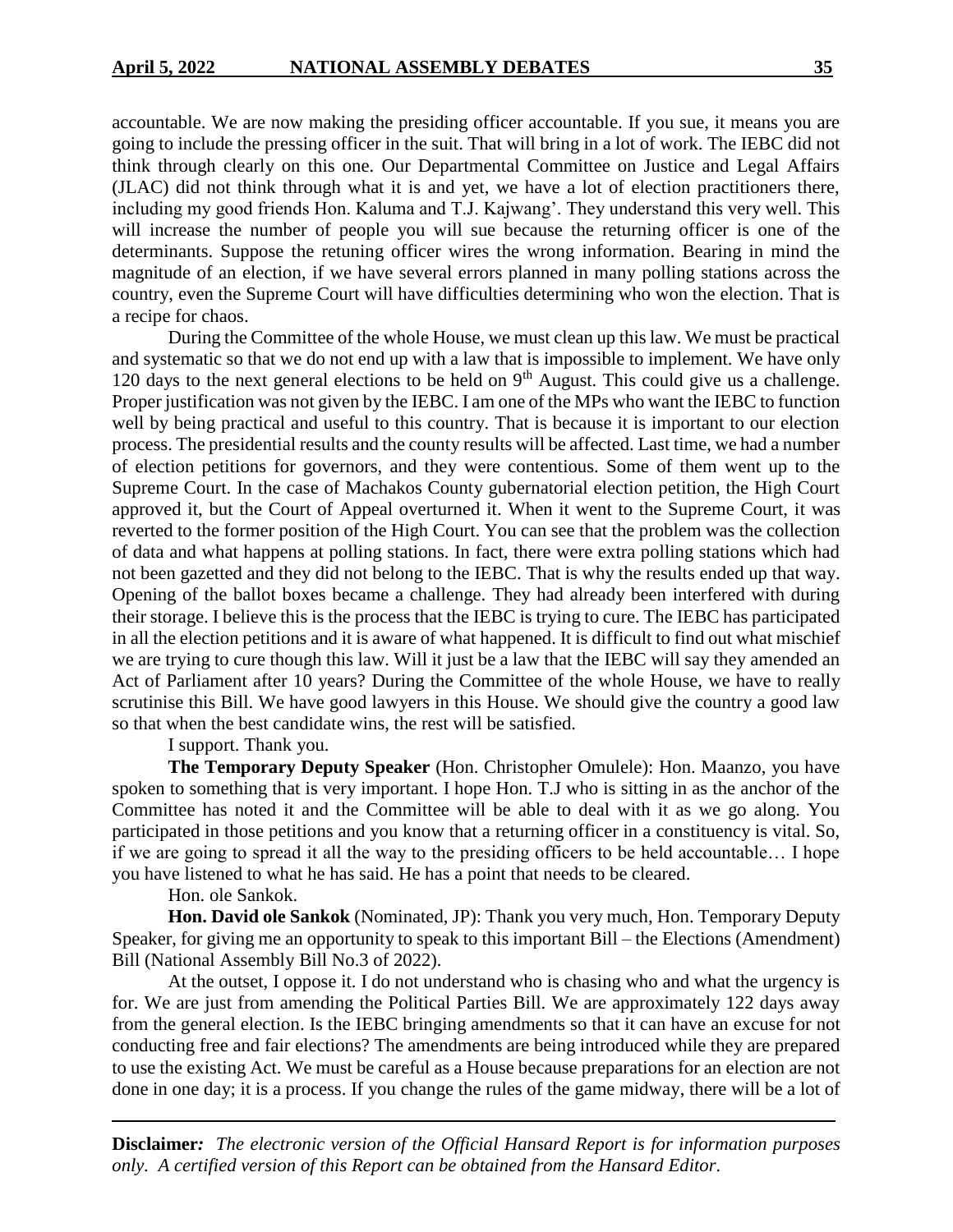excuses for some of the players to play it rough. I hope this Bill is meant for the 2027 elections. If it is meant for the elections that are due in 120 days from now, this amendment will not be attainable if it has to go through all the stages of a Bill. If it is a Bill that is being pushed down the throat of the National Assembly, like the BBI Bill, it is a risk. This is not the time to introduce a Bill that will raise political tensions. We are only a few days away from the general elections.

On the issue of transfer of voters, there must be a reason. Voters can only transfer their voting stations if they stay in a constituency for more than six months. They must understand who they want to elect. It is about development and track records. You cannot be from Turkana and know the track record of those contesting in Mpeketoni in two days. It is not possible. It may also disadvantage small communities. The Constitution provides for counties and constituencies to safeguard the interest of such minority groups so that they can be represented in this House. I can use the example of Narok North Constituency, which borders Nakuru, or, better still, Kajiado North Constituency. If today we decide that there are two communities, one living in a cosmopolitan county and another one living in a fairly cosmopolitan county, you can decide that only one community will end up in the leadership of that constituency. One community can transfer all voters to another constituency to have enough numbers to win the seat. There must be a reason for limiting transfer of voter registration. One must have stayed in an electoral area for at least six months.

We also have to be genuine. We over-legislate. There are laws in place governing elections. It is only that we contest presidential election results. There is competition for the position of Member of County Assembly (MCA), but we do not fight. There is competition for the positions of members of parliament and governors, but we do not fight. If we think we will avoid postelection violence through this Bill, I am sorry! It will not cure the problem. Why is it that it is only one position whose results are always contested? Why was the Building Bridges Initiative (BBI) constitutional amendment all about sharing of power that belongs to that one position? Was it creating the position of prime minister so that we could massage the ego of a loser? There are so many losers in county assembly and parliamentary contests. You defeated your competitors and you do not share power with them. You do not share salaries with them. You come to this House alone. However, when it comes to the apex leadership, we are trying to over-legislate. I can say without fear of contradiction that it may not even be all Kenyans or all competitors. The only times we have had disputed presidential election were in 1997, 2007, 2013 and 2017. There is a name that did not miss in those elections. I can say without fear of contradiction that, that name is the single denominator of violence. In 2002, when the name missed from the ballot, we did not have post-election violence.

**The Temporary Deputy Speaker** (Hon. Christopher Omulele): Hon. Sankok, you will have to withdraw that bit about a denominator of violence. Just withdraw that statement.

**Hon. David ole Sankok** (Nominated, JP): Okay. I withdraw and apologise but there was post-election violence in 1997, 2007, 2013 and 2017. There must be something that causes the violence. In 2002, we did not experience any post-election violence. We had a peaceful change of regime.

**The Temporary Deputy Speaker** (Hon. Christopher Omulele): Hon. Oundo wants to raise a point of order. Hold on, Hon. Sankok.

**Hon. (Dr.) Wilberforce Oundo** (Funyula, ODM): Hon. Temporary Deputy Speaker, despite the fact that you have asked Hon. Sankok to withdraw some line of argument that seems to have no basis at all, he seems to continue in the same line of argument, which is surely disrespectful to the Office of the Speaker. He could be suffering from selective memory. He does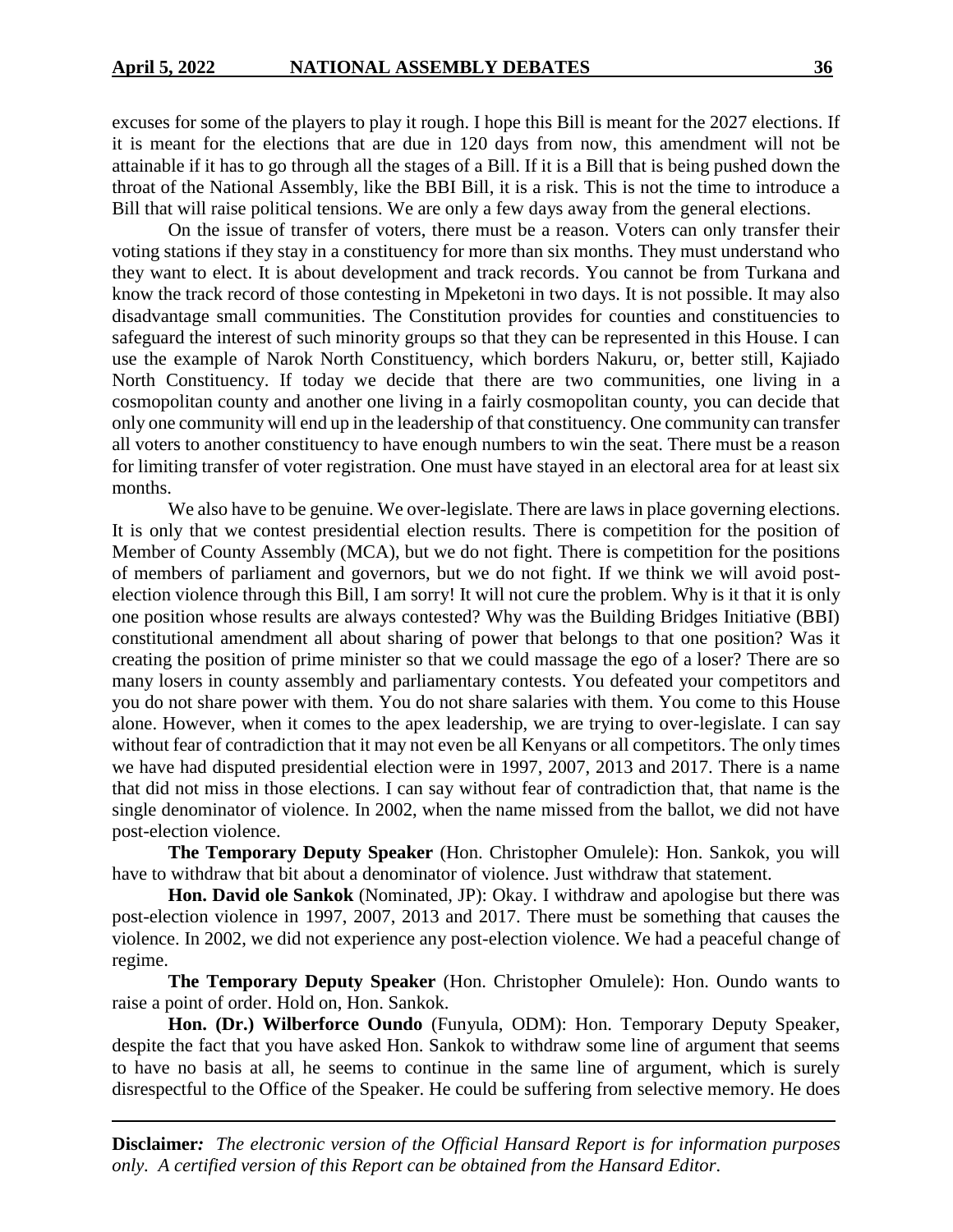not remember that there was post-election violence in 1992. He selectively remembers a few and not all of them. This is the tragedy of Kenya's politics.

Thank you, Hon. Temporary Deputy Speaker.

**The Temporary Deputy Speaker** (Hon. Christopher Omulele): Hon. Sankok, it is the right of every contestant in every election – be it for this Assembly or any other election – if they feel aggrieved, to petition or challenge the results. It is a constitutional right.

**Hon. David ole Sankok** (Nominated, JP): I do not deny the constitutionality of appealing against a disputed election. However, I am against post-election violence as a result of rejection of outcome of elections. Thank you very much, Prof. Oundo, for reminding me that we also experienced post-election violence in 1992. I had forgotten about that but check the record on who rejected the outcome of the elections. You will trace it to whatever I am saying.

Anyway, let us not over-legislate to try and cure a problem that does not exist. That is what I am simply saying. If you watch Kenyans before announcement of election results, you will see they stay together, marry one another, borrow sugar from one another, own companies together and do business together. Only after announcement of election outcome and subsequent rejection of the same do we witness violence. I am just trying to implore the House not to over-legislate.

The nullification of the 2017 presidential election result was simply because of transmission of results. It was not because of the numbers or because the winner was not known. It was because of the process of transmitting the results from point A to point B. If I were to support the Bill a little, then I would support that part. I oppose this Bill because there is nothing at all about voting rights of the 6.5 million persons living with disabilities (PWDs). Some of them cannot access voting stations or the print media.

I reject this Bill in totality.

**The Temporary Deputy Speaker** (Hon. Christopher Omulele): Very well. Hon. Sankok, you will note that the aspirations of every Kenyan are carried in the elections that we speak about. Elections are a way of dividing the national cake across the country. So, different offices attract different levels of attention from different citizens. That is why elections are emotive. Sometimes, people will react in certain ways. That is why we should really be careful about what we say about contestants in these elections. Let us try to be magnanimous to all aspirants. You will make your choice. Somebody else will also make their choice for different reasons. We must be careful to keep the country together so that all of us have a country to live in.

We shall now have Hon. Mwakuwona Mwashako, Member for Wundanyi.

**Hon. Danson Mwashako** (Wundanyi, WDM-K): Ahsante sana, Mhe. Naibu Spika wa Muda, kwa kunipa nafasi ya kuunga mkono Mswada huu. Bunge la Taifa liko na majukumu ya kuangazia sheria zilizoko na zile ambazo zinahitaji kufanyiwa marekebisho zinafanyawiwa marekebisho wakati wowote. Mwenzangu Mhe. Sankok amesema kwamba tunapoelekea uchaguzi sio wakati mwafaka wa kubadilisha sheria za uchaguzi. Mawazo hayo sio sawa. Tuko na vikao mpaka mwezi wa sita. Hata kama kutabaki siku moja kusitisha vikao vyetu na uchaguzi utakuwa umebakia miezi miwili, kama kuna jambo litakalokuja katika mawazo ama katika Bunge la Taifa ambalo litawezesha uchaguzi ufanyike katika hali ambayo ni shwari zaidi na itakayokuwa ya wazi zaidi, basi itakuwa sawa kufanya marekebisho hayo.

Mhe. Naibu Spika wa Muda, sheria hii ambayo tunaunga mkono leo imekuja wakati ambao ni mwafaka. Hakuna haja ifike mwezi wa nane, tarehe tisa, alafu kwanza twende uchaguzi na maswali ama dukuduku ambazo hazikuangaziwa wakati Bunge lilikuwa na nafasi ya kuketi. Sheria hii inaeleza kinaga-ubaga kwamba mpigaji kura mahali popote nchini akitaka kubadilisha eneo lake la kupiga kura, basi anaruhusiwa iwapo ataweka maombi katika Tume Huru ya Uchaguzi na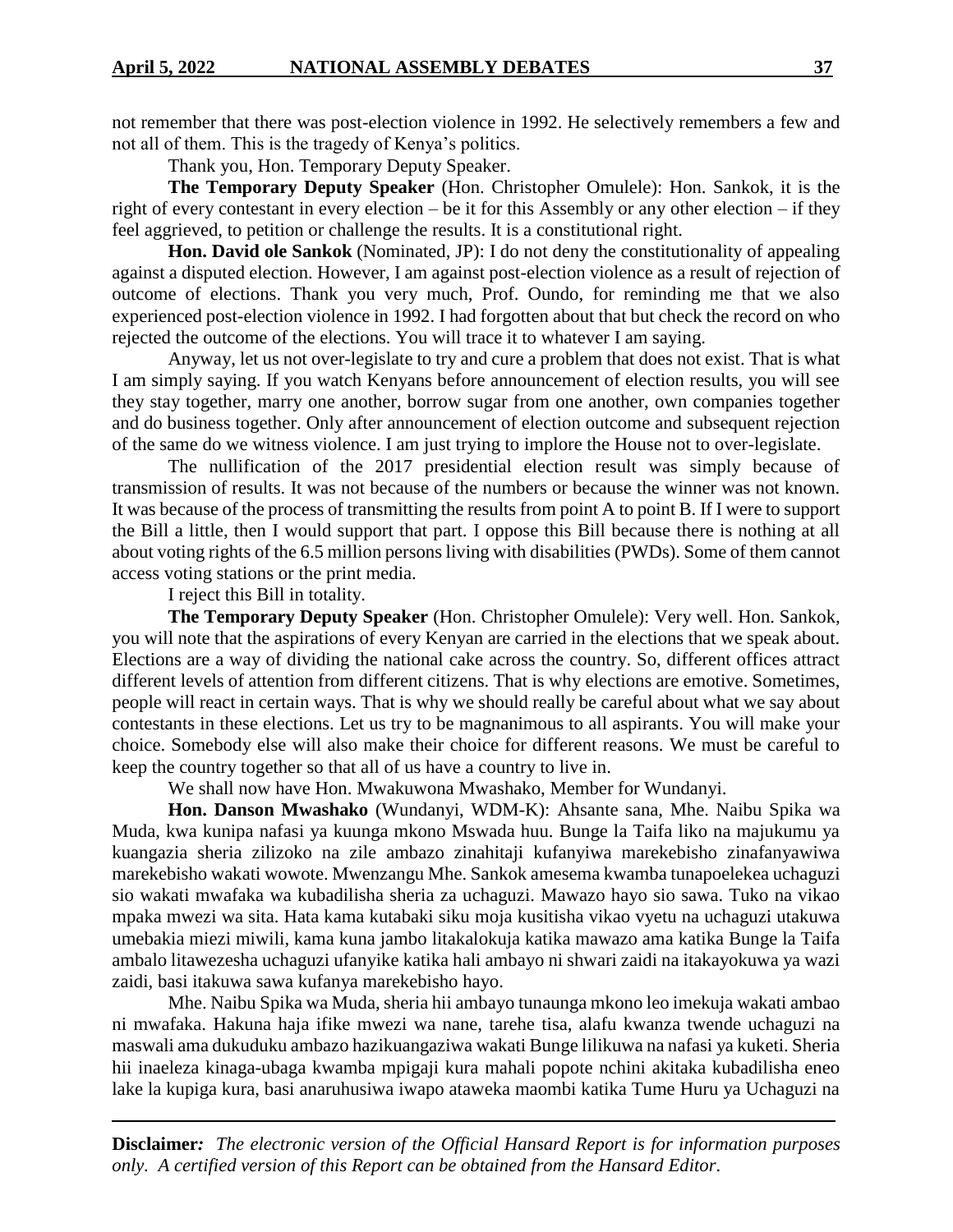Mipaka. Tukumbuke kwamba tumetoka katika wakati wa kufanya ile wanaita kwa kimombo *Enhanced Voter Registration*. Wananchi wengi walitaabika sana kubadilisha sehemu zao za kupiga kura. Ilistahili kwamba mtu aende pale ambapo ameishi kwa muda wa miezi sita kabla ya kuomba kubadilisha kituo cha kupiga kura. Wakenya wengi wamesafiri. Tunakumbuka kwamba tumetoka katika janga la COVID-19. Watu wengi walihama makao yao wakarudi mashambani. Walipoenda kubadilisha kura, waliambiwa hawajakaa huko miezi sita. Chifu wa eneo lile anakataza watu fulani wabadilishe kura. Sheria hii inafanya mambo haya yawe rahisi.

Pili, sheria hii inasema kwa urahisi kwamba ukitaka kujitambulisha kama mpiga kura, basi unahitaji kitambulisho ama *passport* ambayo iko sawa. Hili ni jambo zuri. Kulikuwa na wasiwasi ama taharuki Kenya nzima. Watu wengine walidhani kwamba Huduma Namba zitatumika ndio upige kura. Sheria hii inafanya mambo haya kuwa wazi. Lakini wakipiga kura tunakuwa na changamoto sana na rufaa. Mtu ambaye hajaridhika kama Mjumbe wa Bunge la Kaunti akilalamika kortini, mambo haya yanachukua muda mrefu sana. Ni lazima iende tena mpaka kwa korti ya juu. Lakini leo hii, sheria hii inaeleza kwa urahisi kwamba mtu ambaye anawania kiti cha wodi ama Bunge la Kaunti akiwa na malalamishi baada ya uchaguzi, basi maamuzi yale yatafanywa katika korti ya chini. Hili ni suala nzuri. Hii inamaanisha kwamba mambo haya yatasuluhishwa kwa urahisi. Mahakama ya juu itabaki kuangalia yale malalamishi ya wale ambao hawataridhika kutoka ngazi ya kitaifa ambapo ni Mbunge na kwenda juu.

Mhe. Naibu Spika wa Muda, naunga mkono sheria hii asilimia mia moja. Ijulikane nchi nzima kwamba kila mara tunapogundua kwamba sheria ina matatizo, itatuzuia tusifikie malengo ya nchi, basi, hata kama ni siku gani, Bunge la Kitaifa lina ruhusa ama uwezo wa kikatiba wa kubadilisha sheria hiyo.

Naunga mkono Mswada huu.

**The Temporary Deputy Speaker** (Hon. Christopher Omulele): Very well. Hon. Gichimu, Member for Gichugu.

**Hon. Gichimu Githinji** (Gichugu, JP): Thank you, Hon. Temporary Deputy Speaker. I rise to support this Bill. While it might not be the right time for the amendment of the elections laws, I seek to allay the fears of some of the Members of this House. This law can only be applicable where it is possible. If the electoral cycle has already started, the law will be applied only in areas where it is applicable. However, in areas that the law will already be overtaken by events, it will only be applicable after the law comes into effect. It might not affect any process that has started.

May I also allay the fears from Hon. Oundo, Member for Funyula, and Hon. Maanzo? Members of the Committee picked a few things they have commented on. The Departmental Committee on Justice and Legal Affairs was only a lead Committee of this Parliament. This law will eventually be made by the entire House. The Members of this House still have an opportunity to bring in any amendments that they feel will add value to the law. This is the opportunity to do that. We are only debating during the Second Reading stage. At the appropriate time – during the Committee of the whole House – those views will be ventilated on. They are very much welcome. I also appreciate that this Bill did not emanate from the Departmental Committee on Justice and Legal Affairs. We are only the lead Committee. It emanated from the Leader of the Majority Party as Government business. However, as Members of the Departmental Committee on Justice and Legal Affairs, we welcome any views that will enrich the Bill.

I support this Bill because it gives clarity in some very pertinent areas. The word "nomination" has been used interchangeably before in party nominations and registration of candidates for elections by the Independent Electoral and Boundaries Commission (IEBC). This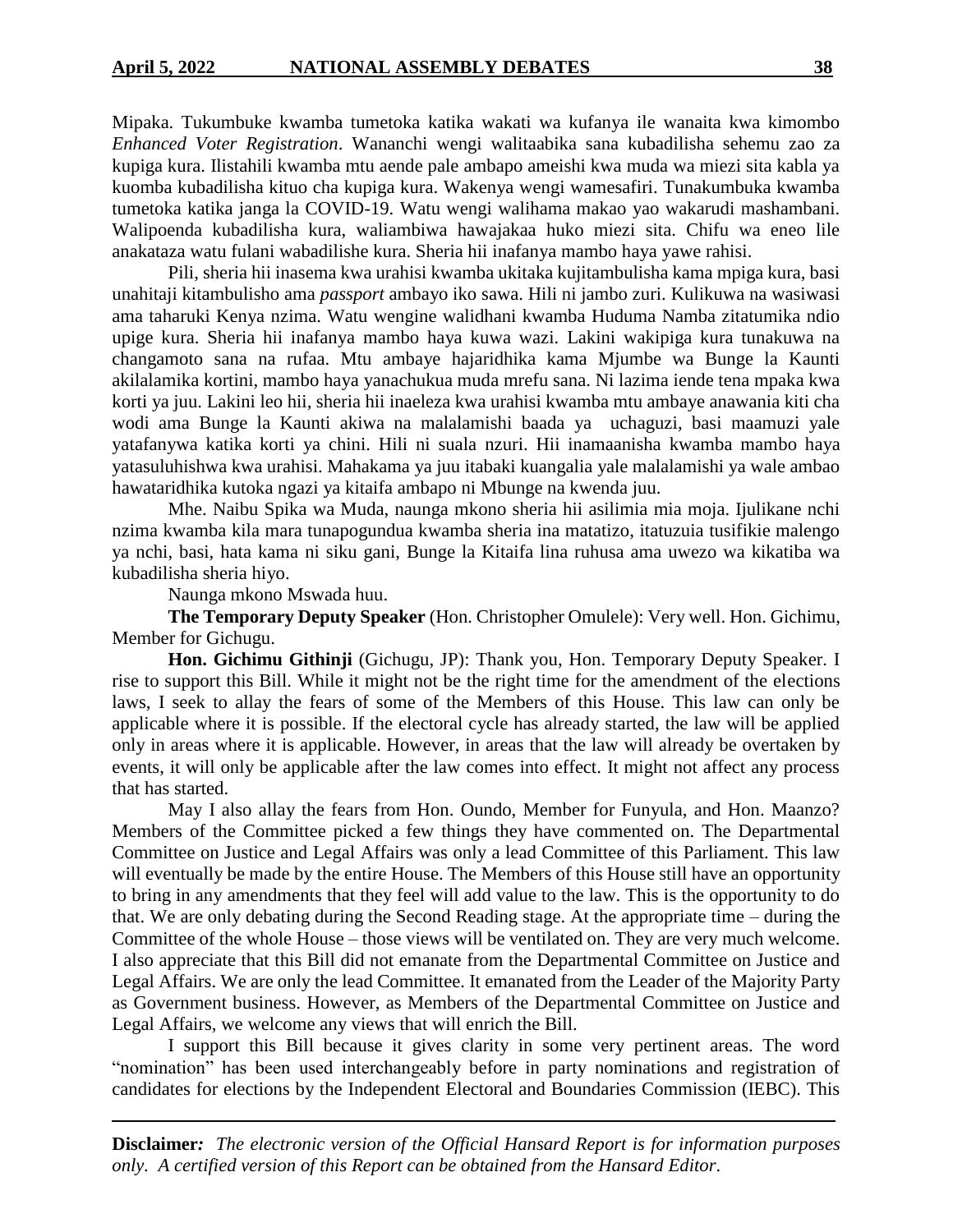Bill makes reference to that aspect. Nomination will only apply. Initially, it was a bit confusing. Nominations applied to party nominations and registration of candidates for elections by the IEBC. With that clarity, it will not be confusing anymore.

The issue of transmission of results has been clearly put into law. Initially, it was a bit ambiguous. It was left to the administrative action of the IEBC. The law will be very clear that any dispute that arises, especially on presidential elections, can be easily tackled after following the process of transmission of the results that is clearly provided for in this Bill.

Another issue that we, as the Committee supported is to remove the limitation of transfer of votes. Every Kenyan has a right to vote for anybody and anywhere in this country. There should be no limitation whatsoever. In the wisdom of the Committee, we feel that the proposal to restrict a voter to transfer a vote by placing very stringent requirements is unconstitutional. It limits the freedom and right to choose or elect a leader of one's choice.

The clarification of the documents that are supposed to be used for elections is very clear. Someone might think that a passport that he possesses, even if it is expired, can be used to vote. There is confusion. Sometimes people use expired passports to vote. The Bill brings out that clarity. It must be a valid passport. Once you are issued with an identity card, it is permanently valid, unless you lose it and it is replaced. However, the passport expires within a certain period of time. With that clarity, someone who goes to vote with an expired passport will not be qualified to vote.

I do not want to belabour this law, which streamlines a few things. Any law is a living document which can be amended any time.

I believe this is the right time to amend the law but it will only be applicable in areas that fit in the current electoral cycle. For example, the issue of transmission of results is not limited by time. It will be done only after people have voted. The issue of streamlining nominations and other areas will find their way in the current electoral cycle and will be useful to avoid any dispute that may arise, especially in transmission of presidential election results.

With those remarks, I beg to support.

**The Temporary Deputy Speaker** (Hon. Christopher Omulele): Hon. Mbui, Member for Kathiani.

**Hon. Robert Mbui** (Kathiani, WDM-K): Thank you, Hon. Temporary Deputy Speaker, for giving me this opportunity. I rise to also support the Bill. There have been a lot of disputes, as my colleague, Hon. Sankok, has alluded to. In almost every election cycle, particularly on presidential election, we have had a dispute. Every single electoral cycle is marred with a lot of conflicts, and most of them end up in court. Once in a while, the conflicts end up in the streets and transform themselves into post-election violence. So, it is important that we take election matters seriously. In Kenya, elections are sometimes a matter of life and death. If elections are poorly handled, the ensuing post-election violence claims many lives, peoples' properties, and slows down the economy. When supporters of a disgruntled candidate take to the streets, nothing positive happens. The economy is shut down. People close their shops. People do not go to their offices. It is a very serious matter. We must get elections right. I feel sad when I listen to colleagues say that maybe it is too late or too early. I think this is something we must do continuously. It is something that we must address all the time to make sure that we finally get it right. We should move our election management to the way it is handled in other countries, where those who win take up leadership positions while those who lose go home because they know the processes have not been abused. We ended up at the International Criminal Court (ICC) because of mismanagement of elections.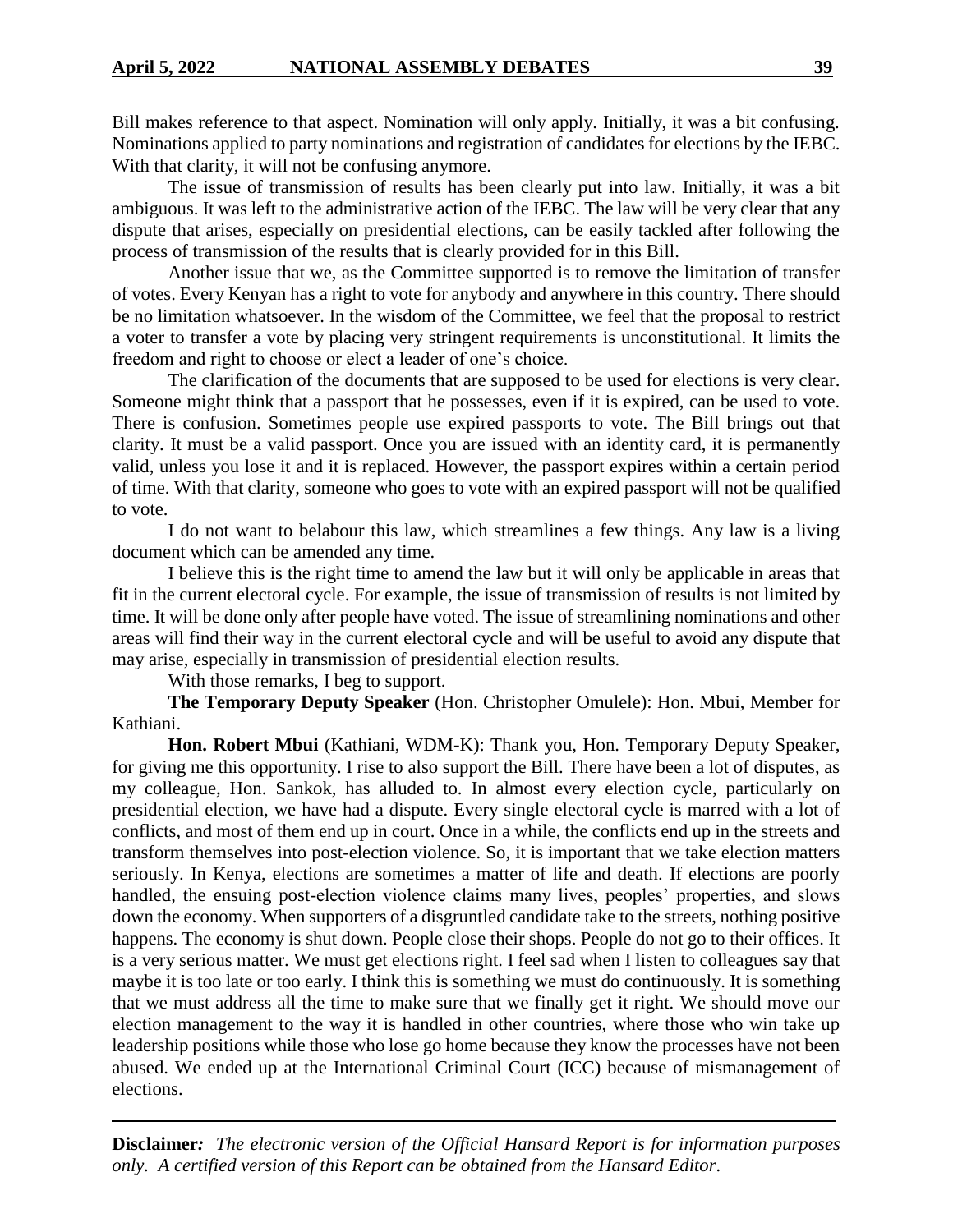I support the IEBC in trying to ensure that they get it right this time, but I want to caution the Commission. We have witnessed problems with the election laws that we enact. There is a clear timetable of elections, but there are people who start campaigning immediately after an election. That is clearly against the law. If there is an election timetable that has been put out by the IEBC, anyone campaigning outside the timetable should be stopped. I am saying this because the IEBC continues to be in office for five years. They are not there to just conduct one election. They are there to ensure that they guide the processes and manage elections and everything that is concerned with elections. We have seen people going around and bribing the voters for the last three to four years. It is only towards the tail-end, when elections are around the corner, that IEBC starts calling out people who engage in early campaigns. You see when they started to bite, they were told by the court that they do not have jurisdiction. They needed to have done this immediately after the previous elections so that they could know what they can do and what they cannot.

The IEBC has tried to improve the processes by making sure that voter identification is done in a proper manner. It is indicated in the Bill that other than an ID card, a voter may use a passport - but it has to be valid. That is important. The Bill is also aligned to the recently passed Political Parties (Amendment) Act. The Bill tries to clarify what nomination and registration of candidates mean. It redefines the role of the IEBC versus the Office of the Registrar of Political Parties (ORPP). That is something that is proper. Let us not forget that the ORPP is involved in party nomination rules and party membership lists. The IEBC now requires the lists to be submitted to them from ORPP.

On the issue of presidential election, first and foremost, we must address the matter of how the media get the results. That has been one of the major bones of contention. We have seen situations where the media pick results from some centres and circulate the same quickly and people start celebrating too early. In a presidential election, we are talking about 1,450 wards and polling stations. It takes a long time before you make a decision on who has won. When the media start transmitting results too early, it creates anxiety. It ends up being a problem when those results are overturned. I am happy that the Bill tries to deal with the issues that were raised by the Supreme Court in the last election disputes. The Bill indicates how presiding officers will handle transmission of results. They will forward the results electronically and directly to the national tallying centre and deliver physical copies to the constituency tallying centre. The constituency returning officers will, again, forward the tallied results to the national tallying centre and deliver the physical copies as well. The Bill also indicates that results will be announced after tallying and after ensuring that results from all polling stations or most of the polling stations have been delivered. The national tallying centre will rely on polling station returns to announce results. That is critical. People must know that results announced at polling stations are final. Those are the results that will determine the winner and the losers—at the ward, constituency, county and national levels.

I have a concern on the proposal by the IEBC that the decision of the High Court on a dispute on election of MCA is final. I do not know whether it is constitutional. I do not know whether that provision could be challenged in court. I do not know whether we can make a law limiting the rights of candidates for MCA positions. If it were possible, and if it is not unconstitutional, obviously it helps to free the superior courts so that they can handle other cases from other levels. There are many people who require the attention of the courts during election disputes. If it is not unconstitutional, it is a good idea because it will free the court to be able to handle other matters. Otherwise, let us improve our electoral laws. Let us do so up to the last day.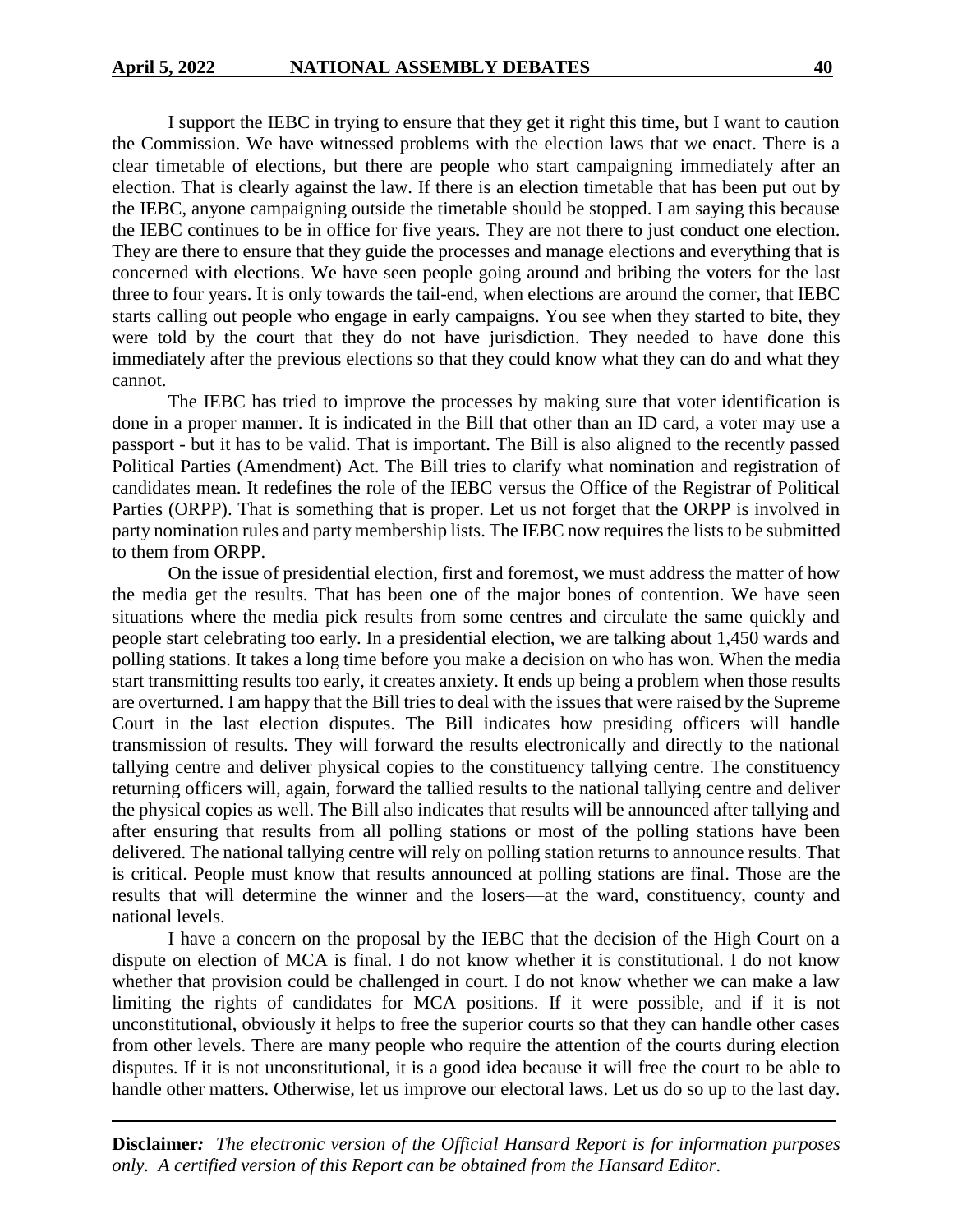#### I support.

**The Temporary Deputy Speaker** (Hon. Christopher Omulele): Finally, let us hear Hon. Kaluma Opondo, Member for Homa Bay, as the last person on my requests list as the Mover prepares to reply.

**Hon. Peter Kaluma** (Homa Bay Town, ODM): Thank you, Hon. Temporary Deputy Speaker. Election is a process. My position is that the process for the 2022 general election is already on. The Bill clarifies the definition of "nomination" as registration of candidates to align it with the Political Parties Act and limits the extent to which aggrieved MCA candidates can prosecute their petitions. This Bill can be supported only with very many substantial amendments. In terms of talking about coalition political parties, the Bill is relevant.

Hon. Temporary Deputy Speaker, we are in the electoral season. Unless a law concerning election is so critical to the process, we should not bother with it. We are being told that we need to add the word, "valid" before the word, "passport" to correct the electoral process. It is so that IEBC understands the kind of passport that can be used in an election. In a good legislative process, we do not use adjectives. A passport is a passport and it has to be valid! We do not use words like "valid" or "legitimate" to make it complete. Everybody knows an expired passport is no passport. So, we cannot be engaging in legislation concerning elections at this time to define things like those.

We have provisions being suggested, for example, IBEC is to establish systems for live transmission of election results. Does the IEBC run the media? We already have provisions on freedom of the Press and freedom of access to information. My view is that whenever media houses want any results, they can approach the IEBC and the results will be relayed, or the IEBC can be recorded when they are releasing the results. When we obligate the IEBC to establish mechanisms for live transmission, are we saying that IEBC is going to establish some media to do that, or how do we want to achieve it?

In the same provision we are being told that various courts had come up with some judgements. We do not sit as Parliament to legislate court decisions. Their judgements are already in place! We cannot be sitting as a Parliament to say: in Maina Kiai, this-and-that was said and put in law. There is the realm of law called judgement-law. In terms of electoral processes, those judgements we say are good form part of the laws in terms of case judgement-law. We cannot say that we are sieving judgement and picking out phrases to legislate so that we are in conformity with some court. So, no major gap is being shown to us in that regard. We are being told of thisand-that judgment. We are even being told that after the High Court, in some matter, deleted some provisions of the law, those provisions are still available for deletion in the Bill. We are deleting provisions which were annulled by the court! When a law is annulled, it ceases to exist. There is no further work required of Parliament in terms of cleansing it. In law, Hon. Temporary Deputy Speaker, and you are a better lawyer on governance and administrative law than myself, when something is said to be null and void, it is as good as not being in existence. It never falls backs on this Parliament that the court said Section 39(1)(b) is null and void, delete, or Section 39(1)(d) is null and void, delete. We cannot be deleting what is already deleted. It has already been annulled by the courts. There is no need there.

There is a provision which bars persons running as political party candidates from jumping to vie as Independent candidates. I have no problem with that provision. We in political parties do not want to allow people to waste our time then they jump ship. But, is it implementable? It is already done. So, in as much as we are thinking about it being a good law, it is not opportune to bother about it now because it can only apply in the future elections. By the time we are done with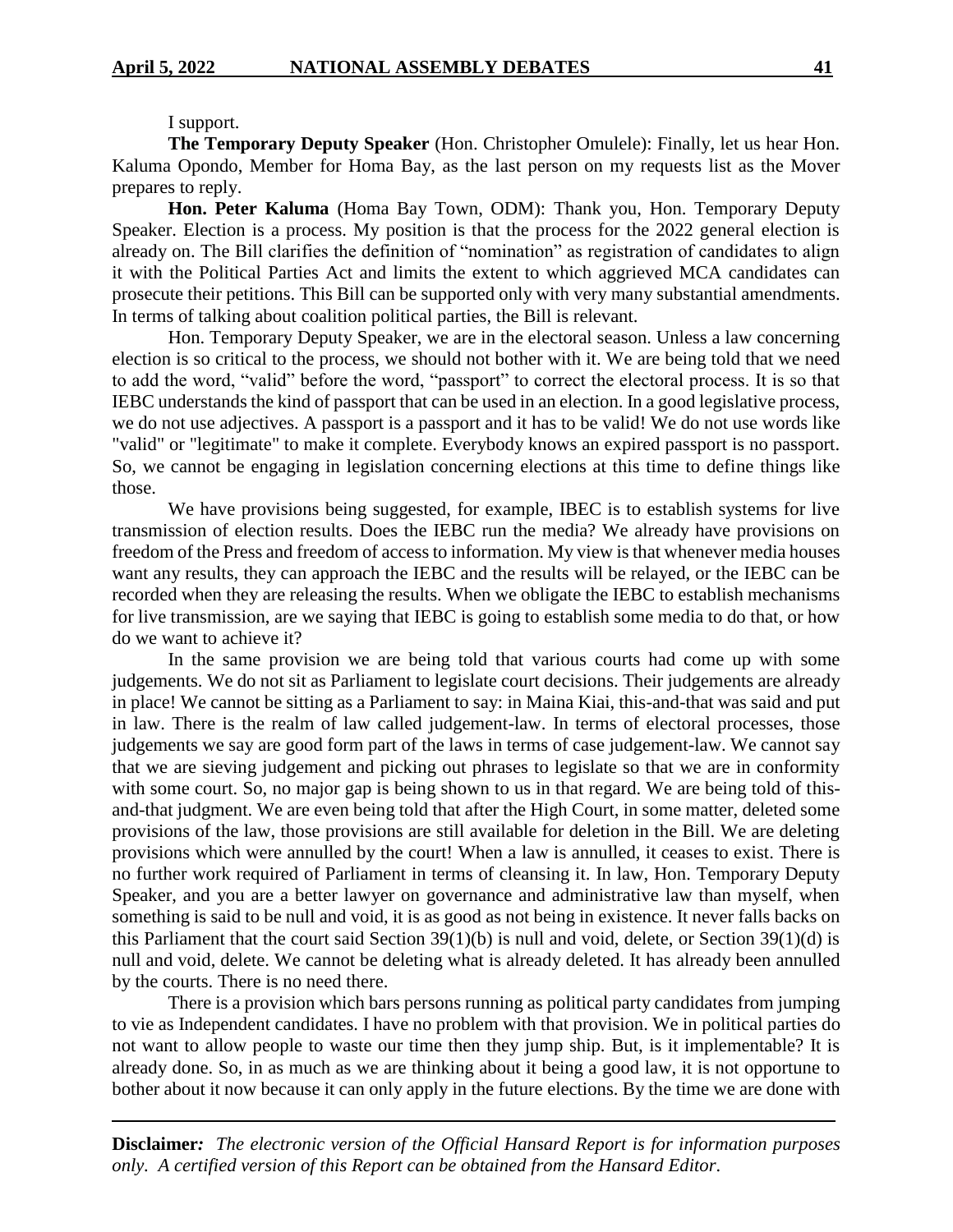this business, and the Senate be done with it, pray we do not go into Mediation Committee, people who want to jump having wasted our time in political parties would have jumped. So, some of these issues maybe good but they can wait. I am saying this to avoid a situation where we cause anxiety or suspicion about legislative processes at this critical election time.

Save for a few who have read this Bill, people are asking what could be Parliament up to, and why now? Unless the Mover explains with greater substance and solidity, the legislative gap we are sealing, it is not justifiable we move the way we are doing. We are being told that we should be dealing with transfer of voters. Even that to me is a very good provision and I would want to support it the way it is. Look at it this way: the voter registration and transfer closed on 28<sup>th</sup> of last month. None of it is going to be done in relation to this election. So, the question I am asking is: what is the hurry with whether people want to transfer or not? I support the provision. I am one of those who disagreed with the Committee on its proposed deletion so that we can have people registering where they know they should and if they are to move, then the reasons are prescribed. The issue is that voter registration process and voter transfer closed down on 28<sup>th</sup> of March. One can now not transfer. You now cannot register in preparation of the General Election. The question is: why the hurry in bothering whether people want to transfer and the parameter? That makes me think, though the provision is good, even that should wait. There are good provisions in the Bill, there are many provisions which are bad but there are other provisions we do not need to bother with as we approach and process this election. So I support this Bill but I request that at the Committee Stage, the Leader of the Majority Party looks at the Bill being moved by him as our leader in the House and only tasks Parliament with matters which are critical to this election, deleting other which are taking our time. We are very busy now. So, whenever we are here, we must engage the time of this Assembly of the nation on only those things without which we cannot have sound firm process.

Hon. Temporary Deputy Speaker, with those few comments, I support.

#### *(Applause)*

**The Temporary Deputy Speaker** (Hon. Christopher Omulele): The Hon. Kaluma, I admire advocacy as the devil's advocate. You can argue from any side of your mouth *(Laughter).*  I have enjoyed your submissions. Thank you.

**Hon. Jimmy Angwenyi** (Kitutu Chache North, JP): What is devil's advocate?

**The Temporary Deputy Speaker** (Hon. Christopher Omulele): The Hon. Angwenyi, in interpreting the law, there is always a chance when you are considering a law that you should consider the other side, the worst case scenario of that law and that is what the Hon. Kaluma has interpreted.

Leader of the Majority Party, you may now reply.

**Hon. Amos Kimunya** (Kipipiri, JP): Thank you, Hon. Temporary Deputy Speaker.

Let me start by thanking the Members who have contributed to this Bill. I listened to the contributions and broadly, there is concurrency about all the issues including the ones the Members are not happy with and those zero down to two/ The provision on changing the submission of members list from 120 days to 90 days whose intension was to synchronise the party nominations with Independent nominations. What is good for the goose is good for the gander. It to have some uniformity within the electoral system. But I hear the argument on the other side that political parties have not come to a point where they can substantially reduce the trust deficit by their members hence it might not be the right thing to do until the political parties have demonstrated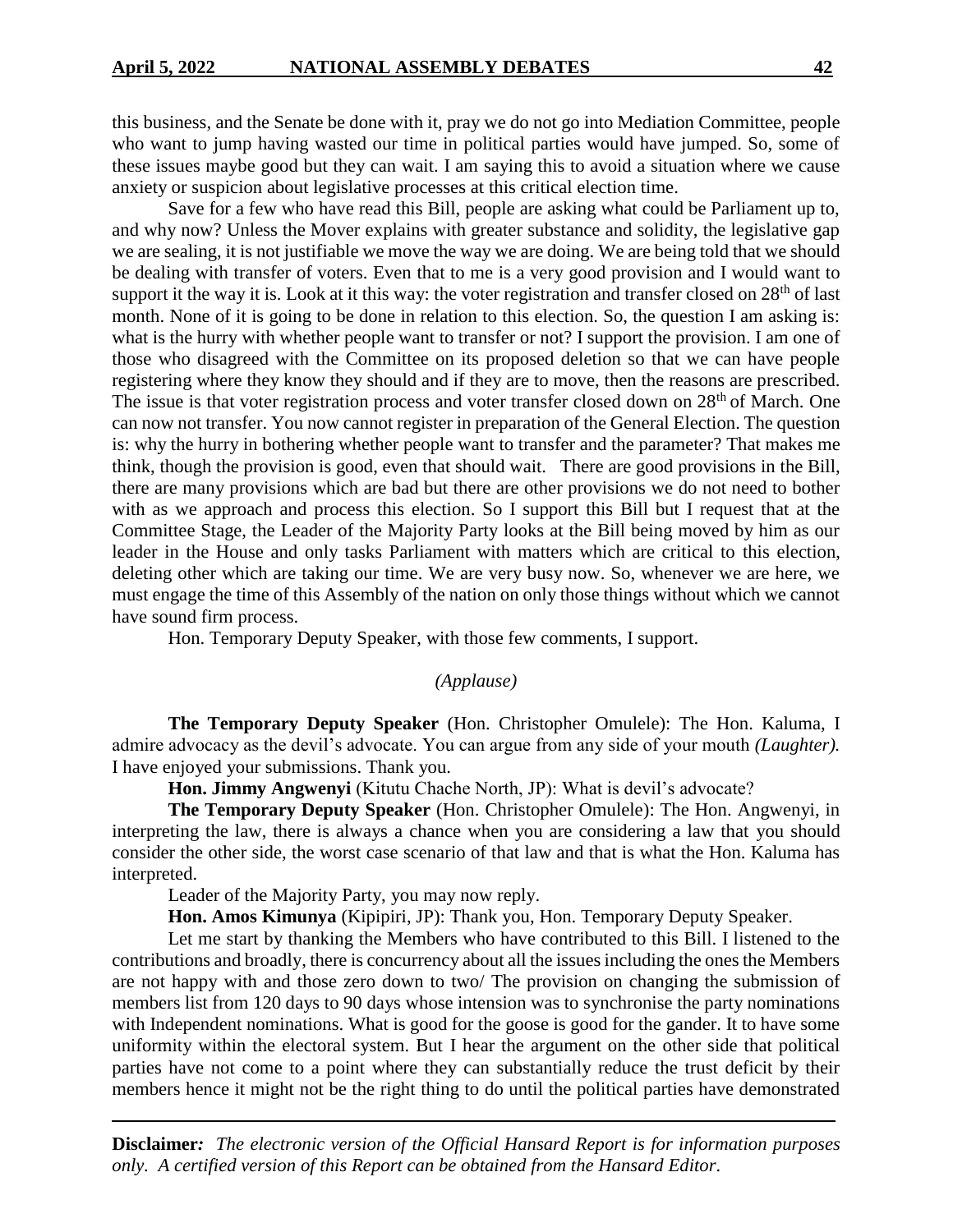that they can be relied upon to do justice in nomination processes. This is exactly why that gap was created in the first place. Since that mischief is still there and it has not been demonstrated why we should remove it, I am persuaded and I will be happy to support the amendment to that clause if Members feel that way.

The other one that has also been brought about is on the issue of registration of voters being dependent on one proving they have a stake in a certain area. The proposal is to have six months in an area. Hon. T. J. Kajwang' demonstrated—with residents in his constituency who are very mobile or potentially mobile and may also have tenancies that may not be documented by paperwork that will require legal standing—that it would be very difficult to ask a person to prove they have been a resident of Mathare in the last six months. So, the practicability of that may be an issue. Because I would not want to be the one tying or disenfranchising somebody from being registered as a voter and not exercising their Article 38 rights on account of that they cannot demonstrate they are residents or they own a house, it is one of the clauses that I am willing to look at. I agree with the observations of the Committee that, perhaps it is premature to bring that until we have proper addressing system that can tackle or that Amos Kimunya resides in number this of this area and hence it can prove I have resided in this address for the last six months so that I be registered as a voter. In our mobile system and with the pastoralists moving between places, it is too early for that. On those two, I am willing to concede. I just want to put that for the record because that has also caused a lot of concern.

On all the other matters, I think the law is good. It is born out of frustrations. Some of the amendments are just cleaning up consequential amendments arising from us passing the Political Parties Act. Like I said in moving, we shifted some responsibilities and some nomenclature to the Registrar of Political Parties. We need to make sure that we do not have confusion between who does nomination and who registers candidates. There is a whole raft of clauses that are just addressing that bit.

The other most important bit is what the Hon. Kaluma has mentioned. Let me first of all speak to those who are asking why this Bill is coming this late. It has not come late. The Bill is being processed in this House late though it came in touch with Parliament about eight months ago, as a legislative proposal. Members may recall that we even asked questions in this House on why the chairman of the IEBC was talking to the media and saying Parliament is delaying legislating on electoral laws. I got concerned, as the Temporary Deputy Speaker got concerned. We asked where the laws that had not come to Parliament were. We were told we are late only to realise later on that the chairman of the IEBC and his team were negotiating with the Departmental Committee on Justice and Legal Affairs on a proposal which only became law when I published, it at heavy insistence, in January. There is a record of the raft of communication I had with the Attorney General as way back as November. I was asking for this Bill so that we could process it together with the Political Parties Act. It would have been concurrent.

When you say Hon. Kaluma is playing the devil's advocate, he has unfortunately gone beyond that. Having been a part of the team that was delaying for those eight months and having been part of causing the delay, he is now trying to get what they call *ex turpi causa non oritur actio* in law. It should apply to him. He cannot claim relief that we should not be discussing this Bill yet it is him and the Committee that were part of delaying the Bill from coming here. Indeed, had we passed this Bill in good time, we would have had the benefit of it applying in these nominations. But, it is never too late. The good thing is that Members will get some reprieve because, either way, we are deleting the 90 days. So, it does not matter. The other provisions relate to the election day itself. Hence, we are still in good time.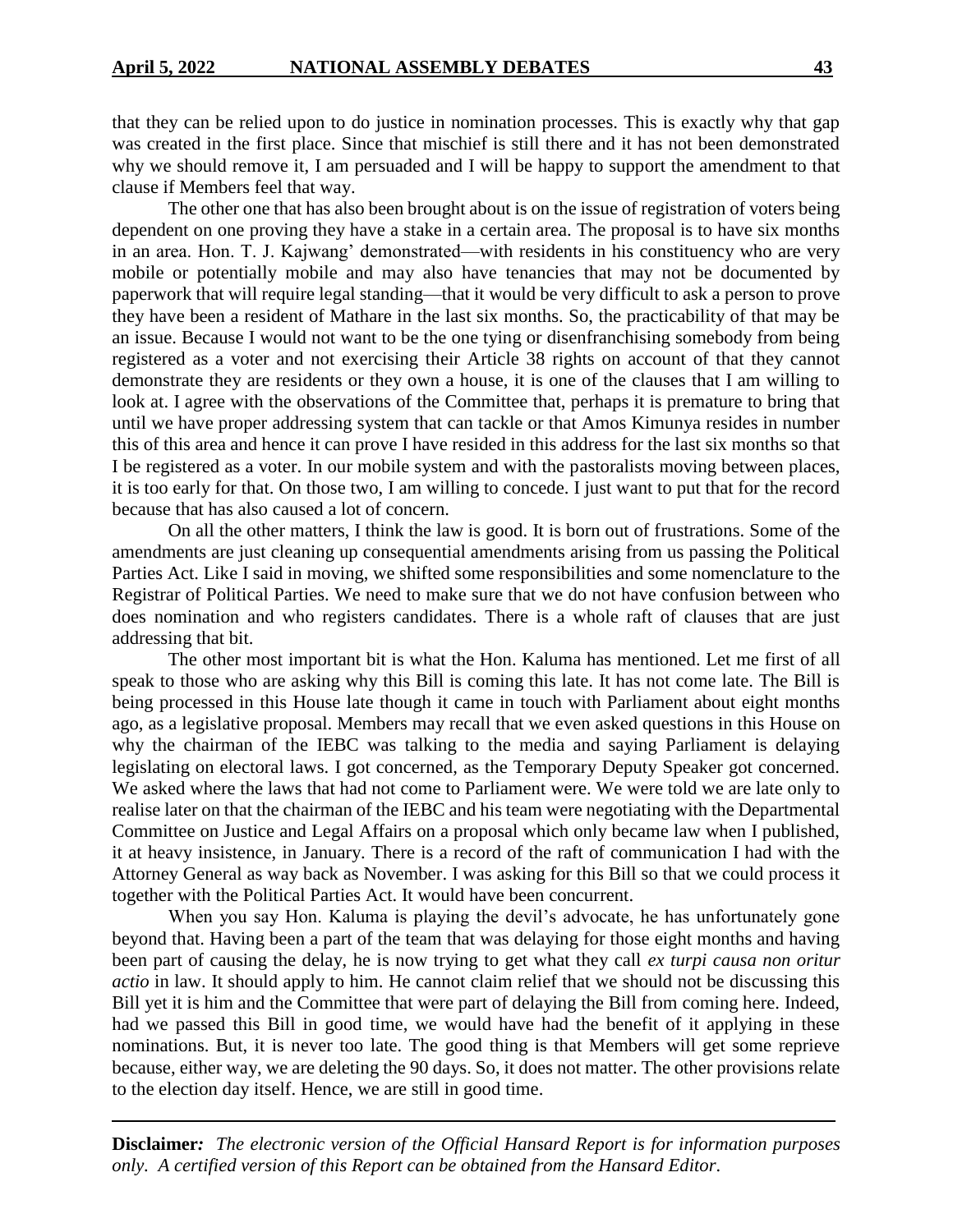Most importantly is to also know that we are not doing this Bill for this year. We are doing it for posterity. Hence, we are never late when we do things for posterity. Even if we were doing this on 8th June 2022, on the last day of going home, we would still be within our right to legislate.

The other item I wanted to mention and on which I have taken legal advice is on when the courts declare a certain section of law as null and void—that the courts cannot order the Kenya Law Reform Commission to delete those items from Acts of Parliament. It is only Parliament that is constitutionally mandated to do anything to do with law. I disagree with Hon. Kaluma and others who may have had that orientation because, until Parliament pronounces itself on a law, no section of the law can be deleted. Whether or not the courts declare that section null and void, hence dead. It does not apply. That section still stays in our statute books. The most unfortunate thing and I have said this before is what somebody who downloads the Elections Act No. 24 of 2011 from the Kenya Law Reform Commission website, the official website, finds. What do they find? The Act still has a 1(e) and a 1(g) in Section 39. They will believe that is the law of the land. It is because nobody has cleaned it up.

Part of the things we are removing in the sections that were declared null and void is actually to clean up the law, for the avoidance of doubt and so that no other person is ever confused because of accessing the wrong law. That is the work of this Parliament. Once we do that, Section 39(1)(c) which is the most contentious and the courts pronounced themselves on it will be cleaned. If we do not clean up this, it really does not matter who wins the presidential election. Whoever loses could as well go back to court and say there is this one Form 34A that has been found from a polling station in Kipipiri. It does not seem to be in accordance with the others. That nullifies the election because, as we were told then, it is not the quantum that matters. It is the process.

Kenya being what it is, we have seen the BBI train being stopped through some arguments that have since been torpedoed and reversed by the Supreme Court. We do not want a situation where elections would be subjected to that yet we have the opportunity to clean up the law for avoidance of doubt. That is so that when people go to vote, they know that everything will be done rightly, the presiding officer counts and there is a maximum of 700 voters per stream under the command of a presiding officer. Those 700 votes are then accounted for and submitted to the national tallying centre which is already required in the law, any way. The only problem was the prescribed form of that submission. For avoidance of doubt, it was not in the law. That is how Section 39(1c)(a) was nullified. So, we cannot sit back and say we remove it because it was nullified. Then, we would have a lacuna in law. There will be no way of transmitting those results yet they are expected. There is cross-referencing in other sections of law that ask for transmission of those results but the way of doing it, which Parliament is supposed to do, has not been provided for.

So, for those who are wondering, it is not late. We are within our time to do this law. We are not doing it for this election. We are doing it for posterity. If it works—I am sure the Senate will do their bit and we get this law to act and help this election—it will only help to reduce the tension. It bring clarity and to make sure that elections are in accordance with our Constitution. That calls for transparency and the principles captured in terms of what an electoral system should provide. This Bill is providing that. I want to thank the Committee led by the able Vice- Chair T.J. Kajwang' and his Chair Muturi Kigano, and the input of Hon. Kaluma in that Committee. I thank the whole team for the work they have done in having this Bill. By the time we get to next week, we will have processed the Elections (Amendment) Bill (National Assembly Bill No. 3 of 2022) by the Constitution Implementation Oversight Committee (CIOC) and the Elections Campaign Financing Bill, so that we deal with them in one Afternoon Sitting. It is then that people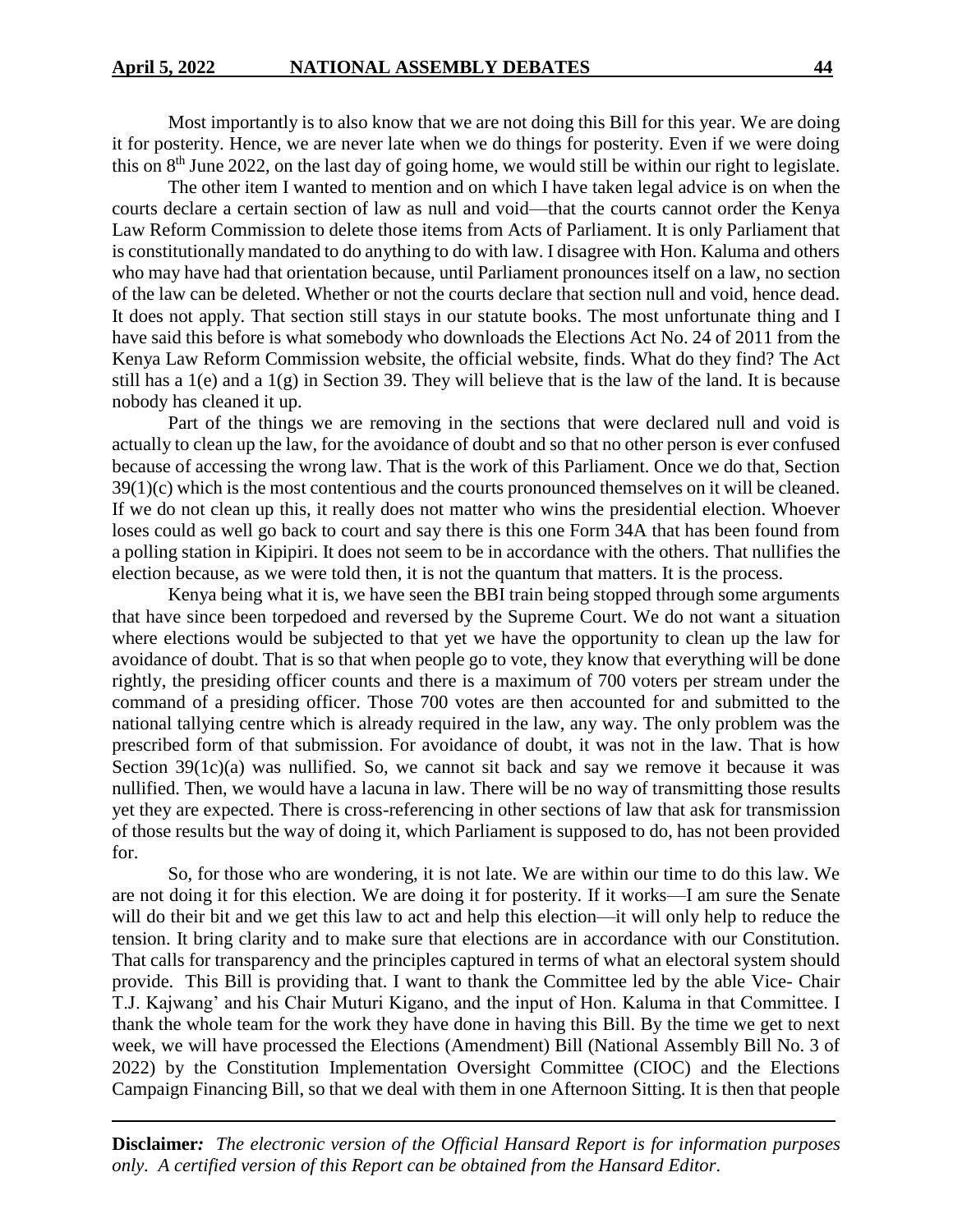will see the impact one Bill can have on another Bill. With that, we will have done our bit as the National Assembly towards the reform of the electoral system in Kenya.

With those words, I want to thank you with your team for the energy expended on this Bill. I beg to reply.

**The Temporary Deputy Speaker** (Hon. Christopher Omulele): Thank you, the Leader of the Majority Party. For good reasons, I direct that the next necessary steps will be taken in regard to that business to be undertaken when it will be set down in the Order Paper again.

I direct that we move on to the next business on the Order Paper.

# **COMMITTEE OF THE WHOLE HOUSE**

*(Order for the Committee read)*

*(The Temporary Deputy Speaker (Hon. Christopher Omulele) left the Chair)*

### IN THE COMMITTEE

*[The Temporary Deputy Chairman (Hon. Christopher Omulele) in the Chair]*

### THE COFFEE BILL (SENATE BILL NO. 22 OF 2020)

**The Temporary Deputy Chairman** (Hon. Christopher Omulele): Hon. Members, we are now in the Committee of the whole House to consider the Coffee Bill (Senate Bill No. 22 of 2020). Hon. Mutunga, I understand you are standing in for the Chair?

**Hon. John Mutunga** (Tigania West, JP): Yes, Hon. Temporary Deputy Chairman.

*Clause 3*

**The Temporary Deputy Chairman** (Hon. Christopher Omulele): There is an amendment by the Chair, Hon. Mutunga.

**Hon. John Mutunga** (Tigania West, JP): Hon. Temporary Deputy Chairman, I beg to move:

THAT, Clause 3 of the Bill be amended by deleting paragraph (b) and substituting therefor the following new paragraphs—

"(b) provide a regulatory framework for the registration, licensing, issuance of permits, issuance of certificates, production, processing, quality assurance, coffee trading, marketing and credit finance;

(ba) provide for enforcement of the regulatory framework and coffee standards in the subsector;

(bc) provide a framework for interlinkages amongst state agencies, regulators and players along the coffee value chain including the public private partnerships;

(bd) promote farmer-based associations or platforms for representation of farmers' interests;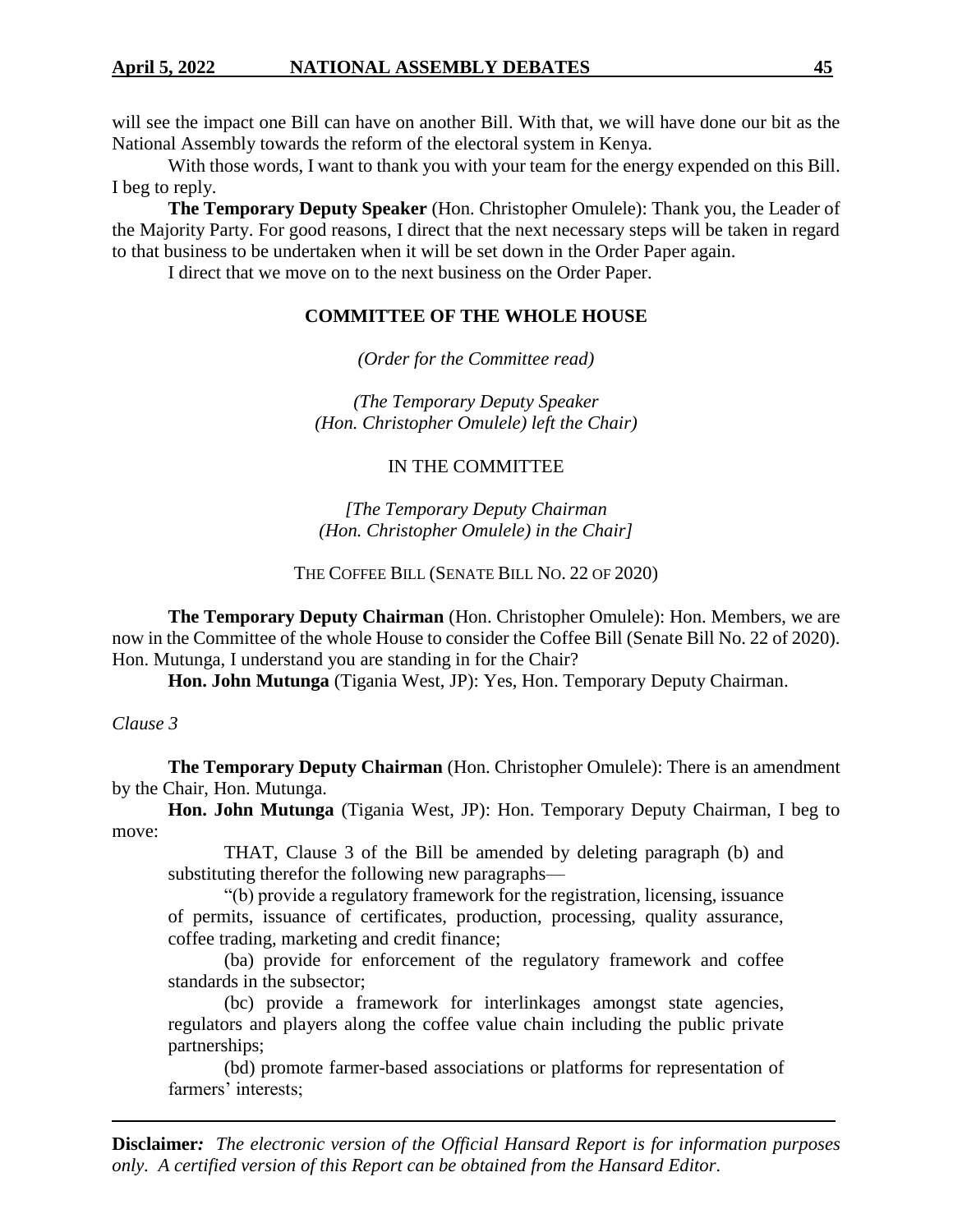(be) provide a framework for the establishment of a Coffee Stabilisation Fund;"

The reason is that the proposed amendment seeks to provide for additional objects of the Bill. This rose from stakeholders' submissions and it enriches the provisions of the bill.

**The Temporary Deputy Chairman** (Hon. Christopher Omulele): Hon. Mutunga, are you done with moving of the amendment?

**Hon. John Mutunga** (Tigania West, JP): Yes, Hon. Temporary Deputy Chairman.

*(Question proposed)*

**The Temporary Deputy Speaker** (Hon. Christopher Omulele): Let us have Hon. Gichimu.

**Hon. Gichimu Githinji** (Gichugu, JP): Hon. Temporary Deputy Chairman, I support the amendment by the Committee. It enhances the issue of regulatory framework for registration licencing and issuance of permits which had not been captured in the objects under the Bill.So I support.

> *(Question, that the words to be left out be left out, put and agreed to)*

*(Question, that the words to be inserted in place thereof be inserted, put and agreed to)*

*(Clause 3 as amended agreed to)*

*(Clauses 4 and 5 agreed to)*

*Clause 6*

**Hon. Gichimu Githinji** (Gichugu, JP): Hon. Temporary Deputy Chairman, I beg to move: THAT, Clause 6 of the Bill be amended by inserting the following new paragraphs immediately after paragraph (d)—

"(da) determine the provisions to be made for capital and recurrent expenditure and for the reserves of the Board;

(db) enter into association with other bodies or organisations within or outside Kenya as the Board may consider desirable or appropriate in furtherance of the purpose for which the Board is established;"

The reason is that the proposed amendment seeks to provide additional powers to the Coffee Board of Kenya. The powers will further enhance the functions of the board.

*(Question proposed)*

*(Question, that the words to be inserted be inserted, put and agreed to)*

*(Clause 6 as amended agreed to)*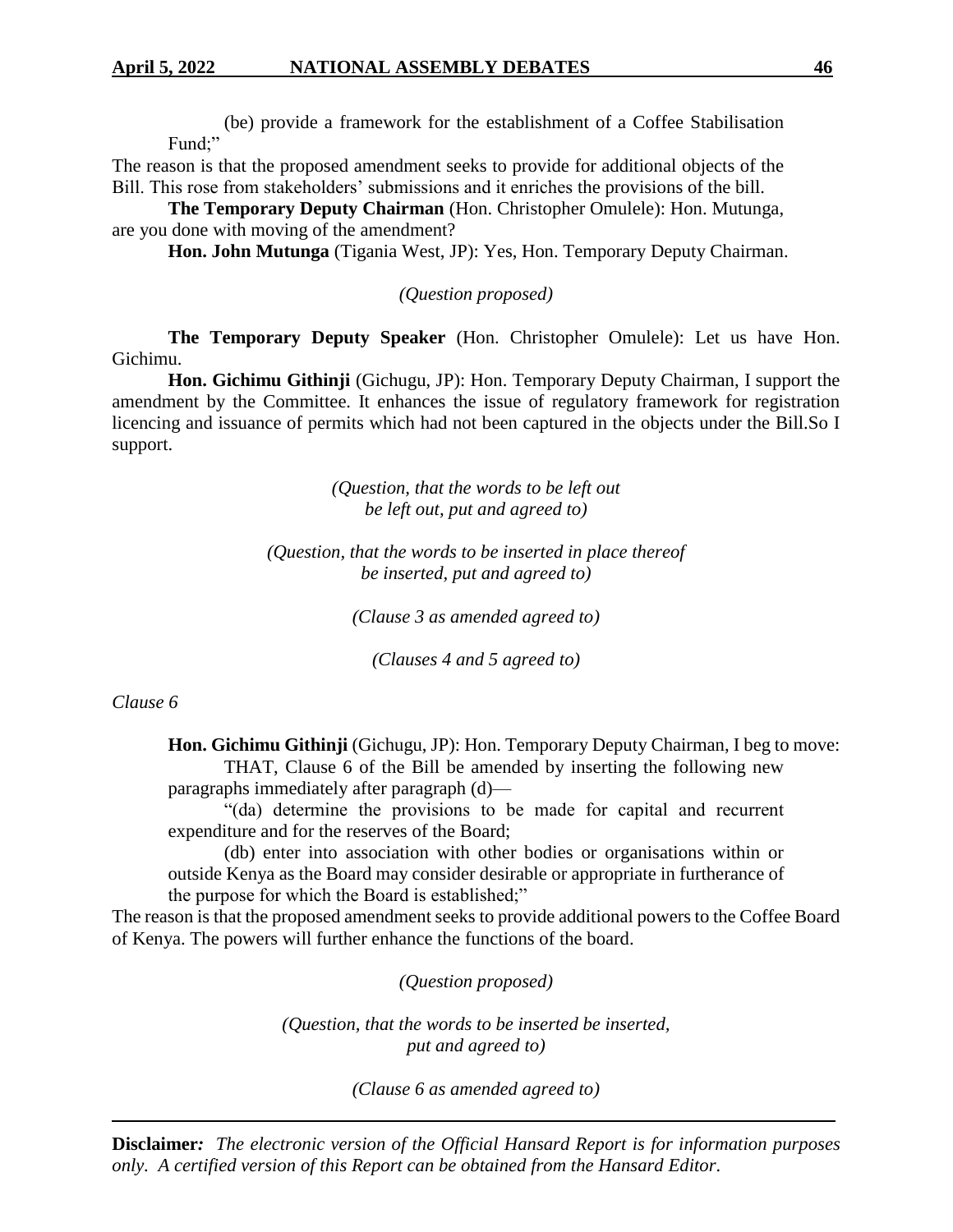*Clause 7*

**Hon. Gichimu Githinji** (Gichugu, JP): Hon. Temporary Deputy Chairman, I beg to move: THAT, Clause 7 of the Bill be amended—

(a) in sub-clause  $(1)$ —

(i) by inserting the following new paragraph immediately after paragraph (c)—

"(ca) Principal Secretary for the time being responsible for cooperatives or the Commissioner for Cooperatives;"

(ii) by deleting paragraph (d) and substituting therefor the following new paragraph—

"(d) one person representing small scale coffee growers nominated by the Council of County Governors;"

(iii) by deleting paragraph (e) and substitute therefor the following new paragraph—

"(e) two persons of the opposite gender nominated by the umbrella body representing large scale coffee growers;"

(iv) by deleting paragraph (g) and substituting therefor the following new paragraph—

"(g) one person nominated by the umbrella body representing medium scale coffee growers;"

(v) by deleting paragraph (h) and substituting therefor the following new paragraph—

"(h) two persons of the opposite gender nominated by the cooperative society representing the largest number of small-scale coffee associations in Kenya; and"

(b) by inserting the following new sub-clause immediately after subclause (2)—

"(3) The Board may from time to time co-opt professional experts in financial management, international commodity trade or in any other area they need technical or professional support."

(4) The appointment of the chairperson or members of the Board under subsection  $(1)$   $(a)$ ,  $(d)$ ,  $(e)$ ,  $(f)$  and  $(g)$  and shall take into account the gender, regional and other diversities of the people of Kenya."

The reason is that Clause 7 of the Bill provides for the composition of the Coffee Board of Kenya and the amendment proposes for an additional member, the Principal Secretary responsible for cooperatives or the commissioner of cooperatives for the time being. In order to achieve that, paragraph (d) has been amended by reducing the number from two persons to one person. The composition has also been rationalised to provide for the representation of small scale, medium scale and large scale coffee growers which ensures adequate coffee farmers' representation. Further, the amendment provides for co-option of professional experts to benefit the board. Finally, appointments should take into account gender and regional diversities of the people of Kenya. I submit.

**The Temporary Deputy Chairman** (Hon. Christopher Omulele): Hon. Members, I need to give direction. Hon. Gichimu, you also have proposals to this clause?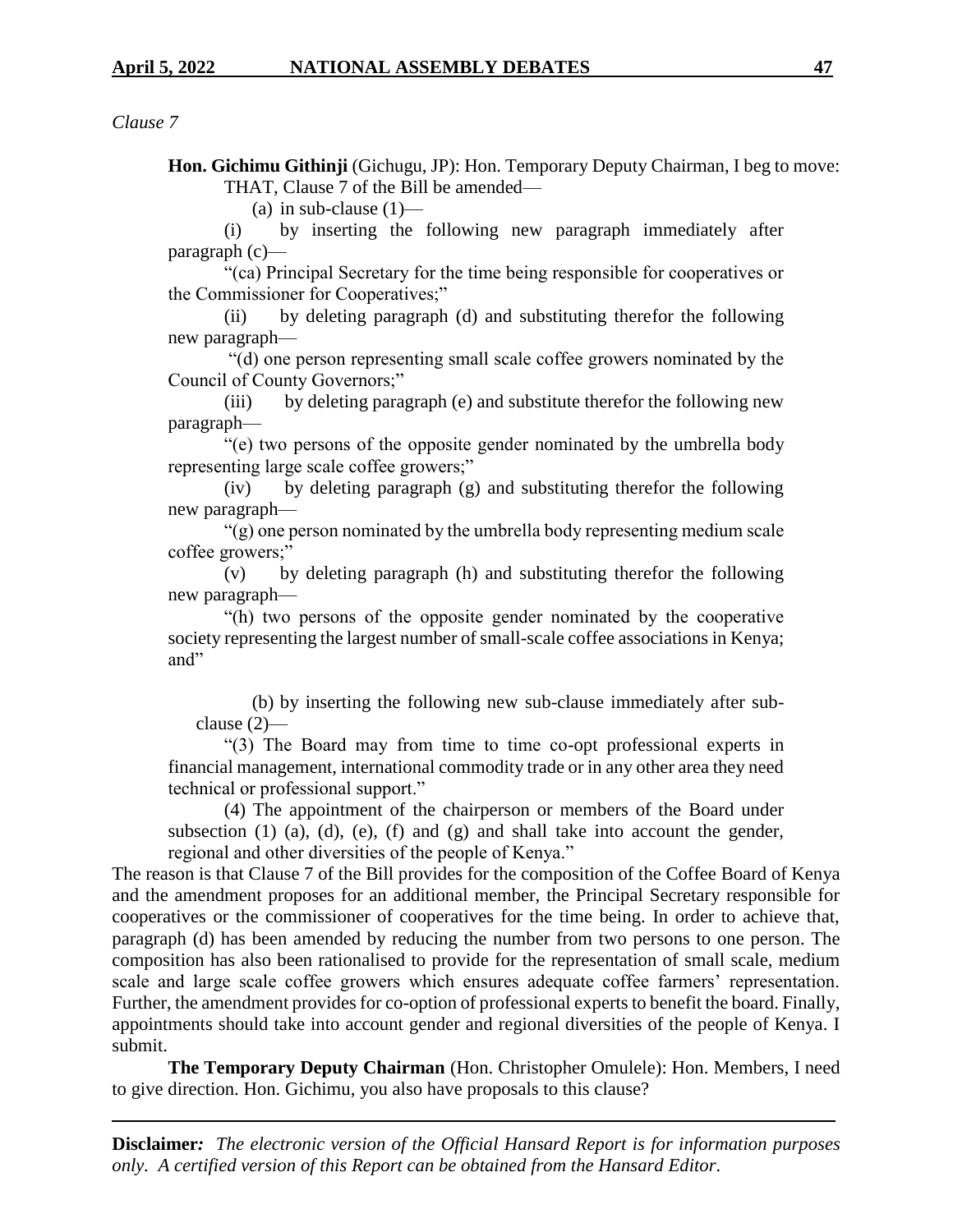**Hon. John Mutunga** (Tigania West, JP): Yes, Hon. Temporary Deputy Chairman.

**The Temporary Deputy Chairman** (Hon. Christopher Omulele): The direction is that in the event the proposals by the Chair are carried, part (a) of Hon. Gichimu's proposals will have been taken care of so that the only proposal that he will have to prosecute will be part (b) to that clause. Are we together, Hon. Gichimu?

**Hon. John Mutunga** (Tigania West, JP): Yes, Hon. Temporary Deputy Chairman. The proposed amendments by the Committee to Clause 7 seek to delete and substitute therefor, and to insert. My amendments also seek to do the same.

**The Temporary Deputy Chairman** (Hon. Christopher Omulele): Yes, that is why we are saying that if the ones by the Chair are carried, you will only be left by part (b) of your proposal to prosecute. If the proposals by the Chair are not carried, you will prosecute your proposals in full.

**Hon. Gichimu Githinji** (Gichugu, JP): Hon. Temporary Deputy Chairlady, I had consulted the Chairman on this matter and I thought my amendments are more inclusive. We are also seeking to add the Principal Secretary (PS) in charge of the National Treasury to the Board. Under the Bill, we are also creating the Coffee Fund. This was omitted in the original Bill. The Committee might also have overlooked the exclusion of the National Treasury in the Board yet there are financial issues in the Bill.

Secondly, we also seek representation of small-scale coffee farmers, who are the majority. Because the government is taking almost half of the Board, we propose that small-scale coffee farmers also have some say in the Board.

**The Temporary Deputy Chairman** (Hon. Christopher Omulele): Hon. Gichimu, I hear you. And you have a special place because you are sitting next to the Chairman and you say you have consulted. I would like to direct that if you have consulted and the Chairman is agreeable, then he would allow your amendment to take precedence over his. If your amendment is carried, then the one by the Chairman would fall by the wayside. The Chairman has to go on record on this.

**Hon. John Mutunga** (Tigania West, JP): Thank you, Hon. Temporary Deputy Chairman. Hon. Gichimu proposes two amendments to the same clause, which we consider extra. One of the amendments is to bring the PS for Treasury to the Board of the Fund. The other amendment seeks to qualify representatives of small-scale farmers from being members of the largest association to members of a cooperative union. We have no issue with the issue of a cooperative union, because according to arrangements in the coffee sector farmers join a coffee society, the societies form a cooperative and the cooperatives aggregate into a union. So representation at a union level makes a lot of sense.

On the other hand, increasing the number of members of the Coffee Board of Kenya is problematic. Already there are 10 people on the Board, including a Chairman appointed by the President. The membership is already against provisions of the Mwongozo Code. This House can make a decision and allow 11 members to the Board. The  $12<sup>th</sup>$  member will be the CEO who is exofficio. That is how we can bring in representation of the National Treasury.

Thank you, Hon. Temporary Deputy Chairman.

**The Temporary Deputy Chairman** (Hon. Christopher Omulele): Let me consult a little bit.

> *(The Temporary Deputy Chairman consulted with Clerks-at-the-Table)*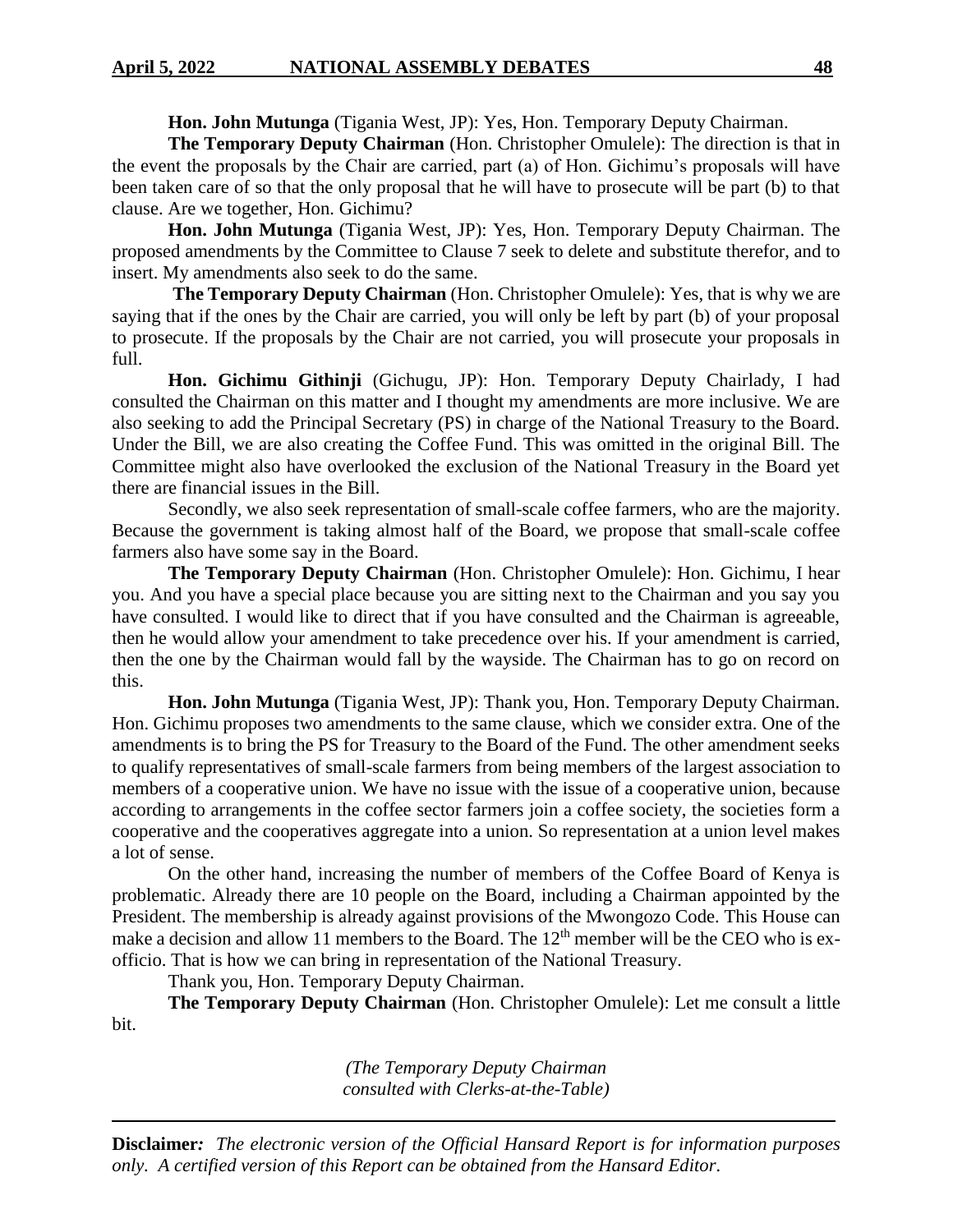Hon. Gichimu and the Chairman, these are your proposals. If the Chairman seeks to withdraw his amendment, then he should do so, so that Hon. Gichimu can move his amendment. But if we proceed with the amendment by the Chairman and it is carried, then the one by Hon. Gichimu will fall as I directed earlier. He will only be able to prosecute part (b) thereof. It is a decision you can make now. If the Chairman is desirous of withdrawing his amendment, I can propose the question.

**Hon. John Mutunga** (Tigania West, JP): Hon. Temporary Deputy Chairman, I consider Hon. Gichimu's amendments a little bit more comprehensive than the Committee's amendments.

**The Temporary Deputy Chairman** (Hon. Christopher Omulele): So you are withdrawing your amendment?

**Hon. John Mutunga** (Tigania West, JP): Yes.

**The Temporary Deputy Chairman** (Hon. Christopher Omulele): The proposed amendment by the Chairman stands withdrawn.

*(Proposed amendment by Hon. John Mutunga withdrawn)*

**The Temporary Deputy Chairman** (Hon. Christopher Omulele): Hon. Gichimu, proceed. **Hon. Gichimu Githinji** (Gichugu, JP): Hon. Temporary Deputy Chairman, I beg to move: THAT, clause 7 of the Bill be amended–

(a) in sub clause  $(1)$ –

(i) by inserting the following new paragraphs immediately after paragraph (c)–

> (ca) the Principal Secretary responsible for co-operatives or a representative nominated by the Principal Secretary in writing;

> (cb) the Principal Secretary responsible for the National Treasury or a representative nominated by the Principal Secretary in writing;

(ii) by deleting paragraph (e) and substituting therefor the following new paragraph—

> (e) one person nominated by the umbrella body representing large scale coffee growers;

(iii) by deleting paragraph (h) and substituting therefor the following new paragraph—

> (h) two persons of the opposite gender elected by small– scale coffee growers through their unions;

(b) in sub clause (2) by deleting the words "sub-section  $(1)$   $(d)$ ,  $(e)$ ,  $(f)$  and

 $(g)$ " and substituting therefor the words "subsection  $(1)$   $(d)$ ,  $(e)$ ,  $(f)$ ,  $(g)$  and (h).

The justification is that the original Bill had excluded the PS for National Treasury, who is a very important person in this matter because we are also creating the Coffee Stabilisation Fund. The amendments by the Committee on the issue of cooperatives had not indicated a representative nominated by the PS. The PS might not always be available to attend board meetings. That is why Hon. Mutunga was saying my amendments are more elaborate. The amendments also seek to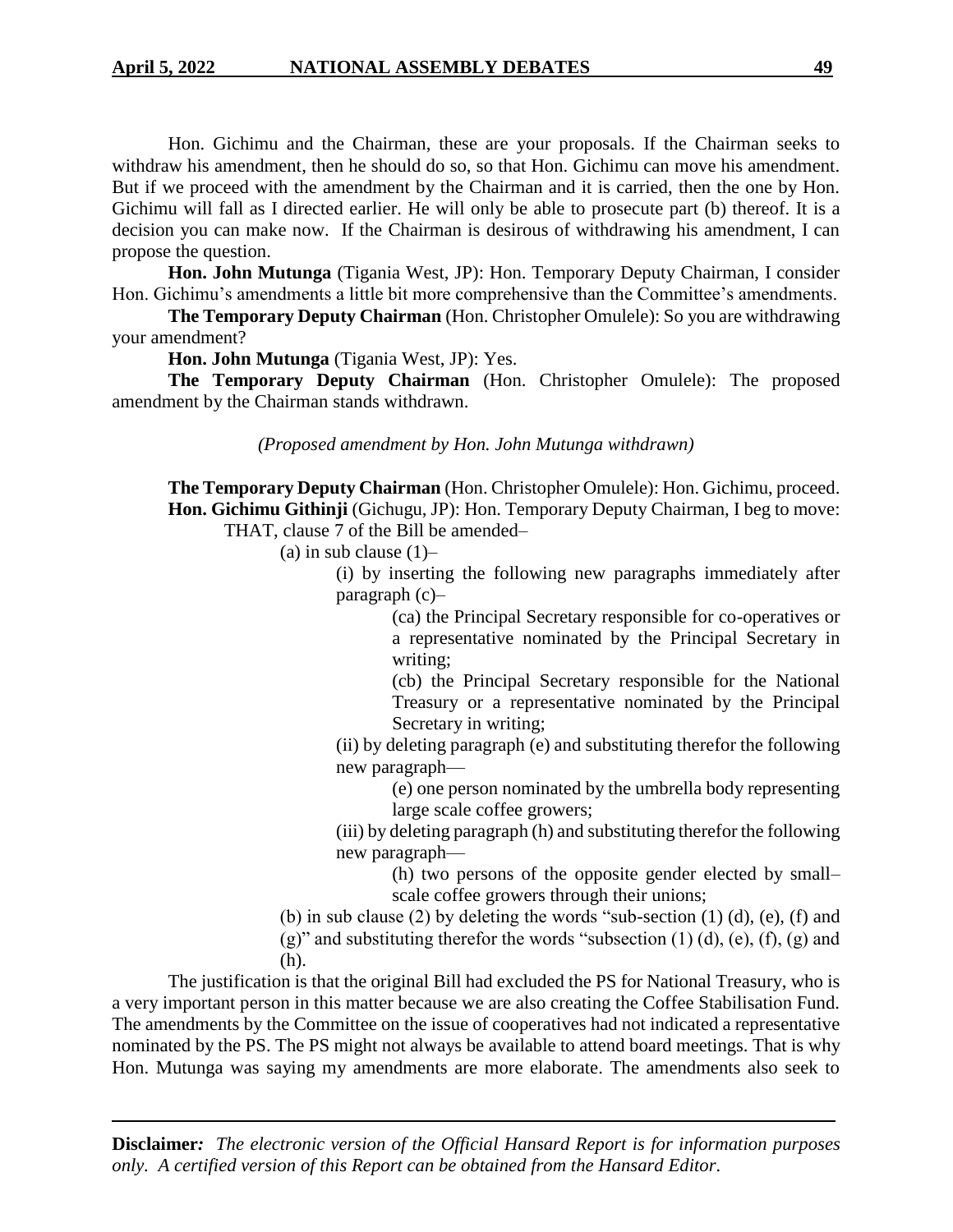capture a wider representation of small-scale farmers through their unions so that they can have a say, given that they are the majority coffee farmers in this country.

I beg to move the amendments.

*(Question of the amendment proposed)*

*(Question, that the words to be left out be left out, put and agreed to)*

*(Question, that the words to be inserted in place thereof be inserted, put and agreed to)*

*(Clause 7 as amended agreed to)*

#### *Clause 8*

**The Temporary Deputy Chairman** (Hon. Christopher Omulele): Hon. Gichimu, you have a proposal to amend the clause.

**Hon. John Mutunga** (Tigania West, JP): Hon. Temporary Deputy Chairman, I am not sure if we are done with clause 7.

**The Temporary Deputy Chairman** (Hon. Christopher Omulele): Yes, we are.

**Hon. Gichimu Githinji** (Gichugu, JP): Hon. Temporary Deputy Chairman, I beg to move: THAT, the Bill be amended by deleting clause 8 and substituting therefor the following new clause—

Qualification for appointment.

8. A person shall be qualified for appointment as a member of the Board if that person—

(a) in the case of a person appointed under section  $7(1)(a)$ , (e) and

(f), holds a degree from a university recognised in Kenya;

(b) in the case of a person appointed under section  $7(1)(d)$ ,  $(g)$  and (h), holds a Kenya Certificate of Secondary Education or its

equivalent;

(c) has three years' experience in the coffee sector; and

(d) meets the requirements of Chapter Six of the Constitution.

The justification is that the Coffee Board of Kenya will represent farmers, including smallscale farmers. It is not like an ordinary board. Small-scale farmers in rural areas are knowledgeable about coffee matters but they may not have degrees. In this amendment, I seek to exempt those farmers from being represented by people with degrees. A person appointed under section 7(1)(a), (e) and (f) can have a degree. That is the Chairman, a person representing the Institute and a person representing large-scale farmers or plantations.

In (b), in case of a person appointed under  $1$  (d), (g) and (h) these ones can have the Kenya Certificate of Secondary Examination (KCSE) or an equivalent. So that even if the farmers might not be much educated, they can also have representation in the Board.

Looking at the structure, we have four representatives from the Government. The Chairperson ought to have a degree and two other people. Therefore, any guidance on complicated matters can still be given to the Board members who might not have degrees but are also representing the small-scale coffee farmers. That is the justification.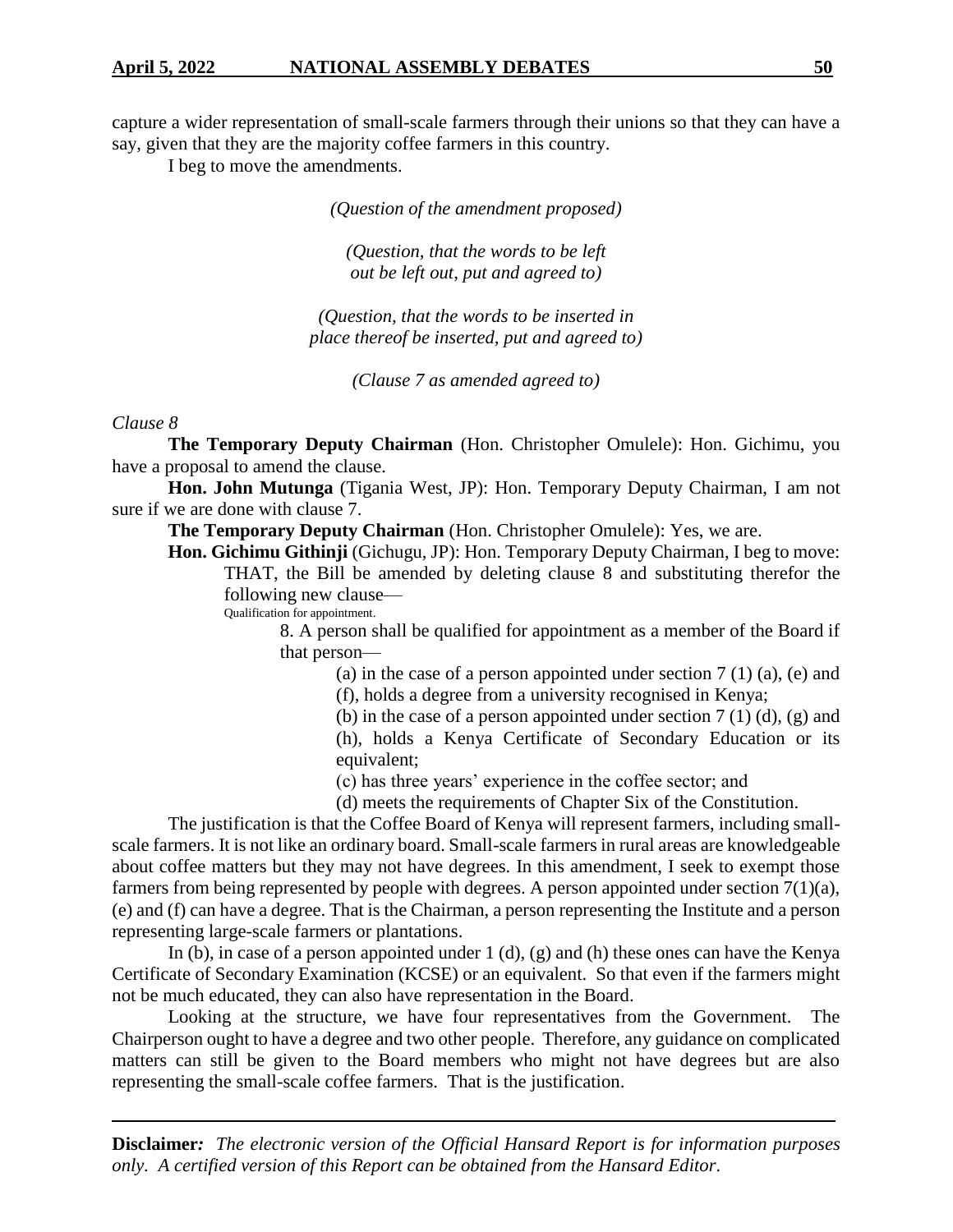*(Question of the amendment proposed)*

*(Question, that the words to be left out be left out, put and agreed to)*

*(Question, that the words to be inserted in place thereof be inserted, put and agreed to)*

*(Clause 8 as amended agreed to)*

*Clause 9*

**The Temporary Deputy Chairman** (Hon. Christopher Omulele): There are two amendments. One, by the Chair and another by the Hon. Gichimu. If you could agree because clause 7 has a carryover effect to this clause 9.

Hon. Chair, you have the right to go first.

**Hon. John Mutunga** (Tigania West, JP): Thank you, Hon. Temporary Deputy Chairman.

This amendment should be adopted with further amendments in the sense that in 9 (1) we had omitted the (h) provision within the Board of Directors. I understand that Hon. Gichimu had already made that provision. So, the Committee will withdraw our amendment and carry Hon. Gichimu's amendment which included the omitted provision (h).

(*Proposed amendment by Hon. John Mutunga withdrawn)*

**The Temporary Deputy Chairman** (Hon. Christopher Omulele): Hon. Chair, it is on record that you have withdrawn the Committee's proposal.

Hon. Gichimu will now proceed to prosecute his proposal.

**Hon. Gichimu Githinji** (Gichugu, JP): Thank you, Hon. Temporary Deputy Chairman. I beg to move:

THAT, clause 9 of the Bill be amended –

(a) by renumbering the existing provision as subsection (1);

(b) by deleting the words "section  $6(1)(d)$ , (e), (f) and (g)" and substituting therefor the words "section  $7(1)(d)$ , (e),  $(f)$ , (g) and  $(h)$ ";

(c) by inserting the following new subsection immediately after subsection  $(1)$  –

"(2) The persons appointed under section  $7(1)(a)$ ,  $(d)$ ,  $(e)$ ,  $(f)$ ,  $(g)$  and  $(h)$  shall be appointed at different times but not more than six months shall lapse between one appointment and the other in the case of a vacancy in the Board".

The justification is that there was an omission by the Committee and the original Bill, that provision 9 (1) (h) had not been regarded yet it was included in clause 7 on membership of the Board. This is the only correction that this amendment seeks to do.

Also, clause 9 (2), gives clarity on when the appointments will be done. To avoid a situation where there will be no Board, the appointments can only be done when there is a vacancy in the Board. The proposal by the Committee, which I agree with, says that those appointments can only be done within intervals of six months. However, this can only occur when there is a vacancy. The Board is not perpetually open for appointments. This is the clarity we are seeking to bring under sub-clause 2.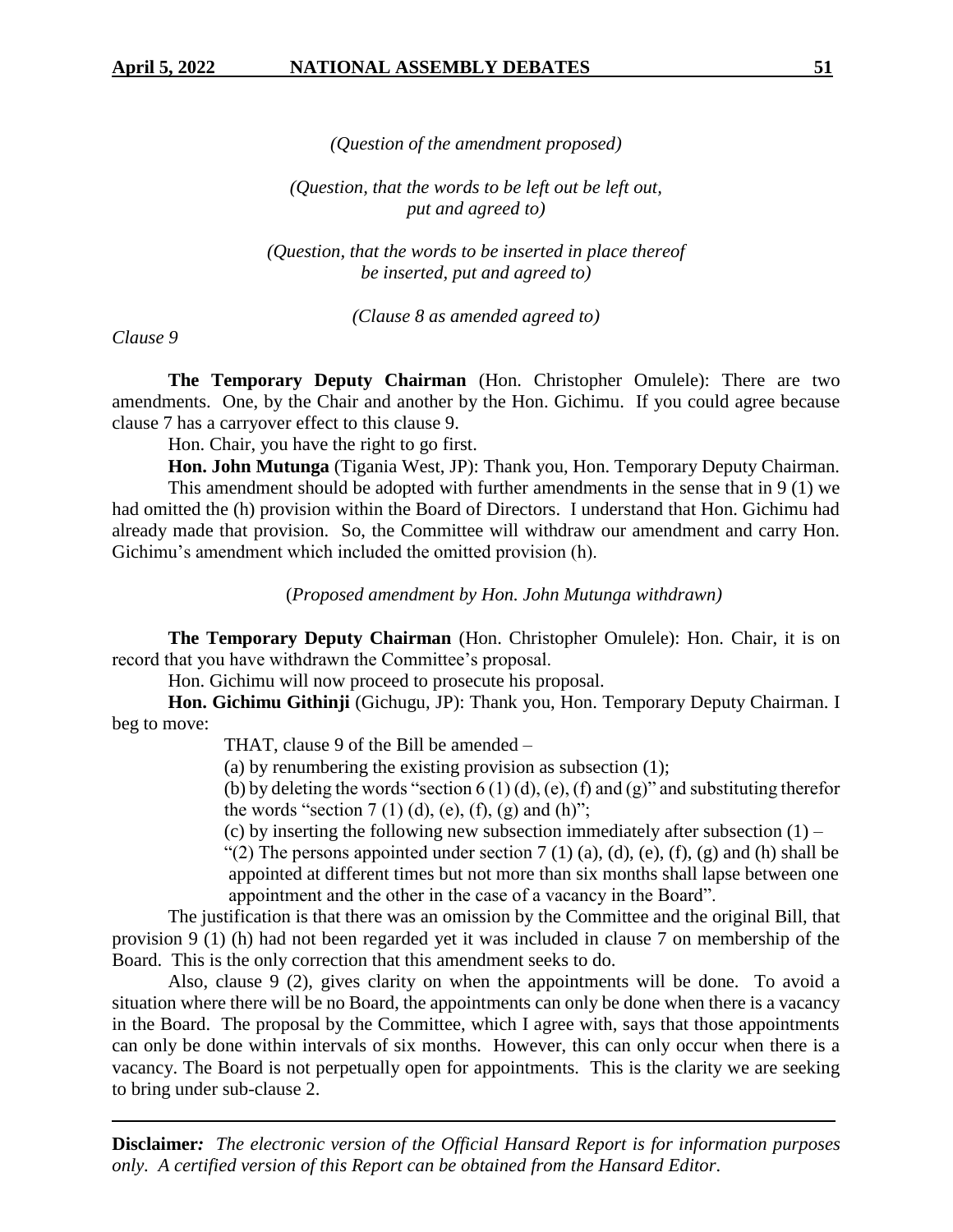*(Question of the amendment proposed)*

**The Temporary Deputy Chairman** (Hon. Christopher Omulele): I see interest from Hon. Wanyonyi, the Member for Westlands.

**Hon. Tim Wanyonyi** (Westlands, ODM): I support the amendment.

*(Question, that the words to be left out be left out, put and agreed to)*

*(Question, that the words to be inserted in place thereof be inserted, put and agreed to)*

*(Clause 9 as amended agreed to)*

*(Clause 10 agreed to)*

*Clause 11*

**The Temporary Deputy Chairman** (Hon. Christopher Omulele): There is a proposal by the Chair.

**Hon. John Mutunga** (Tigania West, JP): Hon. Temporary Deputy Chairman, I beg to move:

THAT, Clause 11 of the Bill be amended in sub-clause (1) by deleting

paragraph (c).

Paragraph (c) is a repetition of paragraph (b), therefore the need for deletion.

*(Question of the amendment proposed)*

*(Question, that the words to be left out be left out, put and agreed to)*

*(Clause 11 as amended agreed to)*

*(Clause 12, 13, 14, 15, 16, 17, 18, 19, 20, 21, 22, 23 and 24 agreed to)*

*Clause 25*

**The Temporary Deputy Chairman** (Hon. Christopher Omulele): There is a proposal to delete by the Chair.

**Hon. John Mutunga** (Tigania West, JP): Hon. Temporary Deputy Chairman, I beg to move:

THAT, Clause 25 of the Bill be deleted.

At the Committee level, we proposed that clause 26 be deleted. The proposed amendment to clause 26 and new clauses 26 A, B, C and D clearly delineate the functions of the county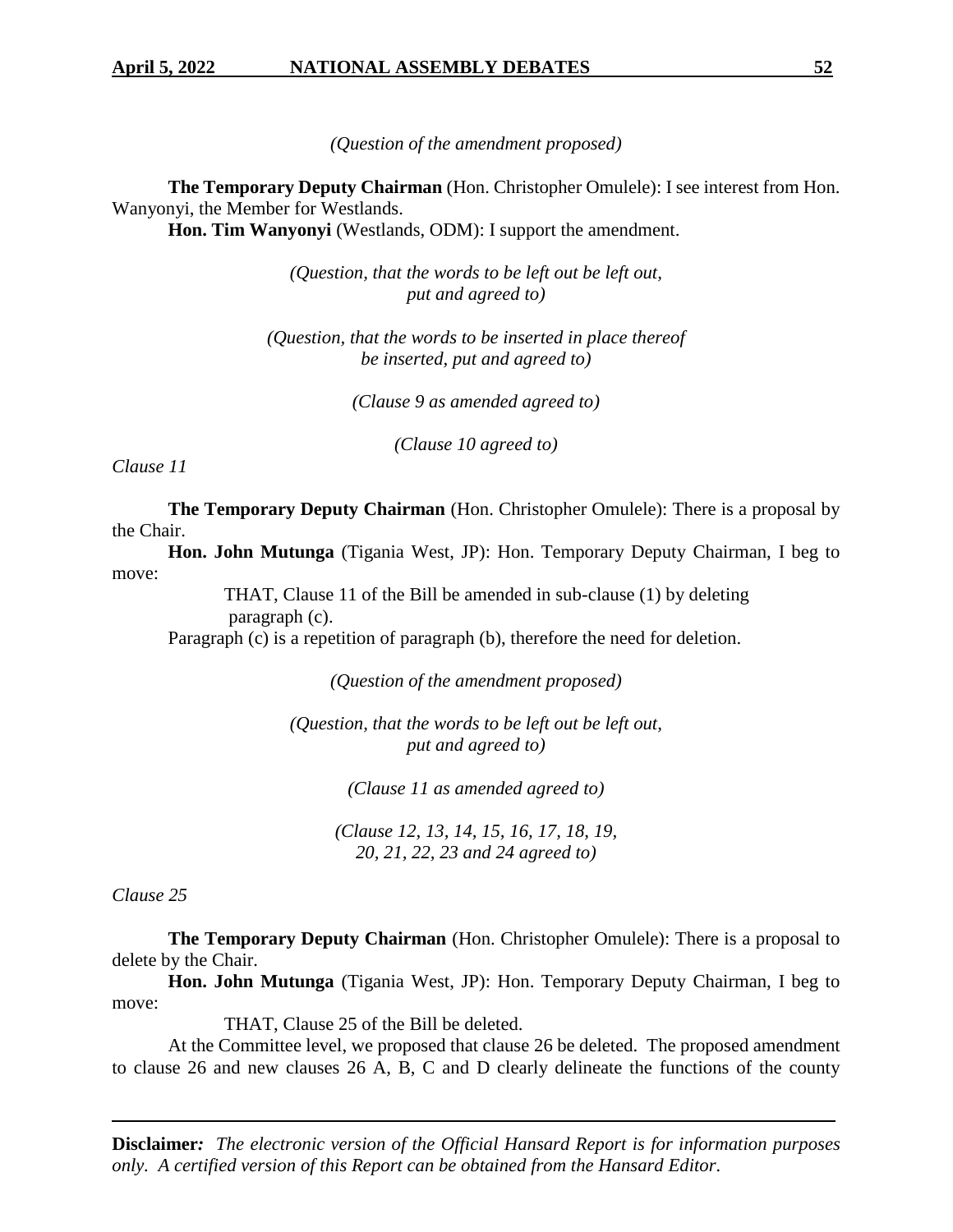governments and the Boards on issuance of license, permits and registrations. Clause 25 should be deleted and consolidated in the proposed new clauses for logical flow.

*(Question of the amendment proposed)*

*(Question, that the words to be left out be left out, put and agreed to)*

*(Clause 25 deleted)*

#### *Clause 26*

**The Temporary Deputy Chairman** (Hon. Christopher Omulele): Chair, you have a proposal to this.

**Hon. John Mutunga** (Tigania West, JP): Hon. Temporary Deputy Chairman, I beg to move:

THAT, the Bill be amended by deleting Clause 26 and substituting therefor the following new clause—

Licenses issued by

the Board.

26. The following licenses shall be issued by the Board —

(a) a coffee buyer's license, authorizing the holder to  $-$ (i) buy or deal in clean coffee produced in Kenya or to import clean coffee from outside Kenya, and to process, in Kenya for local sale or export, coffee of any country of origin; and

(ii) deal in roasting, blending and packaging coffee for the local market or for export.

(b) a commercial coffee miller's license authorising the holder to conduct the business of milling and marketing of coffee;

(c) a grower miller's license, authorising the grower to mill and market his or her own coffee;

(d) a warehouseman's license, authorising the holder to conduct the business of warehousing coffee;

(e) independent cupping laboratory license, authorising the holder to offer coffee quality analysis services;

(f) a coffee roaster's license authorising the holder to buy at the auction or secondary market, roast or grind and package clean coffee for local sale or export and for importing clean coffee for value addition either for local sale or for export.

(g) coffee liqueur's license;

(h) processed coffee import permit;

(i) clean coffee movement permit for exports;

The proposed amendment seeks to clearly delineate the Board's role in issuance of different licenses. The existing clause 26 has been re-arranged in the subsequent proposed amendments for logical flow.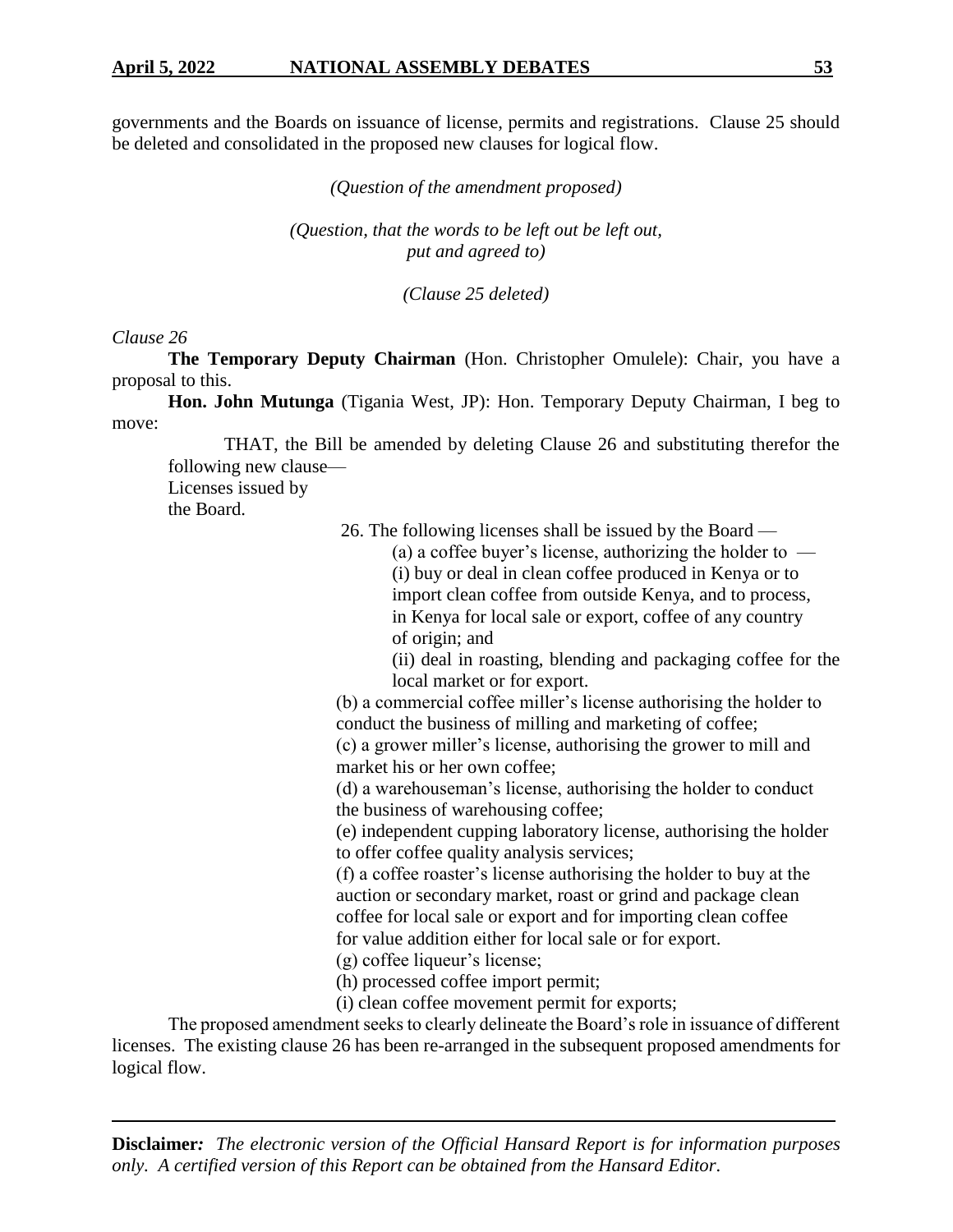*(Question of the amendment proposed)*

*(Question, that the words to be left out be left out, put and agreed to)*

*(Question, that the words to be inserted in place thereof be inserted, put and agreed to)*

*(Clause 26 as amended agreed to)*

*(Clauses 27, 28, 29, 30, 31, 32 and 33 agreed to)*

*Clause 34*

**Hon. John Mutunga** (Tigania West, JP): Hon. Temporary Deputy Chairman, I beg to move:

THAT, Clause 34 of the Bill be amended in sub-clause (2) by deleting the word "sub-regulation" and substituting therefor the word "subsection". The proposed amendment corrects a typographical error.

*(Question of the amendment proposed)*

*(Question, that the words to be left out be left out, put and agreed to)*

*(Question, that the words to be inserted in place thereof be inserted, put and agreed to)*

*(Clause 34 as amended agreed to)*

*Clause 35*

**The Temporary Deputy Chairman** (Hon. Christopher Omulele): Hon. Chair. **Hon. John Mutunga** (Tigania West, JP): Hon. Temporary Deputy Chairman, I beg to

move:

THAT, the Bill be amended by deleting Clause 35 and substituting therefor the following new Clause—

Revocation or alteration of a license or permit.

> 35. A licensing authority may revoke, alter or suspend a license or permit issued under this Act if in its opinion— (a) an offence under this Act, or in respect of the licensed activity under any other written law, has been committed by the license or permit holder or any employee of the license or permit holder; or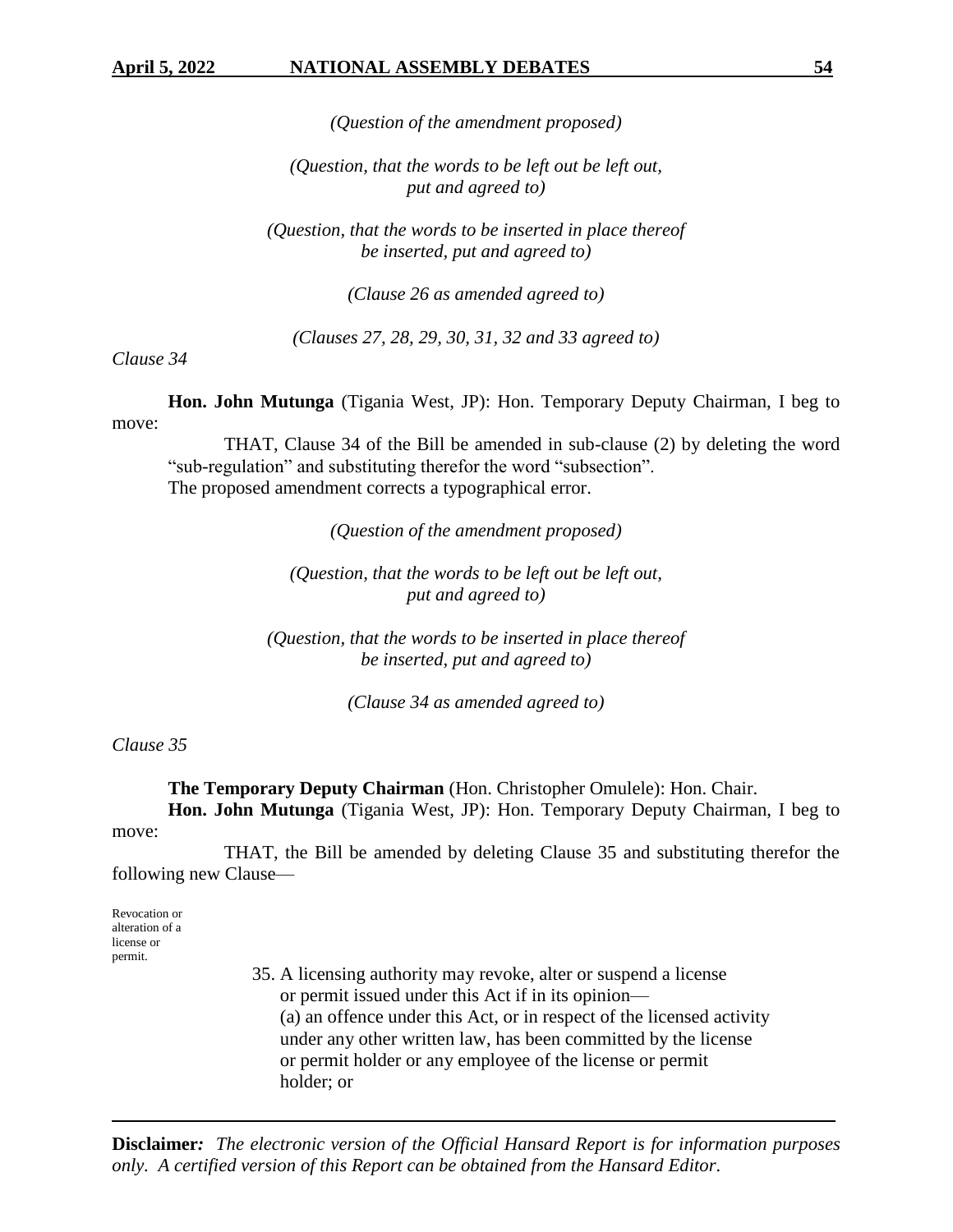## **April 5, 2022 NATIONAL ASSEMBLY DEBATES 55**

(b) a condition of the license or permit has been contravened or not

complied with.

The proposed amendment seeks to provide for the circumstances under which a license or permit may be altered, suspended or revoked. It further seeks to separate the aspect of surrender of licenses or permits which is provided for in the proposed new Clause 35A.

*(Question of the amendment proposed)*

*Question, that the words to be left out be left out, put and agreed to)*

*(Question, that the words to be inserted in place thereof be inserted, put and agreed to)*

*(Clause 35 as amended agreed to)*

*(Clause 36 agreed to)*

*Clause 37*

**The Temporary Deputy Chairman** (Hon. Christopher Omulele): Chair.

**Hon. John Mutunga** (Tigania West, JP): Hon. Temporary Deputy Chairman, I beg to move:

THAT, the Bill be amended by deleting Clause 37 and substituting therefor the following new Clause—

Appeals to the High Court.

37. (1) An applicant for or holder of a license or permit who

 is aggrieved by a decision of the licensing authority may appeal to the High Court on or in respect of—

- (a) the grant, refusal, renewal, variation or revocation; or
- (b) the conditions imposed on the grant, renewal or
	- variation, of a license or permit.
- (2) An appeal under this section shall be lodged within thirty

days from the date on which the appellant first received notice of the decision.

The proposed amendment enriches the provision by providing for the circumstances under which a person may appeal at the High Court.

*(Question of the amendment proposed)*

**The Temporary Deputy Chairman** (Hon. Christopher Omulele): Hon. Gichimu, do you have something to say to this amendment?

**Hon. Gichimu Githinji** (Gichugu, JP): Yes. Hon. Temporary Deputy Chairman, I support the amendment by the Committee. Under the original provision in the Bill, it was not clear in the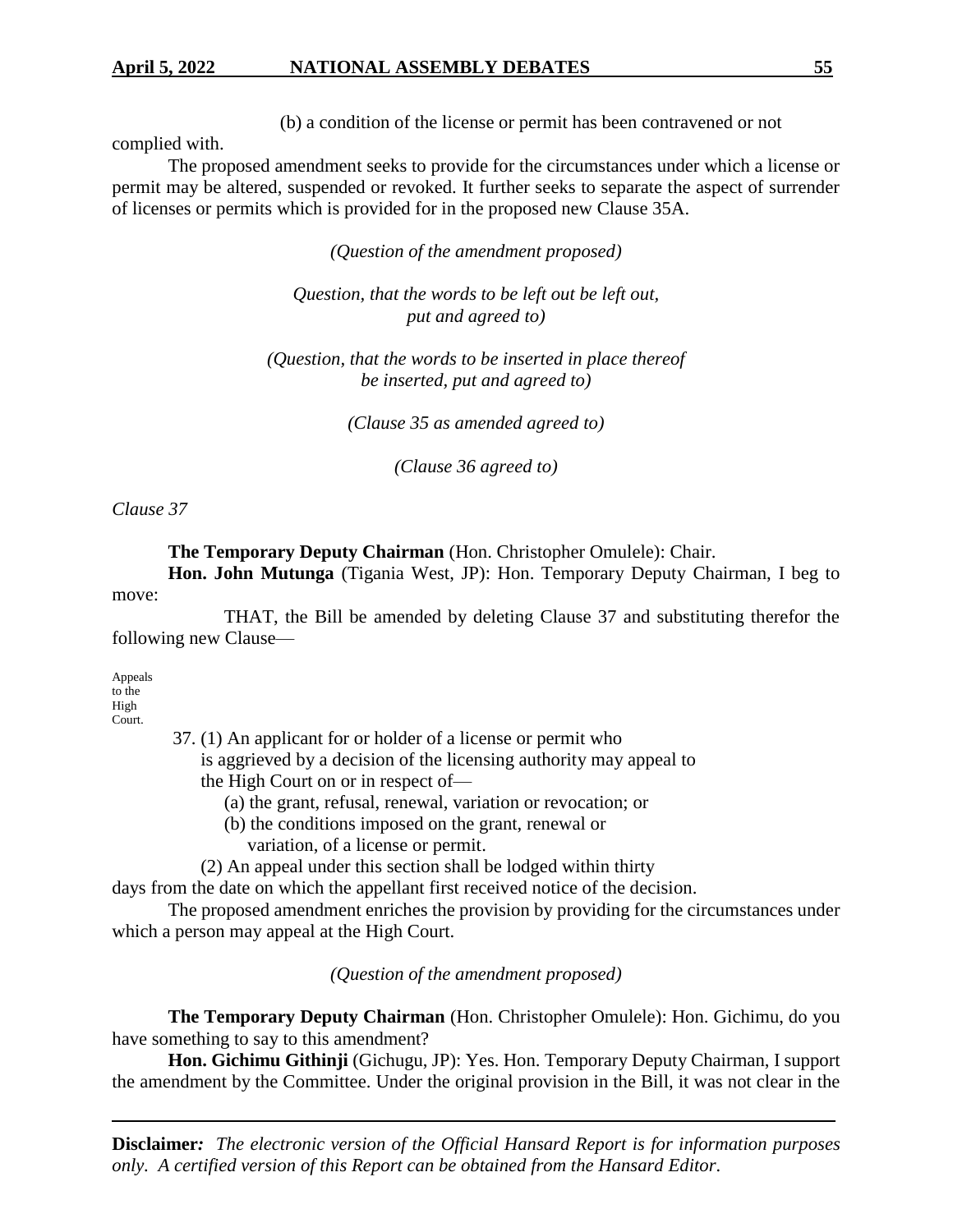manner in which the aggrieved person ought to appeal. The amendment brings the issue of the High Court. The initial one was talking about judicial review. However, this amendment gives clarity. I support it.

**The Temporary Deputy Chairman** (Hon. Christopher Omulele): Hon. Wanyonyi, Member for Westlands.

**Hon. Tim Wanyonyi** (Westlands, ODM): Hon. Temporary Deputy Chairman, I support the amendment. It makes sure that there is no ambiguity. This gives the Bill the necessary predictability of the law.

Thank you.

**The Temporary Deputy Chairman** (Hon. Christopher Omulele): The amendment gives jurisdiction clearly. Well spoken.

> *Question, that the words to be left out be left out, put and agreed to)*

*(Question, that the words to be inserted in place thereof be inserted, put and agreed to)*

*(Clause 37 as amended agreed to)*

*Clause 38*

**The Temporary Deputy Chairman** (Hon. Christopher Omulele): Chair. **Hon. John Mutunga** (Tigania West, JP): Hon. Temporary Deputy Chairman, I beg to

move:

THAT, Clause 38 of the Bill be deleted.

The proposed deletion of Clause 38 is necessary since there is an overlap between the provisions of the Clause and Clause 70 of the Bill which provides, comprehensively, the functions of the Coffee Research Institute of Kenya. However, Clause 38(1)(d) was transferred to Clause 70. It is captured in the amendments in Clause 70.

*(Question of the amendment proposed)*

*Question, that the words to be left out be left out, put and agreed to)*

*(Clause 38 deleted)*

*(Clauses 39, 40, 41, 42, 43 and 44 agreed to)*

*Clause 45*

**The Temporary Deputy Chairman** (Hon. Christopher Omulele): Chairman, you have a proposed amendment.

**Hon. John Mutunga** (Tigania West, JP): Hon. Temporary Deputy Chairman, I beg to move:

THAT, Clause 45 of the Bill be amended by—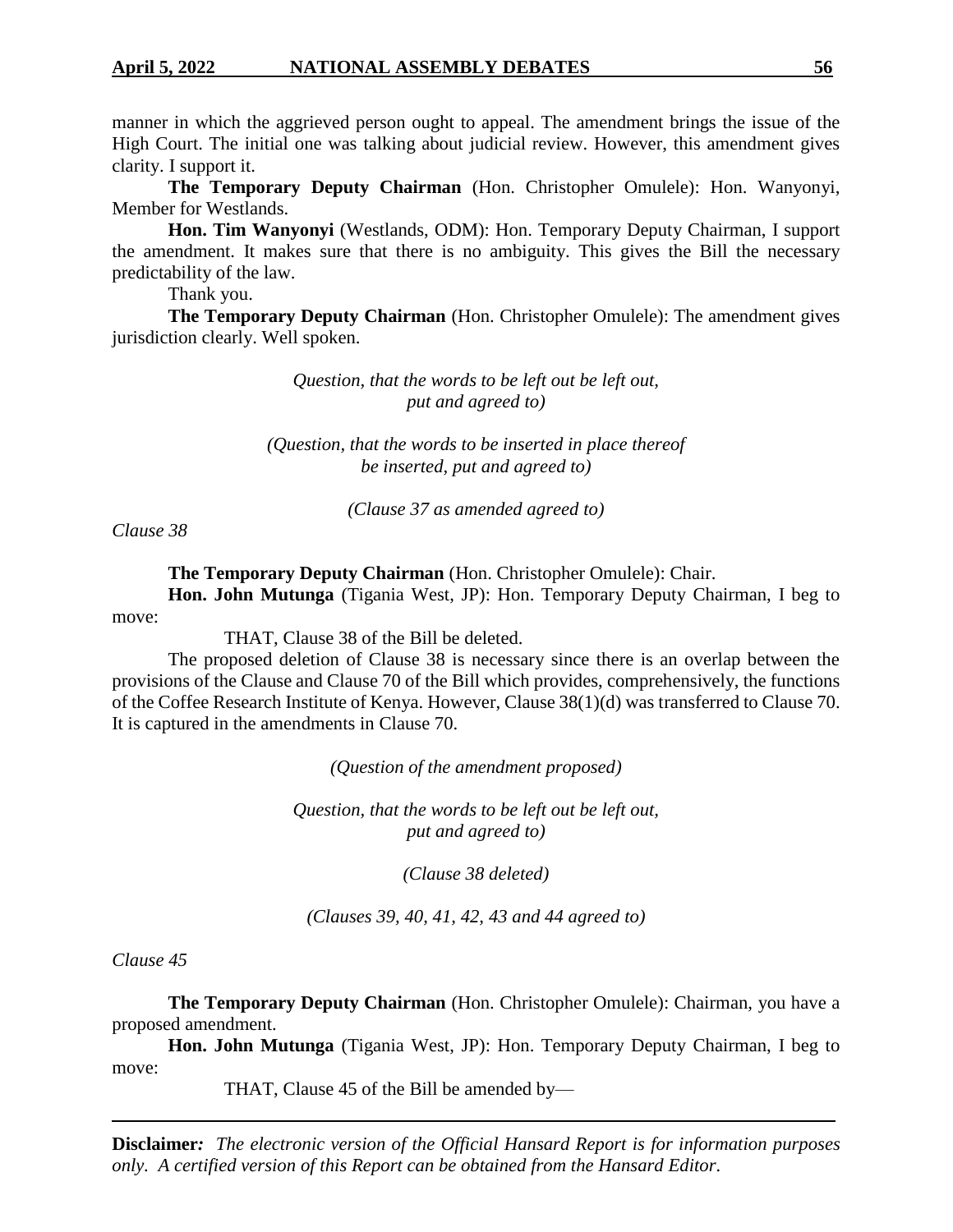(a) in sub-clause (2) by deleting the words "and the direct settlement system provider";

(b) by deleting sub-clause (8).

The proposal arose from stakeholder engagements that the Committee had. The stakeholders were opposed to the system.

*(Question of the amendment proposed)*

**The Temporary Deputy Chairman** (Hon. Christopher Omulele): Hon. Gichimu.

**Hon. Gichimu Githinji** (Gichugu, JP): It is true, Hon. Temporary Deputy Chairman. I was involved in the public participation with coffee farmers in my constituency. This provision was a thorn in their flesh. They did not know how they trace their money should direct settlement systems fail. They have a very good and elaborate system and leadership which they can use if there are issues.

The other issue is that this system would take part of their money, because it would have to be managed. Probably a secretariat would be formed to manage it. That would add more cost to farmers. They are happy with the system they currently have. I support the Committee amendment. My people would be happy if the system were removed from the Bill.

Thank you, Hon. Temporary Deputy Chairman. I needed to clarify that.

*(Question, that the words to be left out be left out, put and agreed to)*

*(Clause 45 as amended agreed to)*

**The Temporary Deputy Chairman** (Hon. Christopher Omulele): Leader of the Majority Party.

**Hon. Amos Kimunya** (Kipipiri, JP): Hon. Temporary Deputy Chairman, I beg to move that the Committee do report to the House its consideration of the Coffee Bill (Senate Bill No. 22 of 2020) up to clause 45 and its approval thereof with amendments, and seek leave to sit again.

*(Question put and agreed to)*

*(The House resumed)*

*[The Temporary Deputy Speaker (Hon. Christopher Omulele) in the Chair)*

#### **REPORT**

THE COFFEE BILL

**The Temporary Deputy Speaker** (Hon. Christopher Omulele): The Chairperson.

**Hon. Amos Kimunya** (Kipipiri, JP): Hon. Temporary Deputy Speaker, I beg to report that a Committee of the Whole House has considered the Coffee Bill (Senate Bill No. 22 of 2020) up to clause 45 and approved the same with amendments, and seeks leave to sit again.